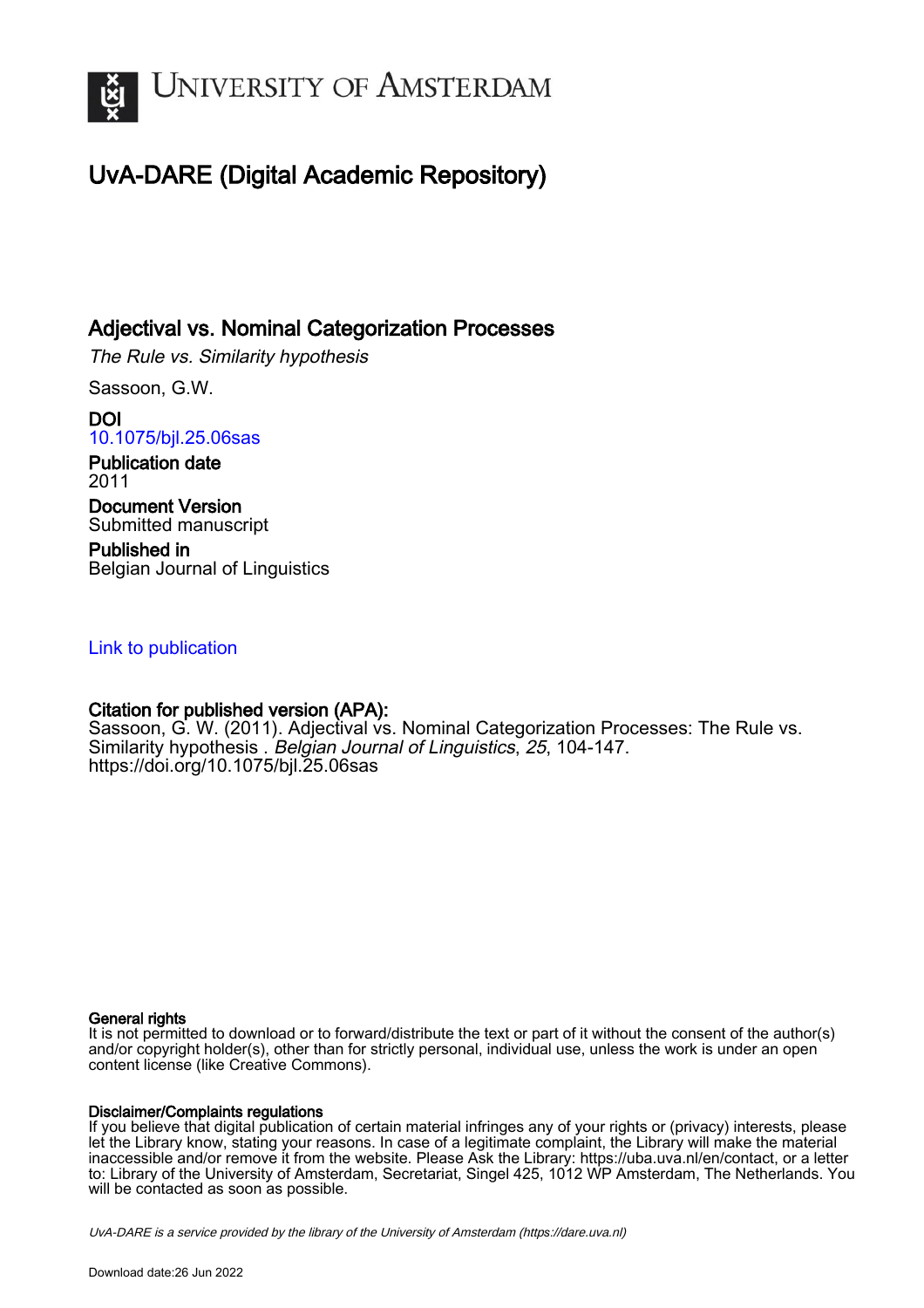# **Adjectival versus Nominal categorization processes: The Rule versus Similarity hypothesis**

Galit W. Sassoon, ILLC/ University of Amsterdam

#### Abstract

This paper presents the thesis that adjectives and nouns trigger processing by two different cognitive systems, those reported in the literature to be involved in the processing of rulebased versus similarity-based artificially construed categories, respectively. To support this thesis, the paper illuminates a number of links between findings reported in the literature concerning rule- versus similarity-based categories and a variety of corresponding structural, distributional, neural and developmental findings reported in the literature pertaining to adjectives and nouns. These links suggest that the rule versus similarity (RS) hypothesis for the adjective-noun word class distinction should be studied more directly in the future, by empirical means such as those available in the field of psycholinguistic research of rules and similarity. As part of the rule versus similarity hypothesis, the paper defends the thesis that nouns are conceptually gradable, but, unlike adjectives, their ordering dimensions are processed implicitly. Furthermore, nouns differ from multidimensional adjectives in that the nominal dimensions are incorporated through weighted mean operations (averaging), while adjectival dimensions are integrated through Boolean operations (such as *and* and *or*). Finally, the implications of the hypothesis are examined against several non-paradigmatic sub-classes of nouns and adjectives, including nominalizations, +human nouns, relational adjectives and Determiner-Adjective constructions.

#### **1 The noun-adjective puzzle**

Scholars generally agree that natural languages provide evidence for a typology of predicates consisting of word classes such as nouns, adjectives and verbs.<sup>1</sup> While nouns tend to occur in argument position, where their main function is to refer to objects, adjectives typically predicate of or modify arguments, thus occurring in predicate- or modifier-positions. Nonetheless, unlike verbs, adjectives rarely inflect for tense and aspect and in many languages for adjectives to occur in predicate position they have to combine with a copula or an affix.

Formal semanticists typically classify these different word classes uniformly as ‗predicates', as in classical logic or other logical systems, disregarding the typologically dominant morphological, syntactic, functional and intuitive differences. While some semantic theories distinguish between verbs and other predicate types by taking verbs to denote actions or other event types, what distinguishes between adjectives and nouns? People intuitively suppose that nouns (like, for example, *bird*) denote 'object categories', while adjectives (like, for example, *red*) denote ‗properties'. However, the difference between categories and properties is not well defined. After all, one cannot deny that *red* refers to the set of red objects and *bird* to the property of being a bird. Addressing this issue, I propose that nouns and adjectives trigger processing by different cognitive systems.

Empirical results demonstrate that grammatical categories have a neuroanatomical basis; for example, Miozzo et al 2010 review reports about bilingual aphasics involving disruption selectively affecting the production of verbs versus nouns and regular versus irregular verbs. Critically, these selective deficits were manifested in a strikingly similar manner across the two languages spoken by each of the individuals. To take another example, Cappelletti, Fregni, Shapiro, Pascual-Leone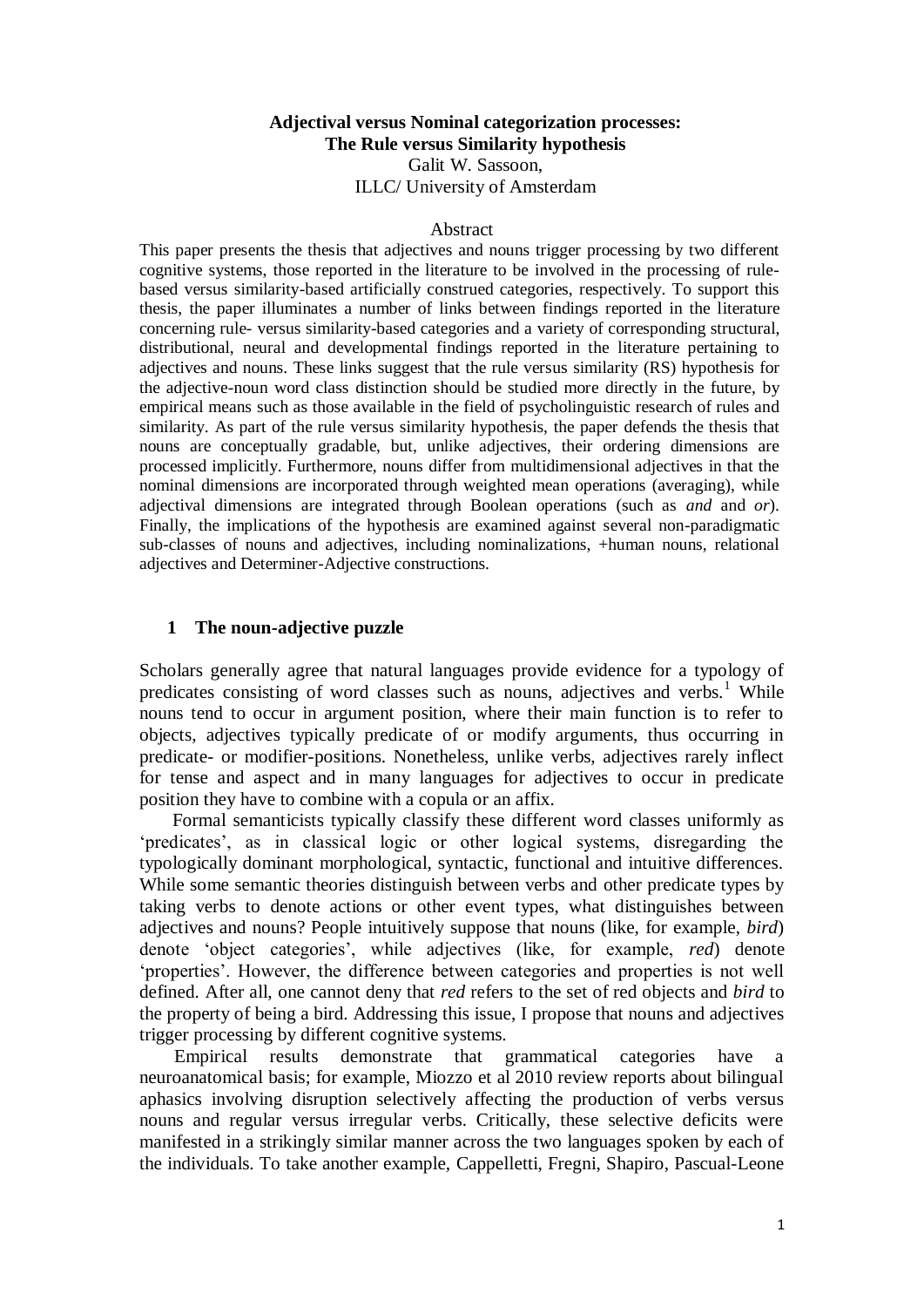and Caramazza (2008) show that the left prefrontal cortex is selectively engaged in processing verbs as grammatical objects. These authors write: "Other word classes, *like adjectives, may also be associated with distinct neural circuits, but the status of categories other than nouns and verbs has not been well studied."* (Cappelletti, Fregni, Shapiro, Pascual-Leone and Caramazza 2008, note 1, P. 718). This situation originates in part due to the fact that nouns and verbs are distinguished in human languages more than any other category, certainly more than adjectives (Evans 2000; Sapir 1921). At any rate, at present, we can still check the predictions of the proposal to be presented against somewhat indirect data.

Generally speaking, various aspects of lexical knowledge, including semantic dimensions (such as feline, pet and furry for *cat*), syntactic features (noun, countable) and morphological ones (type of plural inflection, etc.) are represented and stored with sufficient independence (Miozzo et al 2010), such that brain injury may disrupt one aspect of lexical processing while sparing others (see Rapp and Goldrick 2006 for a general review; for semantic versus other lexical features see Hillis and Rapp 2001 and Miceli et al 2002). To give a concrete example, one source of frontal activation reported in particular during verb processing relates to words' motor action attributes. Kellenbach, Wijers , Hovius , Mulder and Mulder 2002 used event-related potentials to investigate whether processing differences between nouns and verbs can be accounted for by the differential salience of visual-perceptual and motor dimensions in their semantic specifications. Three subclasses of nouns and verbs were selected, which differed in their semantic dimension composition (abstract, high visual, high visual and motor). While ERP effects were observed for both grammatical class and dimension type, there were no interactions between these. The effects of grammatical class (verbs vs. nouns) did not differ significantly between the semantic dimension types (abstract, visual, and motor) and, conversely, the effects of semantic dimension type were equivalent for each grammatical class . This pattern of effects provides support for lexical-semantic knowledge being organized in a manner that takes account both of category-based (grammatical class) and dimension-based (dimension type) distinctions (Kellenbach et al 2002: 564-5).

What, then, do word class distinctions represent? What semantic essence underlies the adjective-noun distinction, which is independent of the type of dimensions in their dimension list, thus compatible with this general type of findings? The present study investigates the proposal that, rather than on the dimension list, the difference between nouns and adjectives hinges on the default way the dimensions are incorporated. The basis for this idea comes from the cognitive-psychological study of categorization and concept learning of artificially construed categories. The literature concerning such categories is huge and often appears to contain inconsistent results. However, on a survey published in *the Annual Review of Psychology*, Ashby and Maddox (2005) argue that a consistent picture is revealed when studies are divided by categorization task. In particular, rule vs. similarity-based tasks have different neural and developmental correlates. The main distinction between rule vs. similarity based categories lies in the type of categorization rule, i.e. the way the categorization criteria (‗dimensions') are combined to form categorization judgments. Classification in rulebased categories depends on a single dimension or a simple enough conjunction or disjunction of dimensions – one that subjects can reason about explicitly. In accordance, processing is by an explicit (declarative) memory system, namely, a system for storing, retrieving and otherwise processing memories we are aware of and can declare about. Conversely, in similarity-based categories, information about instances' degrees in multiple dimensions is integrated, typically by averaging or in a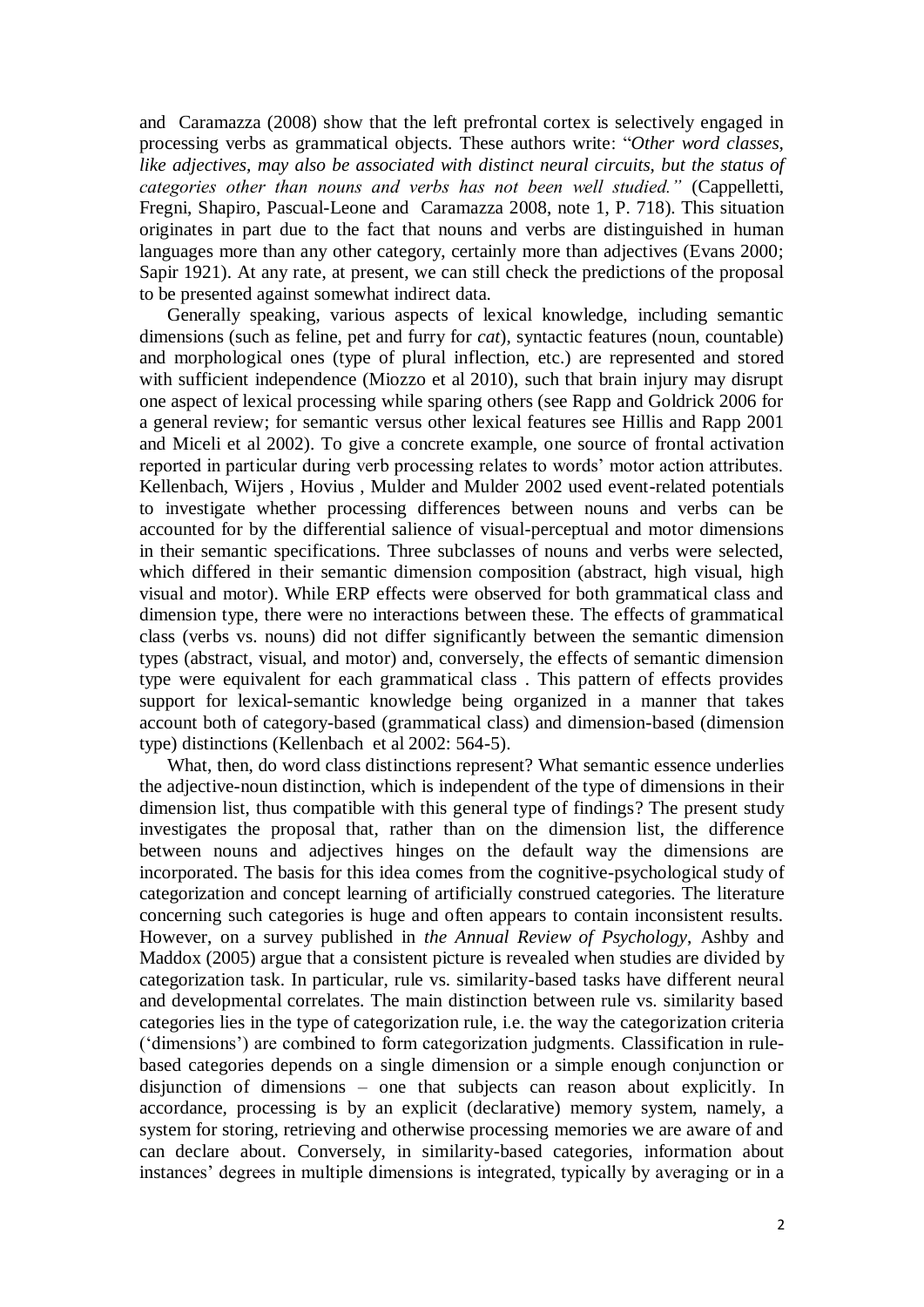holistic 'gestalt' manner. Crucially, these types of information integration occur at an early processing stage. In accordance, the dimensions and the ways they are incorporated are hardly accessible through introspection. Processing is reflexive and automatic, namely accomplished through an implicit procedural memory system. This paper explores the hypothesis that the morpho-syntactic cues distinguishing between adjectives and nouns in those languages exhibiting these cues trigger processing by the rule vs. similarity-based categorization systems, respectively.

Assume that dimensions are themselves predicates, not more and not less. In each context c, let each predicate, whether a noun or an adjective, be associated with (i) a degree function,  $Deg(P,c)$ , i.e. a mapping of entities to degrees, (ii) a cutoff point, Standard $(P, c)$ , such that entities are P iff their degree in P exceeds P's cutoff point, and (iii) a set of predicates, F(P,c), P's dimensions in c; these assumptions are all justified later on in the paper. The interpretation of the dimensions of a predicate constrains the interpretation of the predicate (and vice versa) in a systematic way (Sassoon 2007); importantly, it does so in different ways in nouns and adjectives.

- 1) The Rule vs. Similarity (RS) hypothesis for the noun-adjective distinction
	- a. *Nouns denote similarity-based categories*: They are associated with multiple dimensions (characteristic features) which are incorporated through mean operations at an early processing stage. Thus, for an entity to be classified under a noun, its mean degree in the dimensions of the category (or of one of its exemplars) should reach the membership threshold ('standard').
	- b. *Adjectives denote rule-based categories*: They are associated with either a single categorization criterion or a set of criteria which are incorporated through Boolean operations (conjunction or disjunction, or equivalently, universal or existential quantifiers). Thus, to count as an instance of an adjective, an entity has to reach the standard in either a single dimension or a dimension-conjunction or -disjunction. The processing of the dimensions is explicit. Hence, as illustrated in section 1.2, adjectives, but not nouns, have dimensional argument slots that can be overtly saturated or bound.

The basic motivation for the hypothesis in (1) is that it provides an attractive solution to the category vs. property puzzle related with the noun-adjective word class distinction. Why are nouns and adjectives intuitively seen as denoting 'object categories' and ‗properties', respectively? Each object corresponds to a plurality of dimensional values. According to the rule vs. similarity hypothesis, more features of denoted objects are encoded as part of the interpretation of nouns than of adjectives. Thus, in designating objects' means in multiple dimensions, nouns are more readily identified with the denoted objects than adjectives are. What is more, according to the rule vs. similarity hypothesis, speakers are aware of the adjectival dimensions, but are unaware of the nominal ones. Thus, speakers experience nouns as directly designating object sets, while adjectives are experienced as designating (predicating) single properties of objects, namely the ones corresponding with their dimensions. According to this new perspective, formal semanticists are correct in unifying the semantics of nouns and adjectives, both eventually denote object sets. At the same time, the intuitive category vs. property distinction is also justified by a difference in processing, i.e. whether dimension integration involves explicit or implicit memory systems.

This is the basic or intuitive motivation for the RS hypothesis. This paper is dedicated to showing that a variety of consequences of this hypothesis are supported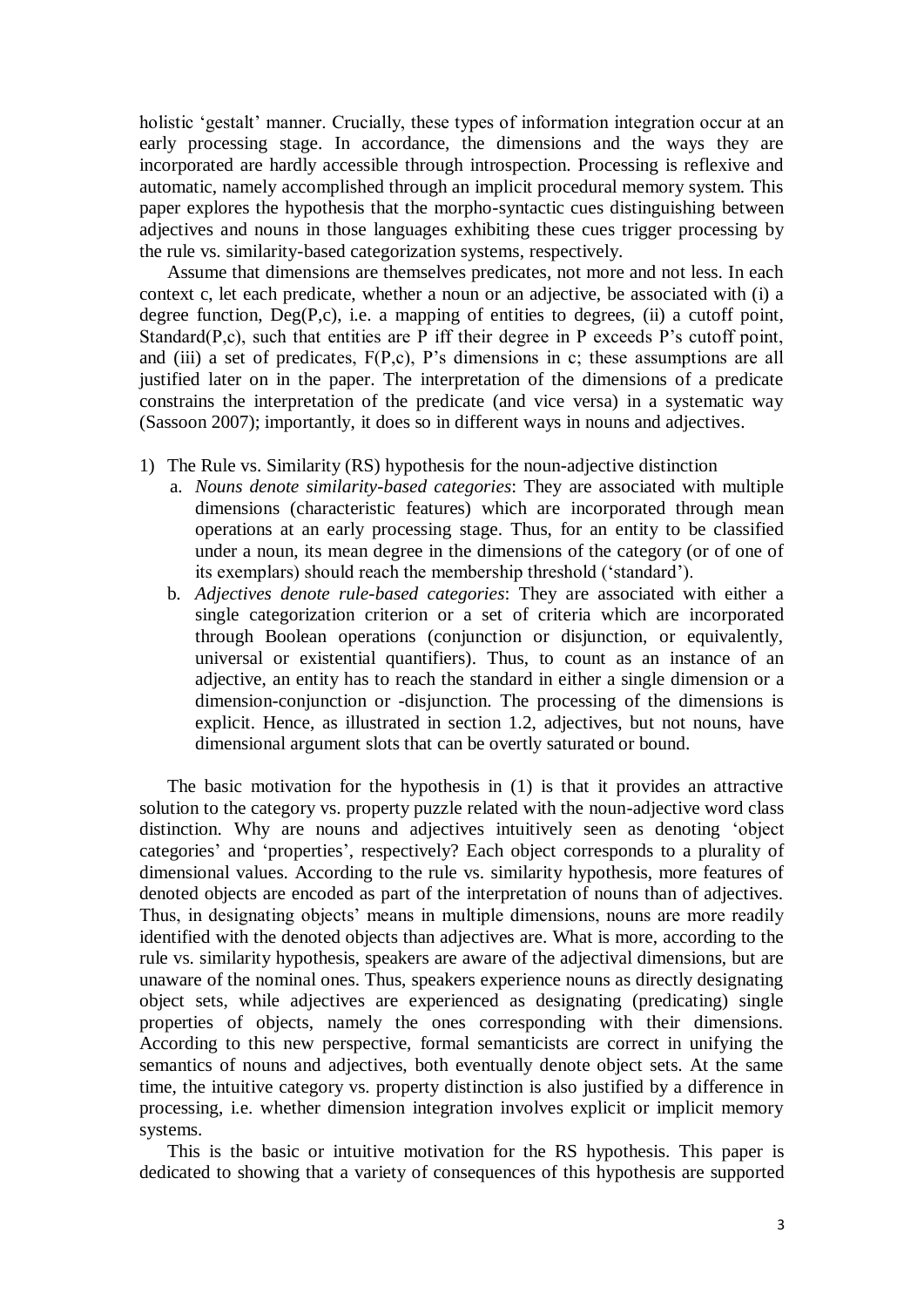by empirical findings. The paper does so in three steps. As a first step, it examines whether classification in adjectival and nominal categories can indeed be described as rule-based and similarity-based, respectively (cf. section 1). At this stage, it is shown that an explanation of significant semantic differences between adjectives and nouns can be based on the RS hypothesis. As a second step, the paper asks whether what we know about the brain mapping and acquisition of adjectival and nominal categories is consistent with the rule versus similarity hypothesis. The preliminary answer given to this question in section 2 is positive. As a third and last step, the paper illustrates how the rule versus similarity hypothesis can handle a number of non-paradigmatic subclasses of nouns and adjectives in English and in other languages.

The basic prediction of the RS hypothesis (cf. (1)) is the following.

2) a. If adjectival dimensions are rules, they function as categorization criteria. b. If nominal dimensions integrate by averaging, they do not add categorization criteria.

The rest of section 1 surveys evidence to the effect that the predictions in  $(2a,b)$  are borne out.

1.1. Mean-based classification in nouns

#### *1.1.1 Similarity (mean-based) dimensions*

Experimental results established that speakers characterize nominal concepts (nouns and noun phrases) by a rich set of dimensions. For example, the noun *bird* is characterized by dimensions like feathers, small size, flying, singing, perching, eating insects, etc. $2$  (Rosch 1973).

On the one hand, Wittgenstein (1968 [1953]) and Fodor et al (1980) have shown that the dimensions that speakers associate with nominal concepts are not definitional (they do not stand for necessary conditions for membership in the denotation). Their arguments were supported in experiments with many different types of nouns (Hampton 1979 and 1995). Naturally, abstract words such as, for instance, *happines*, *war, identity, difference* and *possession* are typically characterized by complex clusters of non-definitional, characteristic features. Also, it is relatively easy to see that no clear cut criteria distinguish between chairs, armchairs and sofas or between glasses and vases. Yet, it has also been shown that, for example, kinship categories, which can be defined precisely, are typically processed using multiple similarity (mean based) dimensions, not categorization criteria; e.g., the category *boys* could be processed as the intersection of males and children (non-adults), but in practice people use a much richer cluster of non-definitional perceptual and behavioral features. Even the dimensions of natural-kind concepts are often not treated as strictly necessary for membership. For example, a horse genotype is intuitively thought to be necessary for horses. Yet, experiments show that entities that possess, for instance, a zebra genotype, but due to a special diet or medical treatment become highly similar to horses in appearance and behavior, are often judged to be horses. Nor do the noun dimensions stand for sufficient conditions for membership. For example, popes and homosexuals who have been living with a partner for many years are adult males that were never married, but are they 'bachelors'? Finally, the nonexistence of a definition is by no means constrained to ordinary use; it has been shown that experts such as doctors, rentgen technicians and bilogists use sympthomatic rather than definitional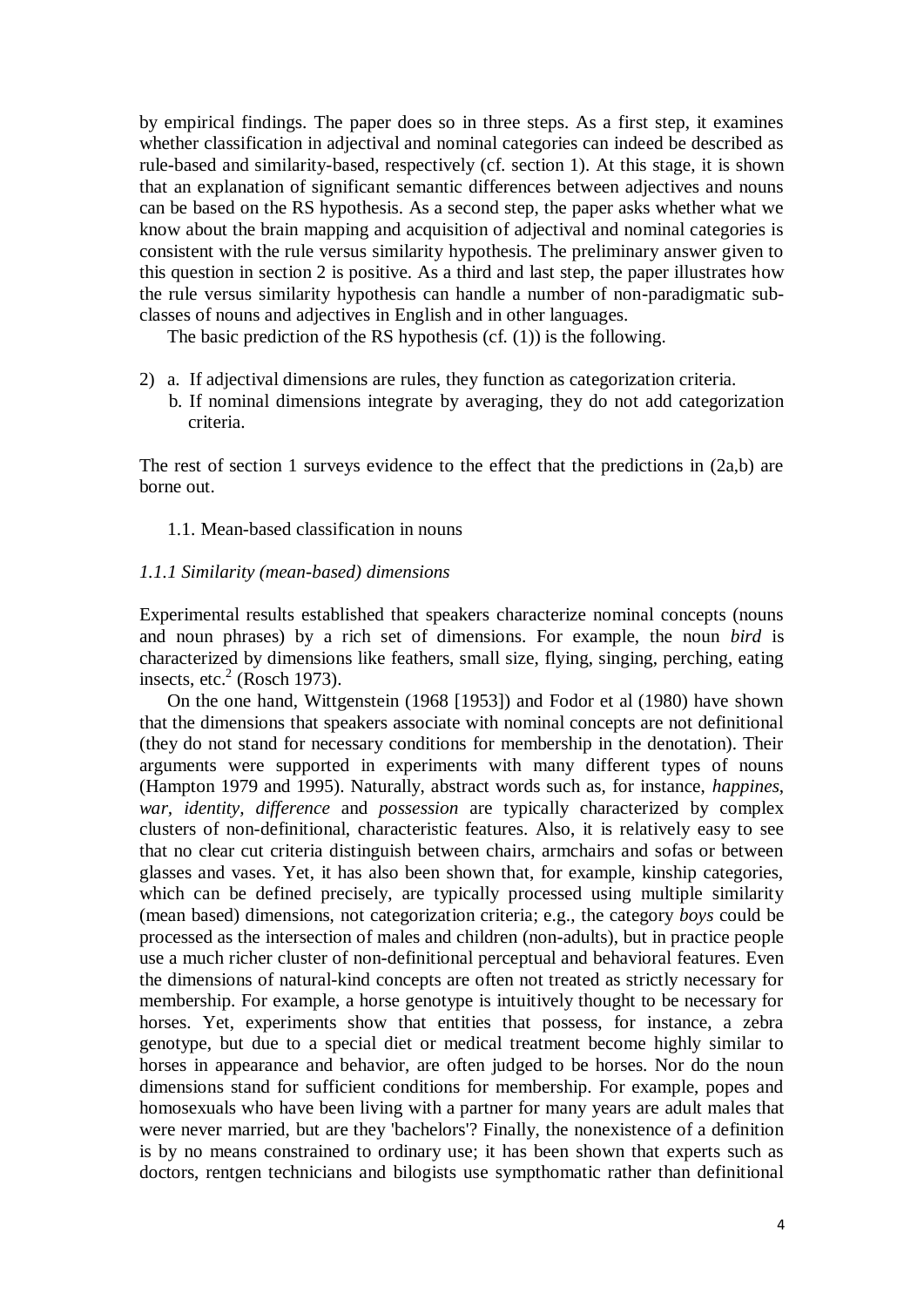features to characterize, e.g., desease types, x-ray findings and species, respectively (Murphy 2002).

On the other hand, empirical studies have established that the noun dimensions help to measure typicality (exemplariness) and membership likelihood, i.e. they function as ordering dimensions. The most influential approach in the psychological analysis of concepts is called the prototype theory. The origins of the prototype theory go back to Wittgenstein (1968 [1953]) in "Philosophical investigations", and within cognitive psychology it has become a unified approach due to the extensive work of figures like Eleanor Rosch, Tversky and their associates.<sup>3</sup> The most central alternative to the prototype theory is formed by the exemplar theory. By and large, other cognitive approaches can be seen as branches of these two theories.<sup>4</sup> The conclusions drawn in this paper remain intact given the renovations of the exemplar approach. Thus, for reasons of space and clarity, the paper focuses on prototype models.

According to these theories an entity is classified under a natural concept iff its mean degree in the dimensions of the category or of one of its exemplars reaches a standard. For example, an entity is classified as a *bird* iff (roughly) its mean degree in the dimensions of *bird* (small size, feathered, winged, flying, perching, singing, eating insects, etc.) or of some *bird* exemplar (e.g. *robin, pigeon,* etc.) exceeds the standard.<sup>5</sup> These concept-theories, which analyze nominal concepts as mean-based, are extensively supported (for an extensive review see Murphy 2002; Hampton 1998). The weighted means predict judgments of exemplariness, likelihood and speed of classification, speed of retrieval, accuracy of memory, etc.

First and foremost, the last forty years of research in cognitive psychology have established beyond doubt that speakers consider certain entities as better examples than others of concepts that nouns denote. For example, robins are often considered more typical or representative of birds than ostriches, and bats are considered more related or similar to birds than cows. The weighted mean of an item on the concept's dimensions is a good indicator of its typicality. For example, robins average better than ostriches on *small, flying, perching, singing, eating insects*, etc. In addition, the weighted mean of an item on the dimensions of contrasting concepts is inversely related to its typicality in the concept. For example, if two items have the same weighted mean on the 'bird' dimensions, the one with the lower mean on the dimensions of, for instance, mammals, is regarded as a better example of a bird (Rosch and Mervis 1975).

Second, Hampton (1998) has found a very strong coupling between the typicality ratings and the ratings of membership-probability, in about 500 items of 18 nominal concepts (as published by McCloskey and Glucksberg 1978). When deviations occurred, they were highly systematic. Thus, in nominal concepts, typicality and (subjective) membership likelihood tend to go together. These and other experimental findings suggest that pretty often nouns have borderline cases. Significantly, speakers' judgments about the concept membership of, for instance, curtains for 'furniture' or avocado for 'vegetables', are much less consistent then their judgments about clear instances (McCloskey and Glucksberg 1978; Murphy 2002).

Third, the typicality judgments are connected to numerous processing effects. Most importantly, typicality correlates with online categorization times. For example, when robins are considered better examples of birds than ostriches, verification time for sentences like "A robin is a bird" is faster than for sentences like "An ostrich is a bird" (Rosch 1973; Roth and Shoben 1983). Retrieval of concept instances from long term memory appears to be performed by means of serial search which begins with the best examples of the concept (Rosch 1973 : 140-141).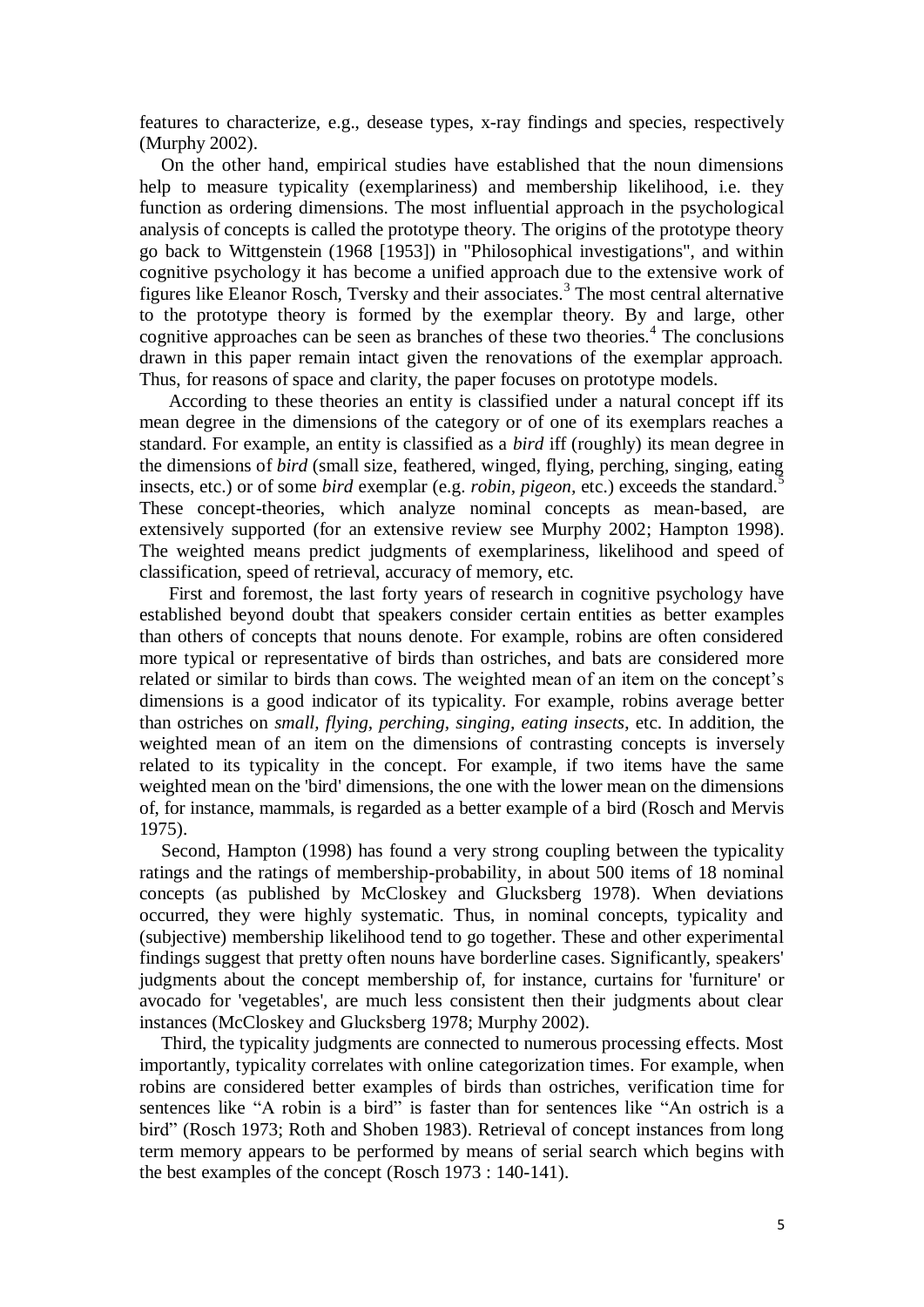#### *1.1.2 Some formal details: Similarity as inverse mean-distance*

Given these data, in standard concept theories, concepts P are associated with a set ('cluster'), F(P), of representative dimensions (typicality features), e.g., F(bird) consists of flying, feathered, winged, small, etc. This set is often called *the prototype* or *summary representation* of the concept. Each dimension F in F(P) has an attention weight  $W_F$ . For example,  $W_{size}$  tells us how important size is in discriminating birds from non-birds. In addition, P has a selected value on F, ideal(P,F). For example, ideal(bird,size), represents the ideal size for birds. In the prototype theory, typicality in a concept is conceived of as similarity to its prototype. For example, the similarity of a robin to a bird is indicated by the extent to which it matches the prototypical values in the bird's dimensions.

Formally, the *distance* of an entity d from P along a dimension F, D(d,P,F), is the difference between d's and P's values on F (cf. (3a)). If d and P completely match on a dimension the distance is 0. Otherwise, the distance may in principle be infinite (but distance is usually modeled on a 0 to 1 scale). When the dimensions are treated as non-gradable (as mapping entities to either degree 1 or degree 0), distance in a dimension is, accordingly, either 0 or 1.

- 3) a. The distance of d from P in a dimension F:
	- $D(d,P,F) = | \deg(d,F) \text{ideal}(P,F) |$ b. Arithmetic mean-distance (for  $F(P) = \{F_1, \ldots, F_n\}$ ):  $D(d,P) = W_{F_1}D(d,P,F_1) + ... + W_{F_n}D(d,P,F_n)$
	- c. An arithmetic categorization criterion:  $[ [P]] = {d \in D | D(d, P) \le n }$

The *mean distance* of d from P (in the concept's dimension set), represented for simplicity using an arithmetic mean, is the sum of d's (weighted) degrees in every dimension (cf., (3b); the dimension weights are all positive, and they sum up to 1). The *similarity* of d to P, S(d,P), is assumed to be inversely related to d's distance from P, D(d,P). The more typical instances of a concept are more similar to its prototype (their mean degree on the dimensions is higher). Thus, by identifying typicality with similarity to the prototype, the prototype approach derives the basic typicality effects, namely, the fact that speakers order entities by typicality and the fact that the noun dimensions are ordering dimensions, which together help mapping entities to degrees.

Finally, categorization is assumed to be based on similarity to the prototype. A certain similarity degree forms the categorization standard. An entity is classified as P iff its similarity degree reaches this standard. In other words, categorization is a process in which it is decided whether the mean distance of an entity from the concept's prototypical values on the dimensions is small enough (smaller than some standard mean distance n; cf. (3c)).

This standard-based categorization-principle accounts for many typicality effects. First, it predicts the fact that likelihood of categorization is, by and large, monotonically related to similarity to the prototype. Second, the existence of borderline cases (or a gap) in nouns is now predicted, because for some entities it may not be clear whether they reach the standard or not (if their degree is very close to the standard, or if the precise standard is unknown). Since nouns clearly exhibit properties of vague concepts (in particular, different forms of the Sorites paradox), this feature of the analysis is also a basis for an account of vagueness effects in the nominal domain. Third, by assigning important dimensions (like "horse genotype") a particularly high weight, this principle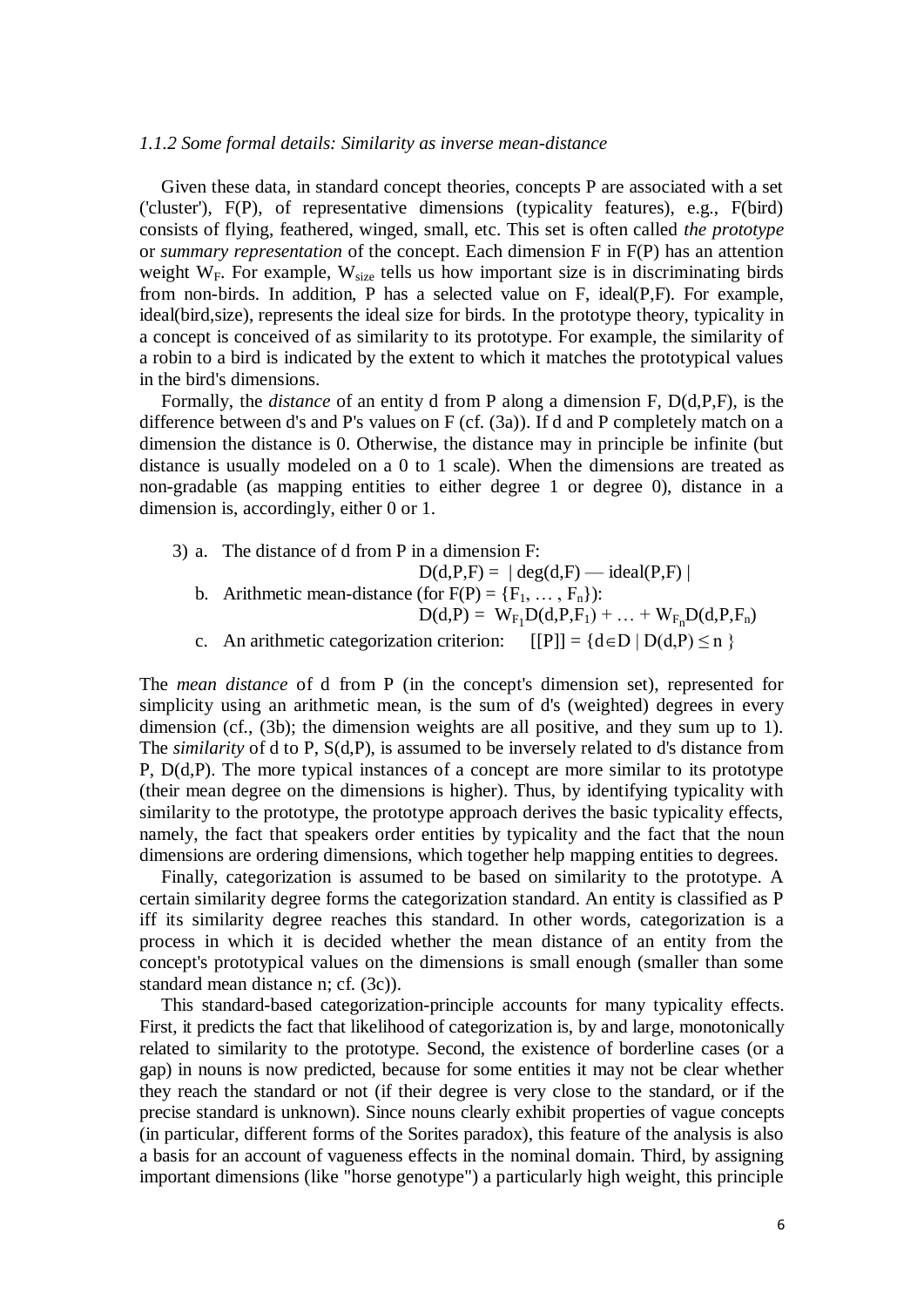derives the intuition that they can almost count as necessary and sufficient for membership. They might be violated only if the values on the other dimensions may compensate (may be sufficient to reach threshold; Hampton 1979). Fourth, the online processing effects are predicted, too. In items with low degrees in some dimensions, more dimensions need to be considered in order to determine that they reach threshold.

Last but not least, the set of known concept members, [[P]], plays a crucial role when the concept standard is unknown. A criterion like (3c) predicts that newly encountered entities, whose mean similarity is higher than that of already known members, can be automatically regarded as members. Thus, this theory allows for a finite memory representation for concepts (or predicate intensions). It captures the fact that we can determine membership of infinitely many new instances under the concepts we are familiar with, on the basis of a finite set of known facts (dimensions and members).<sup>6</sup>

The typicality (mean-based) effects in nouns are robust and pervasive. Citing Murphy (2002):

*"As a general observation, one can say that whenever a task requires someone to relate an item to a concept, the item's typicality influences performance"* (Murphy 2002: 24).

Thus, the prediction in (2a) is robustly supported in cognitive psychology. It is mainly the second type of prediction regarding adjectives as rule-based (cf. (2b)) that needs to be further explicated and justified. This will be the main concern of the next section, along with a discussion of certain problems with the gradable semantic analysis of nouns presented above.

1.2. Rule-based (Boolean) classification in adjectives

#### *1.2.1 Conceptual versus morphological gradability*

In 2.1 we have justified a gradable analysis of nouns. However, this type of analysis of nouns and noun phrases is often rejected by linguists for the following reasons. Although numerous psychological facts show that, conceptually, nouns are gradable (they map entities to their mean degree on a set of dimensions), a variety of semantic facts show that nouns are usually incompatible with degree structures. The term *gradable* is used in semantics to refer to predicates, like *tall, bald, old, large, good, healthy,* and *clever*, namely, adjectives, which are distinguished from nouns by several characteristics. First and foremost, gradable predicates can felicitously combine with comparative morphemes (as in "Sam is cleverer than Dan"), superlatives (as in "the cleverest"), degree modifiers (as in "very clever" and "too clever"), etc. A few adjectives (for instance, *extinct, even, married* and *nuclear*), and all the nouns in languages like English (e.g., *bird, apple* and *chair*), are classified as *non-gradable*, because they cannot felicitously combine with these comparison- and degree-morphemes, as demonstrated in (4).

- 4) a.\* Tweety is more (a) bird than Tan is
	- b.\* Tweety is the birdest
	- c.\* Tweety is very / too (a) bird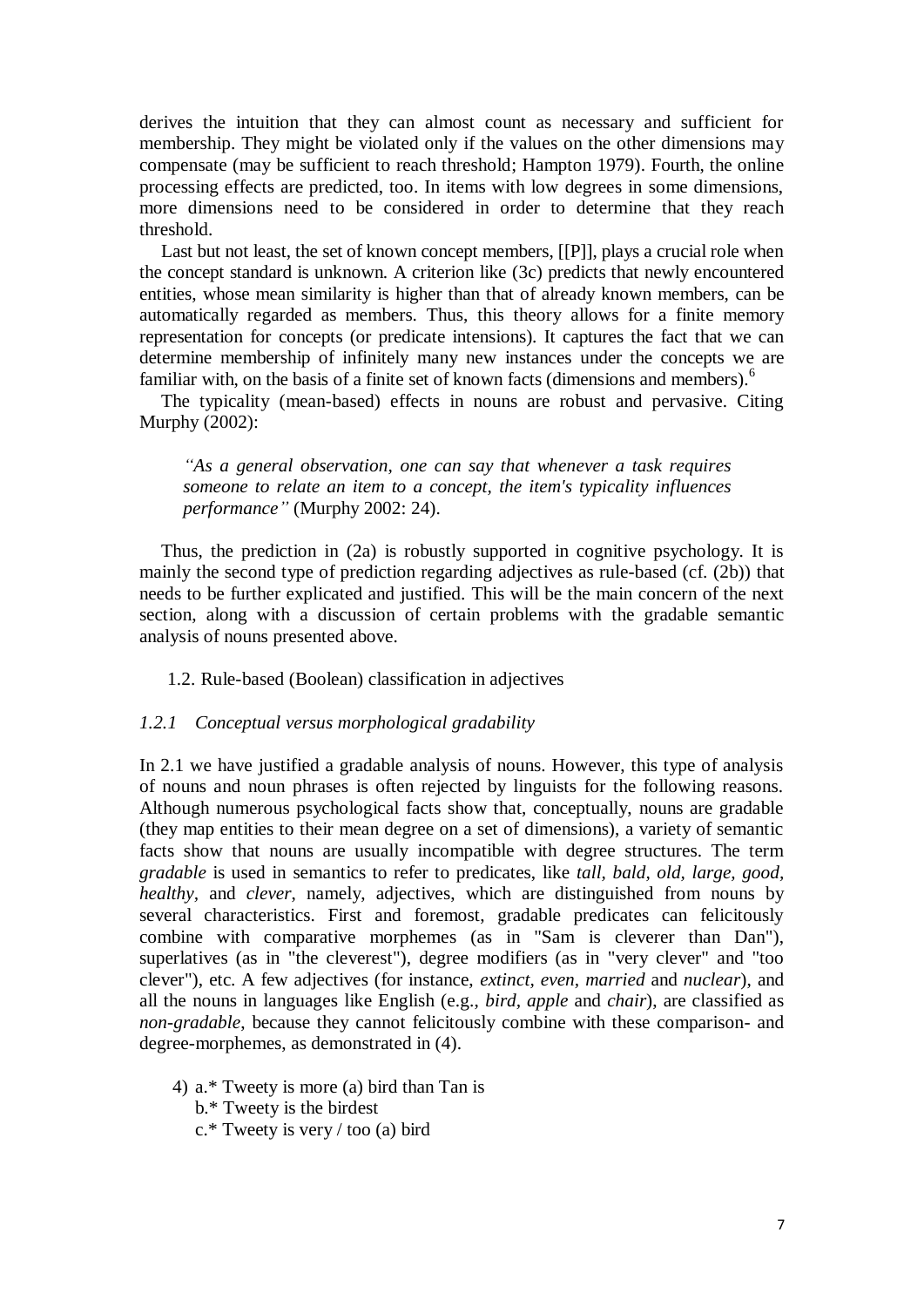To account for these facts, generally, semantic theories assume that in gradable predicates (unlike non-gradable ones), entities possess the properties to different extents (or degrees). Entities are judged to be instances of gradable predicates iff the extent to which they satisfy the relevant gradable property (the ordering dimension) is within the norm, that is, iff they reach the standard for membership under that predicate, standard $(P, c)$  (5a). The qualities or attributes that permit grading are denoted by comparative relations like 'taller' or "less tall" (5b) (von Stechow 1984; Klein 1991).<sup>7</sup>

5) a. A standard-based membership criterion: [[P]]<sup>c</sup> = { dD | deg(d,P,c) standard(P,c) } b. A degree-based ordering criterion: [[more P]]<sup>c</sup> = {<d1,d2>D 2 | (deg(d1,P,c) – deg(d2,P,c)) 0 }

These semantic theories assume that the interpretation of non-gradable predicates, including virtually all nouns, does not involve any mapping of entities to degrees. They are directly associated with object sets, not degree functions. This explains the incompatibility of nouns with comparative structures like "more P than", superlatives, and other degree modifiers.<sup>8</sup>

A notorious advantage of the hypothesis in (1) is that it suggests a principled explanation for both the psychological and linguistic facts. Despite the fact that both nouns and adjectives are conceptually gradable in the sense of being related with a degree function, the graded structure is implicit in nouns and explicit in adjectives. Upon processing of a nominal concept, speakers are only aware of the object set eventually construed based on the entities' mean degrees in the dimensions. Thus, speakers reject combinations such as \**more bird* claiming that all birds are equally good category members. In opposition, while processing adjectival concepts speakers are aware of the graded structure and the scale it imposes, thus accepting modification of adjectives by degree morphemes. What is more, the ordering imposed by a nominal concept can easily be accessed through the use of any adjective that takes a nominal argument and returns its graded structure, as in *better example of a bird, more typical of a bird, more normal, characteristic, representative,* or even simply *more of a bird*, which can be understood as equivalent to any one of these relations (6a-b). As these relations are based on adjectives, whose interpretation is by default processed explicitly, a graded structure is consciously available in virtue of which the combination with a comparison morpheme is judged well-formed and perfectly interpretable.

- 6) a. A robin is more typical of a bird than an ostrich
	- b. A robin is more of a bird than an ostrich
	- c. The noun activity is 'nounier' / less 'nouny' than the noun bird (Ross 1973)

In fact, nouns turn easily into adjectives, by adding a morpheme like 'y', as in birdy, and the resulting adjective is readily gradable, as demonstrated in (6c). This fact is hard to explain if nouns are directly associated with an object set, but it is captured easily by the assumption that nouns readily provide a set of dimensions. Normally, these dimensions are processed implicitly (in a mean based fashion), but they can be processed explicitly when the noun saturates the internal argument of an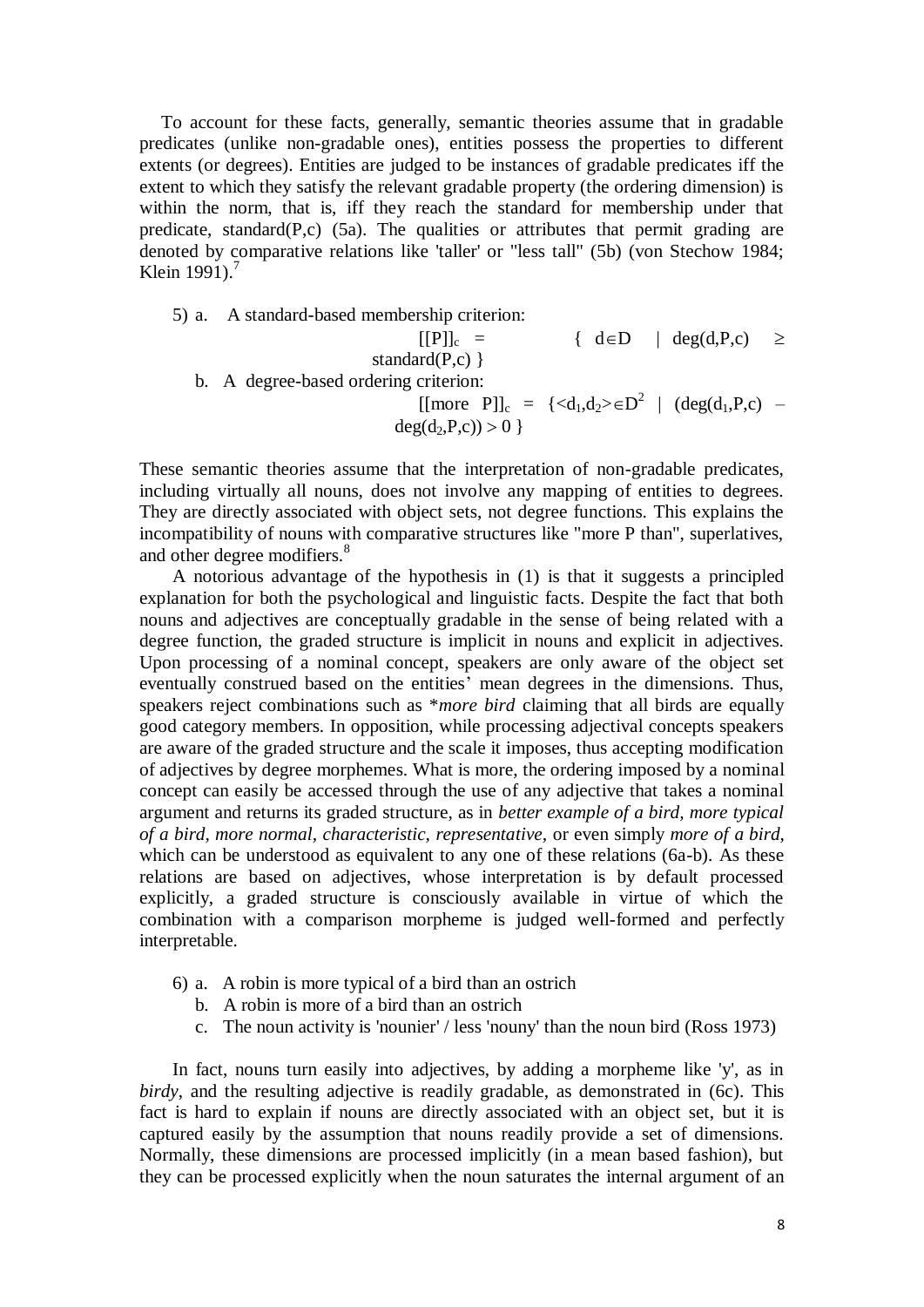adjective like *typical of* (its 'dimension-set' argument) or combines with an adjectival affix like ‗y'. Thus, the RS hypothesis explains why it is so easy to recategorize nouns as adjectives and vice versa (as in *tally, the beautiful, an Italian,* etc.) Also, as the next section attempts to show, it correctly predicts the similarity and differences in interpretation in minimal pairs such as *bird / birdy*, *bird / typical of a bird* and *an Italian/ Italian*.

Other examples of adjectives that are used to access nominal graded structures include size adjectives as, for instance, in *a huge idiot*; see Morzycki 2009 for discussion) and quantity adjectives like *much* as, for instance in *this is pretty much a chair*.

The only degree construction in English I am aware of in which nouns occur bare (with no mediating adjective or other morpheme) is the between-predicate comparison (comparison of the form "more P than Q"). Nominal concepts are licensed in this construction more freely than adjectives are, as, for example, in *more a bird than a horse, more a car than a truck, more an Italian than a Japanese and so on. Speakers* treat such comparisons as perfectly grammatical and interpretable, despite the fact that they cannot always say precisely what the underlying scale is. These facts, which are usually not noticed or not addressed by semantic theories, are hard to explain if nouns are non-gradable and not associated with ordering dimensions, but they are straightforwardly captured by the RS hypothesis (the assumption that the linguistic interpretation of nouns is based on mean functions). Plausibly, between predicate comparisons favor nominal mean functions over one-dimensional adjectival functions (cf. ?*more green than long*; Kennedy 1999), because the former but not the latter are readily normalized for the purpose of averging and thus comparable (construed as having a shared scale; Sassoon 2007).

In conclusion, the new perspective seems to be promising and fruitful as a basis for explaining the semantic contrasts between nouns and adjectives, and it is considerably improved in terms of its psychological adequacy. It explains why nouns are conceptually gradable, yet do not directly combine with degree morphemes. All in all, nouns behave very much like our standard formal semantics for gradable predicates would expect. They map entities to degrees and they are linked with ordering dimensions. Nouns also exhibit vagueness effects (including borderline cases and instantiations of the Sorites paradox), which typically accompany gradable, rather than sharp concepts. Thus, by assuming that the semantic interpretation of nouns is non-gradable, linguists pay a heavy price in terms of the dissociation between the semantics they assume for nouns and many other things that we know about them. All things considered, the assumption that nouns *are* semantically gradable seems better off. In addition, nouns combine with "more-of" comparatives, and with degree modifiers like "pretty much", and they are licensed in between-predicate comparisons (comparisons of the form "more P than Q") more freely than adjectives are. The infelicity of nouns in, for instance, within-predicate comparisons, must have reasons other than lack of gradable meaning; a possible reason is the implicit nature of the nominal dimensions and mean function; only special constructions ("more P than O") or, mainly, adjectives (like *typical* and *much*) are capable of accessing the nominal dimensions (processing them explicitly; more on this shortly).

#### *1.2.2 Conceptual dimensions versus linguistic "respects"*

Semanticists standardly assume that the meaning of one-dimensional adjectives like *tall* includes an ordering dimension, such as 'height' (Kennedy 1999). In fact, many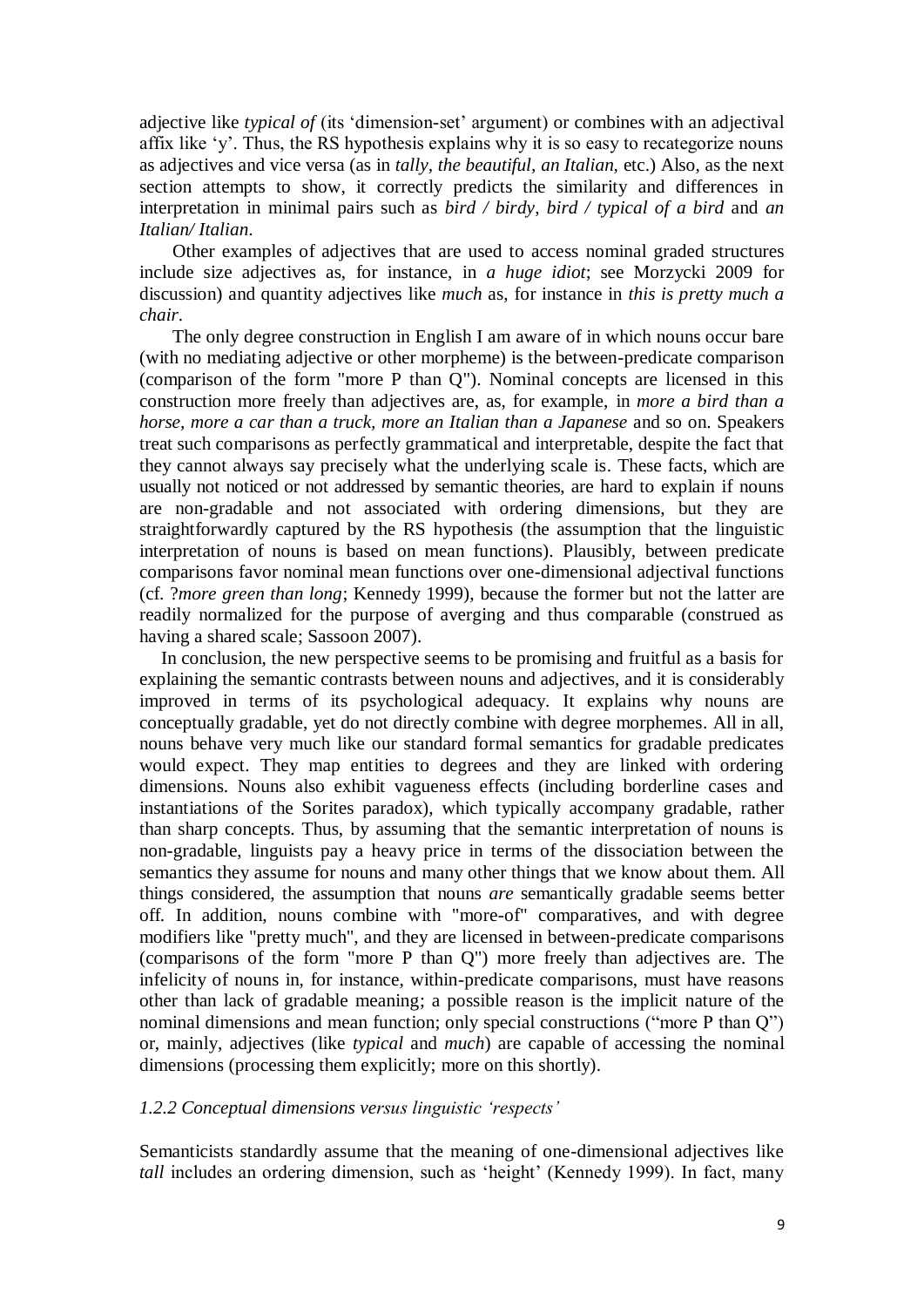gradable adjectives are linked with several ordering dimensions (Kamp 1975). For example, the adjective *healthy* can be ordered on a number of dimensions, such as *blood pressure, pulse, fever* and *lung functions*; the adjective *intelligent* can be ordered on dimensions such as *mathematics, literature* and *personal relations*, etc. The range of dimensions in the interpretation of adjectives is highly context dependent (Klein 1980: 6-8). Significantly, the contextually relevant dimensions of a multi-dimensional adjective can be overtly specified as part of its argument structure, using a "with-respect-to" (wrt) prepositional phrase (as in "healthy with respect to blood pressure"). In addition, grammatical operations can access the dimensions of multi-dimensional adjectives and operate on them (Bartsch 1986; Landman 1989). For example, we can quantify over these dimensions or respects (as in "healthy in every respect" and "generally healthy"). The oddness of combinations like "tall with respect to height" and "tall in every respect" is likely due to the fact that 'tall' is a one-dimensional adjective. As for nouns, although they are clearly associated with ordering dimensions, for reasons which are not immediately obvious, they differ from gradable adjectives in that their dimensions cannot be accessed by grammatical operations, like wrtoperators or quantifiers, as demonstrated in (8) (for a discussion of exceptional nouns see section 3).

- 7) a. Tweety is healthy in every respect
	- b. Tweety is generally healthy
- 8) a. #Tweety is a bird with respect to flying / size b. #Tweety is generally a bird

Again, these facts are explained by the RS hypothesis. First, according to the RS hypothesis nouns are associated with a set of weighted dimensions, but the integration of entities degrees in these dimensions occurs at an early processing stage, a stage speakers are not aware of. This explains the fact that grammatical operations such as quantifiers and ‗with respect to' phrases cannot access the nominal dimensions (as illustrated by the infelicity of, e.g., *#Tweety is a bird in every respect*; *# generally a bird*; *#a bird wrt flying*, etc.) The nominal dimensions are bound by a mean-based operation at an early processing stage, which yields immediate categorization judgments (an object set). Thus, the dimensions involved go unnoticed. Put differently, nominal dimensions are not handled each one separately, they are automatically integrated via averaging, which is incompatible with having a dimensional argument role.

Conversely, adjectives have respects arguments. When their respect arguments are saturated (as in, e.g., *healthy with respect to blood pressure*) or bound (as in, e.g., *healthy in every respect*), the dimensions function as categorization criteria**,** as predicted by the RS hypothesis (cf. (1b),(2b)). Finally, also wrt-modification and quantification over dimensions, which are impossible in bare nouns become possible if the nouns are slightly modified.

- 9) a. Tweety is a typical bird in every respect
	- b. Tweety is generally typical of a bird
	- c. Tweety is typical of a bird wrt flying/ size

When a nominal concept saturates an adjectival argument as in (9) (or turns adjectival via an adjectival suffix as in, e.g., *birdy*), its semantic interpretation changes systematically. This change is not problematic because nouns are readily associated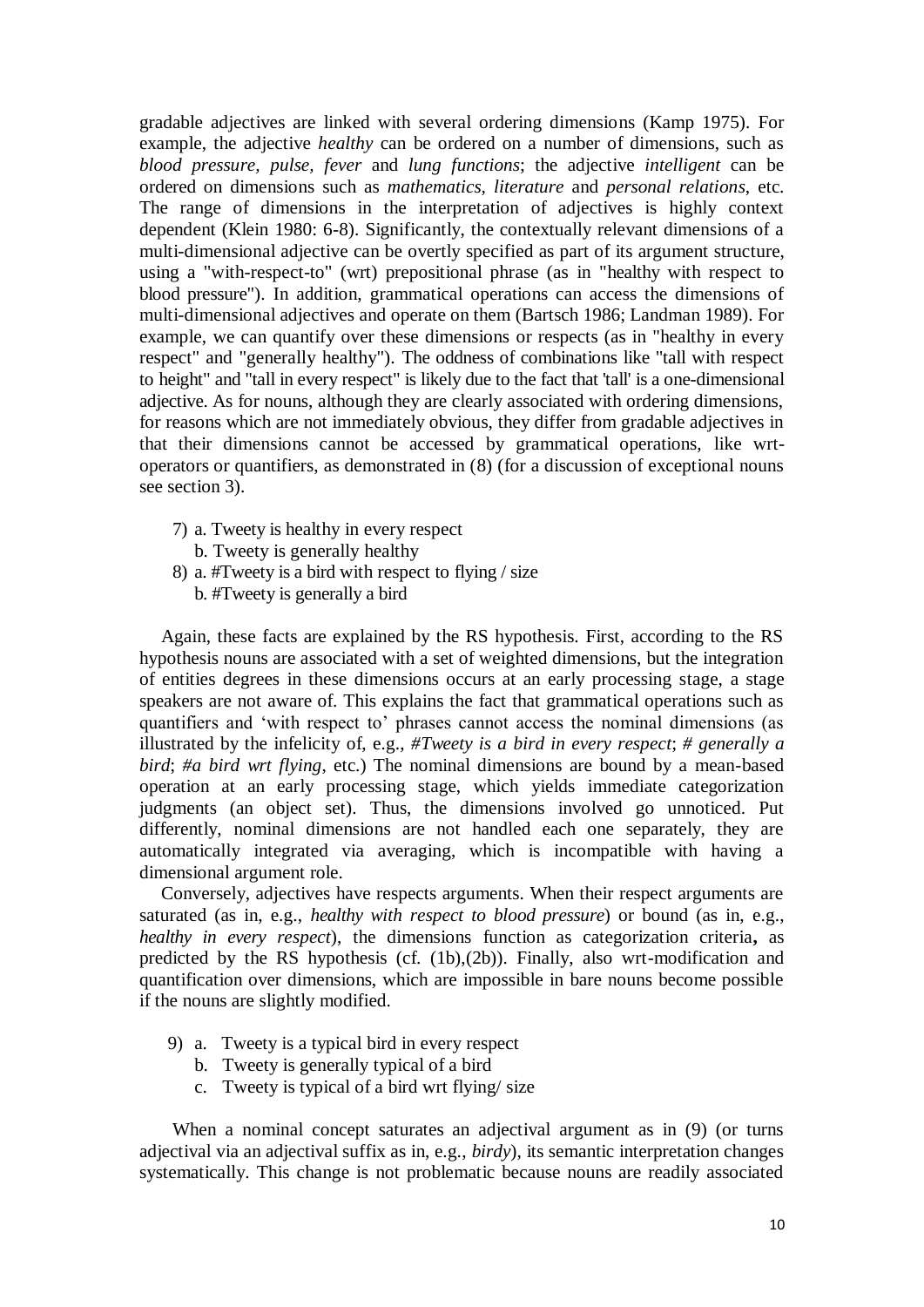with a set of dimensions; it is only the mode of processing of the dimensions that changes. Instead of incorporating them by means of averaging (through the similaritybased categorization system), they get incorporated by means of Boolean operations, i.e. they are processed through the rule based system, namely through explicit memory. The procedure is open to introspection. The number of dimensions selected can be consciously monitored and this fact can be expressed using grammatical operations, as illustrated in  $(9)$ .<sup>9</sup>

In fact, intuitively, modifying a predicate P with a wrt-phrase makes sense only when several dimensions are treated as necessary conditions for membership in either its positive or its negative denotation, and as a consequence, entities may indeed be regarded as P in one respect and as "not P" in another respect. Thus, a predicate P can be modified by a wrt phrase (i.e. it can assign a 'wrt' argument-role) iff each of P's dimensions can function as a categorization criterion, as in *healthy wrt blood pressure, but not healthy wrt lung functions*. Conversely, in nominal concepts like *bird* or *not a bird*, the dimensions are normally not necessary for membership. At best, some of them are very important typicality dimensions. Thus, nouns normally do not license 'wrt' phrases. In fact, when the nominal dimensions do add categorization criteria, a wrt phrase *is* licensed. For instance, if an expert characterizes birds by the possession of, say, 100 separate genes, which all and only the known birds possess, she might indeed describe new species that possess only 50% of these genes, as *birds in this respect, but not in that respect*. This is clearly a scientific context in which the noun's use relates to a definition deviating in nature from its ordinary daily interpretation. At any rate, we see that a rule-based ('definitional') processing goes hand in hand with the licensing of a respect argument slot.<sup>10</sup> Finally, in the dimension set of one-dimensional adjectives like *tall*, we cannot find two different dimensions that form necessary conditions for *tall*, so the requirment for the licensing of a wrtphrase is not met. All considered, a wrt-phrase can only be licensed in multidimensional adjectives.

Like any other argument, the wrt-parameter can interact with determiners (as in "is healthy in every respect"). And in fact, a determiner which quantifies over respects states how many of the dimensions form necessary conditions (add categorization criteria) in the context of use. As discussed in the next section, interactions with (explicit or implicit) quantifiers turn out to be particularly relevant to the analysis of adjectives.

Importantly, the RS hypothesis does not exclude the possibility of implicit processing of some parts of an adjective's interpretation; rather, it requires awareness of a certain categorization dimension. For example, colour concepts are construed based on aspects such as saturation and hue; these dimensions were revealed through empirical research; standard speakers are hardly aware of their role in colour categorization (they are processed implicitly). Thus, these dimensions do not function as adjectival respects. However, speakers explicitly associate each colour term with a single scalar property which they regard as a basis for the categorization criterion, i.e., colour predicates are conceived by speakers as one-dimensional. These single scalar properties, then, count as interpretation respects. Indeed, across languages, color terms are usually adjectives (Dixon 1982) and infants acquire them significantly later than nouns (Bornstein 1985). $^{11}$ 

To recapitulate, an additional piece of evidence supporting a different analysis for nominal and adjectival dimensions is, then, the fact that natural languages refer to them by different names. While the adjectival dimensions are called *respects* (as in, e.g., *Dan is not healthy in three respects: bp, pulse and fever*), the nominal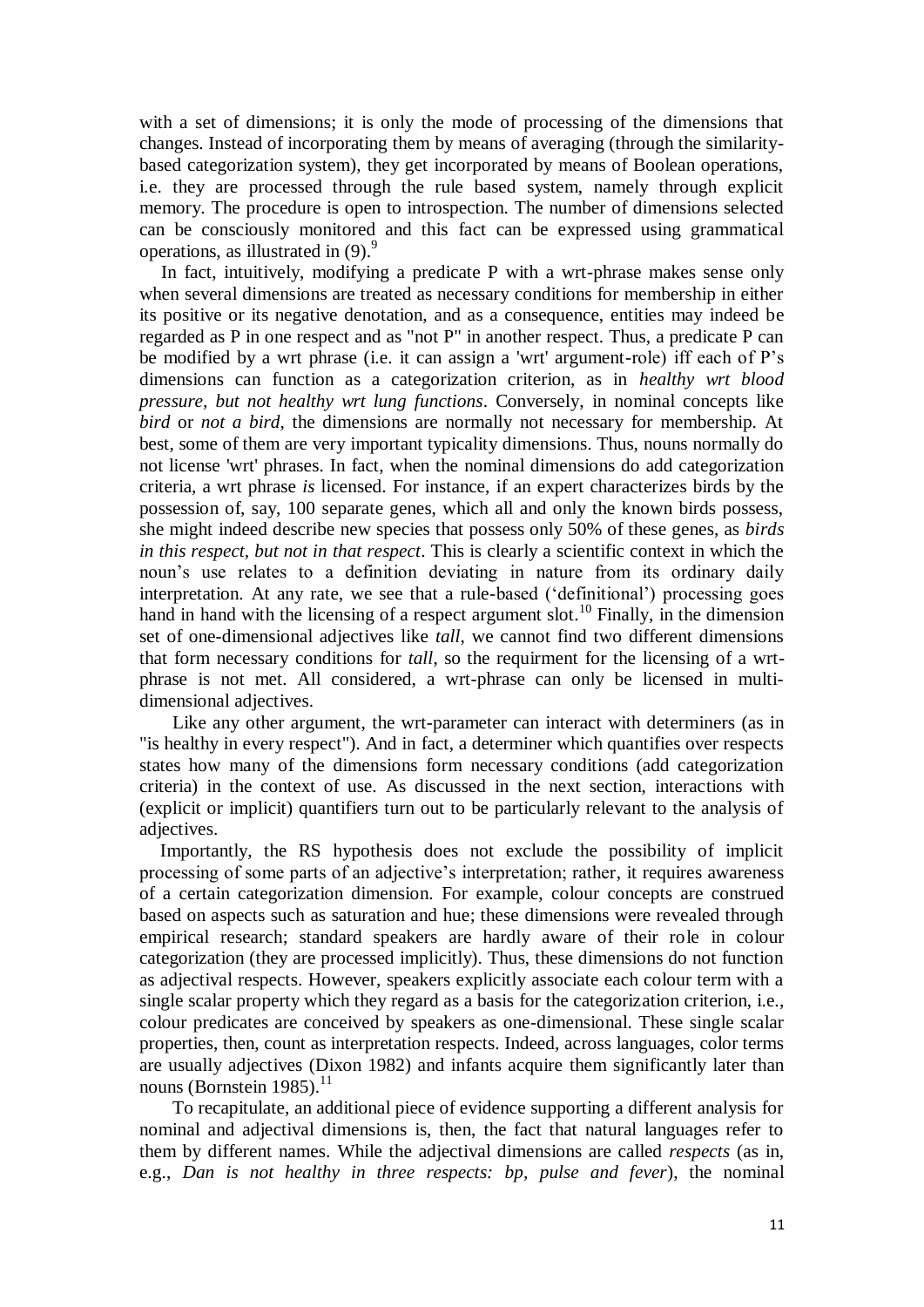dimensions can be called *typical* (as in *Flying, singing and perching is typical of birds*). This would be unexpected had these dimensions been exactly the same. Before moving onward, let me emphasize two important remaining points.

First, phrases starting with the words *in the sense of* are on first sight similar to wrt-phrases; however, they are very different in that they are much less selective in terms of their distribution. Every predicate can have different senses, but only adjectival (rule-based) senses can, each, have multiple respects, for the reasons just discussed. Second, as numerous examples from the corpus of contemporary American English (COCA 2010) illustrate, different uses of wrt-phrases exist, which are not dimensional-argument uses, i.e. not relating to a dimension of a word sense. These uses can be licensed with nominal concepts, perhaps even more easily than with adjectival ones.

One irrelevant use regards spatial or comparison relations. In this type of usage, wrt phrases can be substituted with *relative to* and *compared to* or *in comparison with*.

- 10)a. What is second wrt the third?
	- b. …is in a 30 degrees position wrt the horizontal axis
	- c. …high velocity with respect to earth

‗The third' is not a dimension of interpretation of *second* (neither a categorization criterion nor an ordering mean-based criterion), and 'the horizontal axis' is not a dimension of 30 *degrees position* in the above sense. Nor is 'earth' a dimension of *velocity*. Rather the arguments of these wrt phrases (*the third, the horizontal axis* and *the earth*) are individuals or discourse entities similar to those denoted by the nominal concept modified by the wrt phrase (*the second, 30 degrees position* and *high velocity*, respectively); they stand in some relation (a sequence relation, a spatial relation, a comparative relation of e.g. higher velocity, etc.) In opposition, *blood pressure* does not stand in a spatial or comparative relation with *healthy*; rather, it functions as a categorization criteria of *healthy* in the sense that in order to count as healthy, one has to have normative blood pressure.

Another irrelevant use pertains to wrt-phrases marking a subject matter argument or a topic of discussion. In this usage, wrt phrases can be substituted with *about, concerning, regarding* or *of*. Characteristic nouns with a subject matter argument include, for example, *problem, situation, question, hypothesis, position, opinion, proposal, rules, views, information, knowledge, roles, agreement, disagreement* etc.

- 11) a. During our tenure, there was the question wrt Macedonia of its diplomatic recognition…
	- b. Another is the situation wrt strategic weapon, which continues to be a matter of friction between us
	- c. That was the failure wrt 9/11

d. Where is the difficulty wrt the matter of the coherence of Smith's varying statements…

―Strategic weapon‖ is not a dimension of interpretation of *situations* (neither a categorization criteria nor an ordering mean-based criteria), and 9/11 is not a dimension of *failure* in this sense. At best, these are examples of situations (problems) and failures, respectively. In opposition, *blood pressure* is not an example of a healthy individual, but rather a categorization criteria in the sense that in order to count as healthy, one has to have normative blood pressure.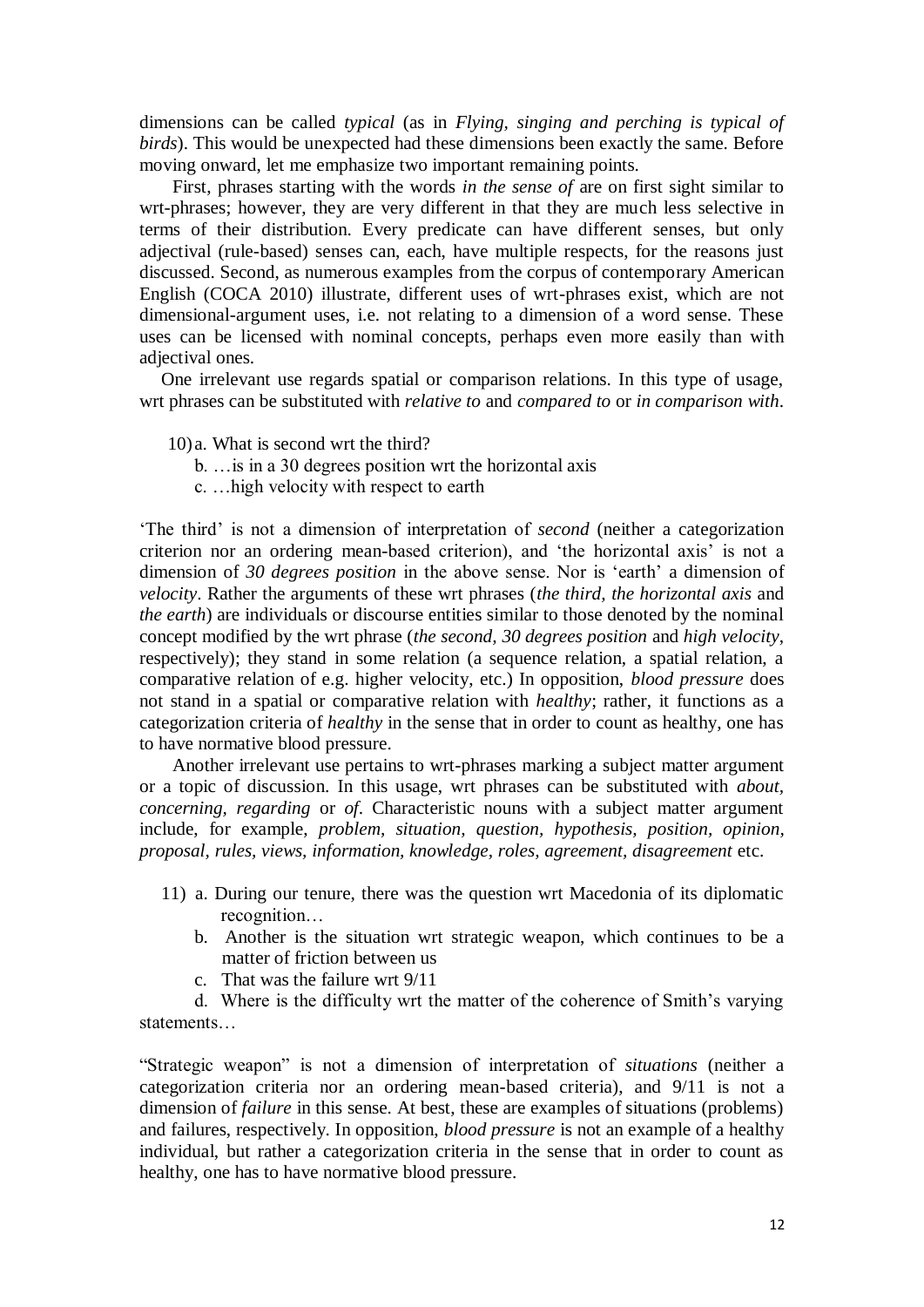At any rate, it is not the case that wrt phrases are generally common with other abstract nouns (*war*) or relational nouns (*mother*), certainly not in a dimensional interpretation. In fact, considering COCA 2010, a balanced and annotated linguistic corpus, one finds three times as many uses of wrt phrases with adjectives than with nouns in copula constructions, as in *is Adj. wrt versus is*  $a/an/\mathcal{Q}$  *noun wrt*. The proportion of wrt phrases among the "copula + noun" counts is  $0.00006$ , while the proportion of wrt phrases among the "copula + adjective" counts is  $0.00018$  (three times as much; cf. Table 1). A more fine-grained analysis of the distribution of uses of wrt phrases with adjectives versus nouns awaits future research.<sup>12,13</sup>

|                 | Is a P<br>wrt | Are P<br>wrt | Was<br>$a/an/\varnothing P$ | Were P<br>wrt | Will be<br>$a/\text{an}/\varnothing$ | <b>Total</b> |
|-----------------|---------------|--------------|-----------------------------|---------------|--------------------------------------|--------------|
|                 |               |              | wrt                         |               | P wrt                                |              |
| A nominal P     | 8             | 6            |                             |               |                                      | <b>16</b>    |
| An adjectival P | 121,015       | 38,906       | 79,878                      | 17027         | 4891                                 | 261,717      |
|                 | Isa P         | Are P        | Was                         | <b>Were P</b> | Will be                              |              |
|                 |               |              | $a/an/\varnothing P$        |               | $a/\text{an}/\varnothing$            |              |
|                 |               |              |                             |               | P                                    |              |
| A nominal P     | 42            | 27           | 16                          | 27            | 2                                    | 114          |
| An adjectival P | 221,774       | 131965       | 178874                      | 70059         | 20148                                | 622,820      |

Table 1: Wrt-pharses in COCA, April 2010

In conclusion, psychological theories that treat nouns as gradable and multidimensional, fail to explain important semantic contrasts. A main difficulty with incorporating a gradable analysis of nouns (and noun phrases) into the semantic theory is that important distinctions might become blurred. First, if nominal concepts denote degree functions, it is not clear why they are incompatible with (withinpredicate) comparatives, equatives and other degree modifiers. Second, if nominal concepts are multi-dimensional, it is not clear why it is impossible to quantify over their dimensions. It seems that a larger problem is looming behind these questions, namely the problem of giving an adequate account of the semantic distinction between nouns and adjectives. A notorious advantage of the RS hypothesis (cf. (1)) is that it suggests a principled explanation for these facts, which hinges upon distinctions in the type of graded structure (degree function and dimension type) and processing course of nominal and adjectival concepts.

#### *1.2.3 Bare multidimensional adjectives as rule based*

Previous studies of adjectives pay little attention to multi-dimensional adjectives (like *healthy, normal, similar, typical*, etc.) and the way they differ or do not differ from nouns. We have seen that when adjectival dimension arguments are explicitly saturated (as in, e.g., *healthy wrt blood pressure and lung functions*) or bound (as in *healthy in every respect*), they function as categorization criteria. However, an open question is what happens when a multidimensional adjective occurs bare, as in, e.g., "John is healthy". Do the dimensions incorporate through Boolean operations such as conjunctions and quantifiers also in this case? It is quite intuitive to think that they are not; rather, in this case we use averaging. However, if we look at speakers' judgments with respect to this question more carefully, a different picture is revealed.

Consider, for example, a context in which health is measured by the dimensions *blood pressure, pulse* and *fever*. Imagine that Dan has the maximal degree in two of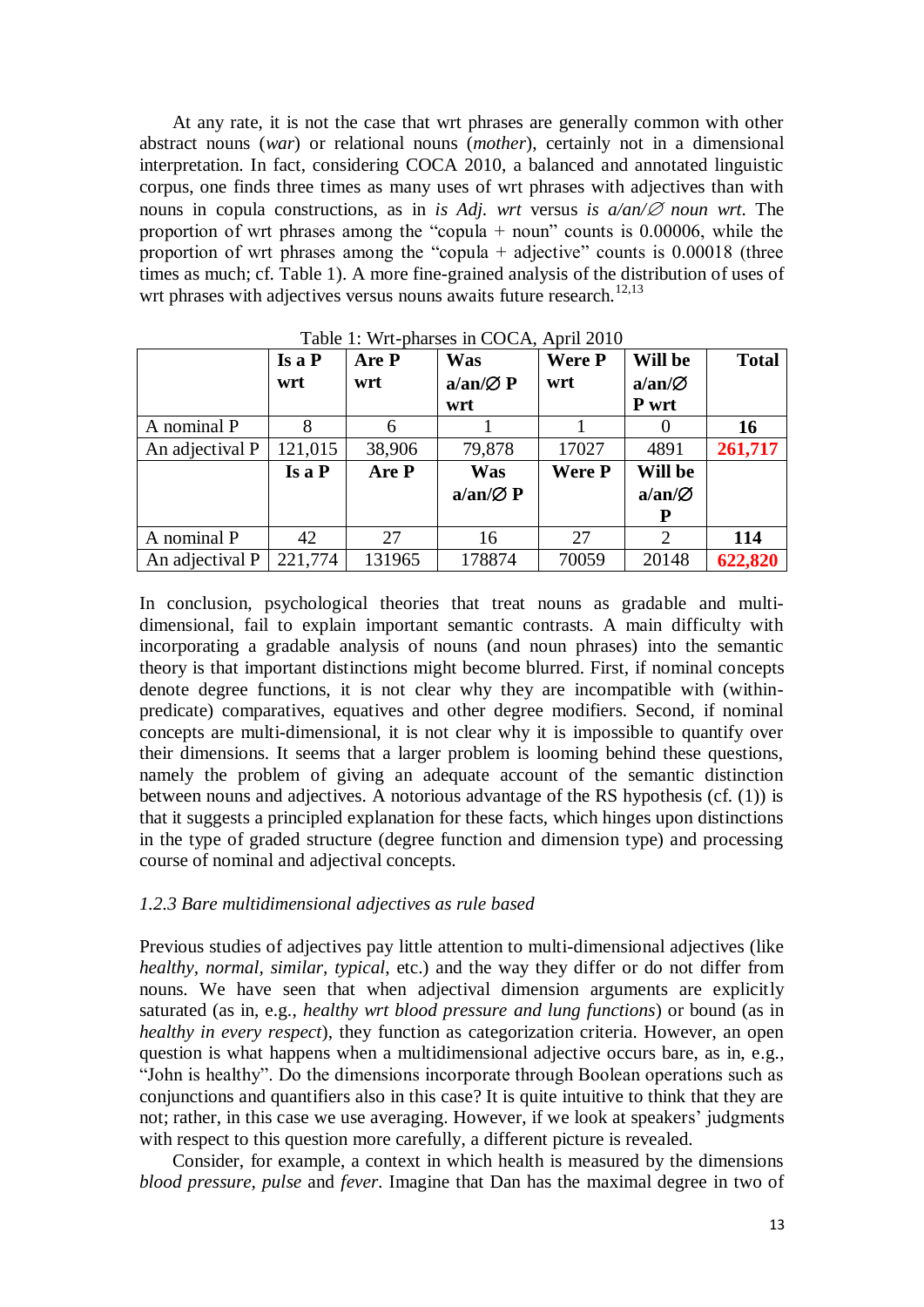these dimensions, but is not within the norm in the third. Conversely, imagine that in all these dimensions, Sam's levels are within the normative range, but they are the lowest possible, so Dan's mean on the dimensions is higher (cf. Figure 1).



Entities' degrees in the health dimensions

Figure 1: Dan's average health level is higher but, unlike Sam, he has one nonnormative value

Intuitively, in this scenario, Sam is healthy, but Dan is not, because Sam, but not Dan, reaches the norm in all the contextually relevant respects. Because of that, intuitively, Sam is healthier than Dan. But this shows that it is not the case that we directly compare Sam's and Dan's means on the dimensions. Had we done that, we would have judged Dan to be healthier than Sam. Rather, first, we fix negative and positive denotations for healthy, *based on dimension intersection* (for the positive denotation, we select entities that reach the standard in all the dimensions). Afterward, we fix the ordering relation to be such that positive denotation members are always healthier than negative denotation members. And only then if at all, do we allow comparisons based on mean degrees, such that among the positive denotation members, those which average better in the dimensions are regarded as healthier, and among the negative denotation members, those which average better are regarded as healthier.

If these observations are on the right track, they show that indeed there exists a systematic semantic difference between nouns and adjectives. While nominal denotations consist of entities whose mean on the dimensions is sufficiently high, the situation is different in adjectives (see also Bale, 1997). First, in adjectives like *healthy* and *typical of a bird*, the denotation consists of entities that fall under *all the dimensions* (e.g., when one is healthy in every respect except one has the flu, strictly speaking, one is *not healthy*). Thus, the default interpretation of these adjectives involves universal quantification ('all') over dimensions (cf. figure 1). Let us call these adjectives 'conjunctive', as stated in (12b). Second, in adjectives like *sick* and *atypical*, the denotation consists of entities that fall under some dimension, possibly only one. For example, an entity that is sick in but one respect is intuitively judged to be sick. Thus, the default interpretation of these adjectives involves existntial quantification (‗some') over dimensions (cf. figure 2). Let us call these adjectives 'disjunctive', as stated in (12c).

- 12) Let  $F(P,c) = \{F_1... F_n\}$  be the dimension set of P in context c;  $\forall c \in T$ ,  $\forall d \in D$ :
	- a. If P is *nominal*,  $d \in [[P]]_c$  iff  $S(d,P,c) \geq$  standard(P,c), where S is defined in section 1.1.2.
	- b. If P is a *conjunctive-adjective*,  $d \in [[P]]_c$  iff  $\forall F \in F(P,c)$ :  $d \in [[F]]_c$ ,

(iff  $d \in [[F_1]]_c$  *and* … *and*  $d \in [[F_n]]_c$ )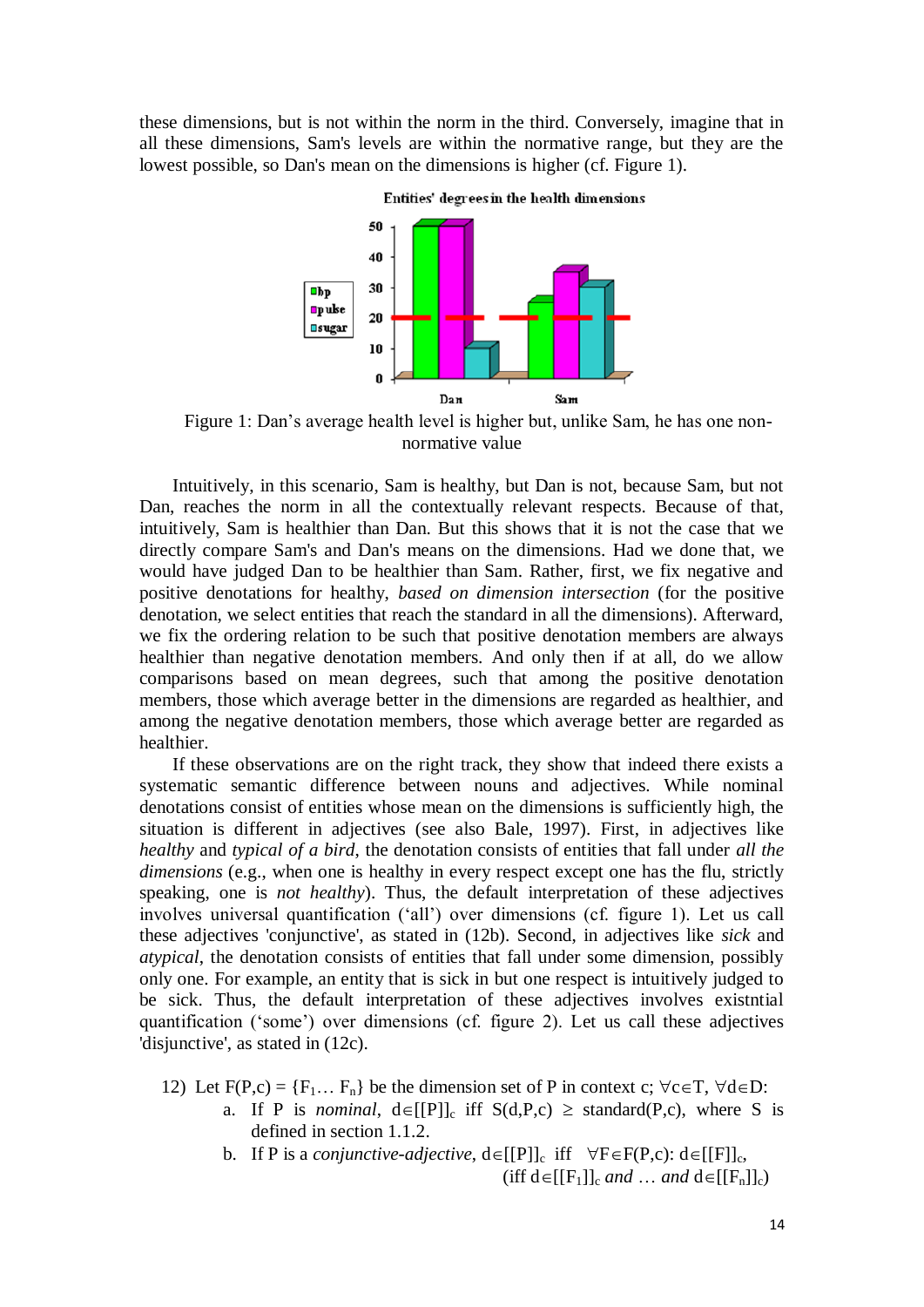c. If P is a *disjunctive-adjective*,  $d \in [[P]]_c$  iff  $\exists F \in F(P,c)$ :  $d \in [[F]]_c$ (iff  $d \in [[F_1]]_c$  *or*  $\ldots$  *or*  $d \in [[F_n]]_c$ )



sick not sick

Figure 2: Only Dan has a non-normative value on a health criterion

In particular, predicates of the form "typical of P" are conjunctive multidimensional adjectives. Their (default) interpretation is mediated by a universal quantifier over P's dimension set, as demonstrated in  $(13)$ .<sup>14</sup> This proposal derives the intuition that the adjectival phrase "typical of P" is stronger than the nominal predicate P (it has more categorization criteria), although it is hard to put a finger on the exact dimensions which add criteria, since the dimension set is context dependent, and since the possibility of implicit 'wrt' modification (as in "typical wrt flying") or even of nondefault quantification (as in "typical in some respects") is always available.

13) a. [[Dan is typical of a bird]]<sub>c</sub> = 1 iff  $\forall F \in F$ (typical of a bird,c): [[Dan is F]]<sub>c</sub> = 1 (Dan is typical in every respect). b. F(typical of a bird,c) = {typical wrt size, typical wrt flying,...} c. [[Dan is typical of a bird wrt size]]<sub>c</sub> = 1 iff  $\vert \text{deg}([[\text{Dan}]]_c$ , size) – ideal(bird, size)  $\vert <$ n (cf. (3a-c))

A features like, e.g., *feathered*, which is very important for the concept *bird*, may well loose its central status when considering the corresponding adjective *typical (of a) bird* (Hampton 1979, 1998); this is predicted, since additional, less important *bird* dimensions turn into ctegorization criteria of *typical of a bird* along with *feathered*.

How can we empirically explore the typology in (12)? The context-dependency of the adjectival dimensions makes it hard to experimentally support or refute, e.g., a conjunctive dimension-integration hypothesis. It is hardly possible to design a questionnaire or a classification procedure that will completely control subjects' dimension selection. But only this will allow to say whether subjects in fact treat all the dimensions they select as categorization criteria (as predicted), or not (counter the proposal's prediction). However, a new corpus-based method can be used to overcome these difficulties, which is based on the following two facts. First, exception phrases can operate on dimension sets (as in *healthy except for high blood pressure*); second, the licensing of exception phrases demands an accompanying universal (or quasi universal) quantification as in (14a-b).

- 14) a. **Everyone** is happy **except** for Dan
	- b. **No one** is happy **except** for Dan
	- c. #**Someone** is happy **except** for Dan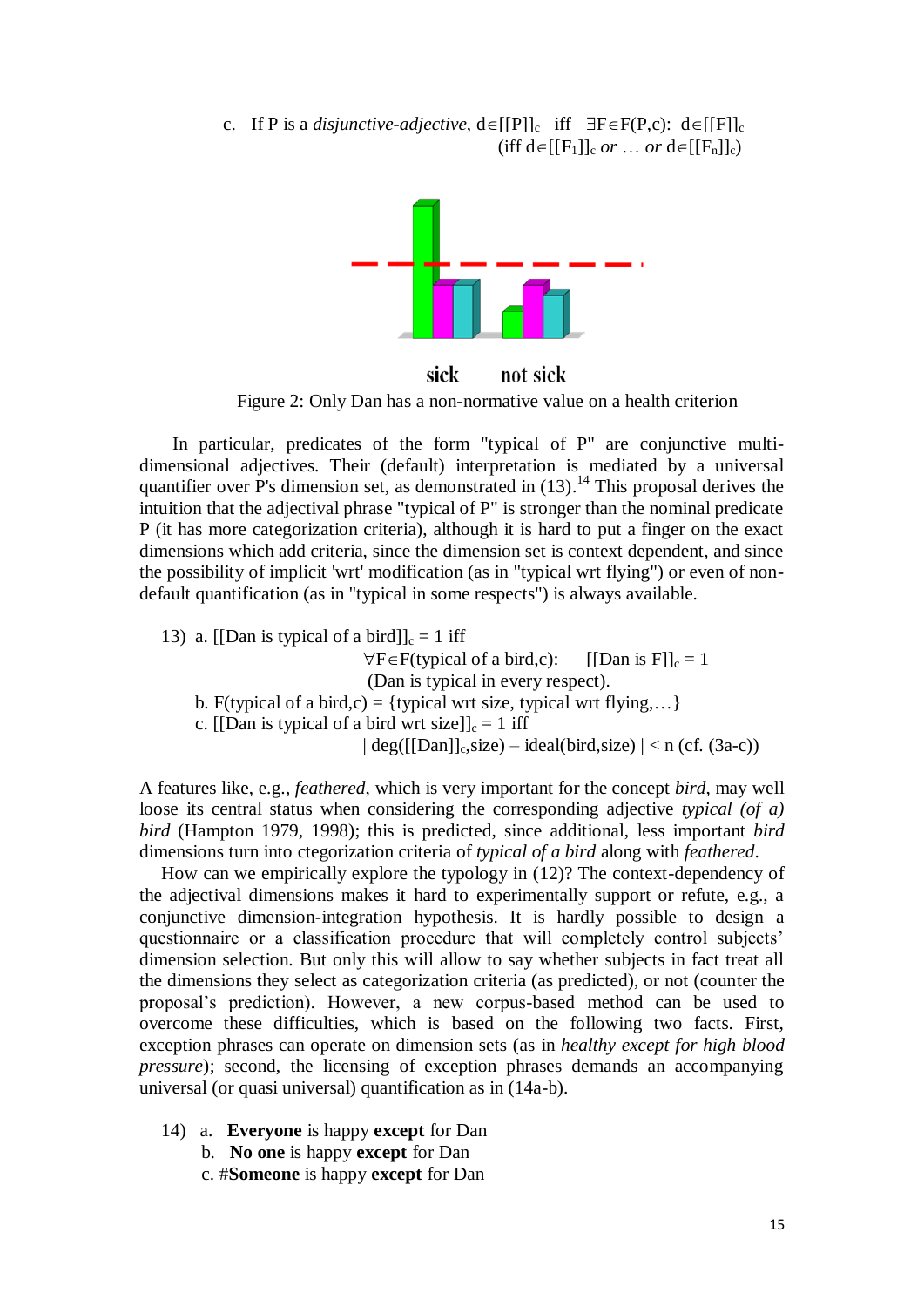$(14c)$ , is, therefore, infelicitous except in an alternative "in addition to" interpretation; the only interpretation that interests us here is unavailable (the one whereby Dan presumably does not sing, as in (14a)).

Thus, compatibility with exception phrases can form evidence for the hypothesis that the interpretation of an adjective involves universal quantification over dimensions, rather than existential quantification or averaging. Our proposal predicts that 'except' will be freely licensed as an operation on the dimension-set of conjunctive adjectives. This prediction is borne out by the facts. A simple google search for key-words like "healthy except", "typical except" and "healthier except" provides abundant examples, as demonstrated in (15).

- 15) a. I am a 64-year-old man, quite healthy except for high blood pressure...
	- b. Sam's early development was considered typical except for slight articulation

errors noted in kindergarten which resolved spontaneously.

c. … my Mother's family, mainly tradish, eat more of the tradish foods and they

seem to be healthier except the cancer aspect

d. [[Dan is healthy except wrt blood pressure]]<sub>c</sub> = 1 iff  $\forall F \in (F(headthy,c) - \{(healthy wrt) blood pressure\})$ : [[Dan is F]]<sub>c</sub> = 1 (Dan is healthy wrt every dimension except blood pressure).

Conversely, we predict that this will hardly ever occur with disjunctive-adjectives, whose default interpretation is mediated by an existential quantifier (and hence a nondefault universal interpretation is likely to be explicitly marked, as in "sick in every respect"). Example (16) shows that indeed 'except' cannot operate on the dimension set of a (bare) disjunctive adjective, and in fact, Google searching for key-words like "sick except" and "atypical except" barely provides any examples of this sort.

16) # They appear to be sick, except for the diarrhea

Finally, our proposal predicts that a *negated* disjunctive adjective like "not sick" will denote the set of entities that fall under *no* 'sick' dimension. For example (17a), an example of a negated use of 'atypical', is understood as conveying that the children were atypical in no respect, except for their inteligence. Crucially, 'no' is a universal quantifier. Thus, we predict that 'except' phrases will occur as operating on the dimension-sets of negated disjunctive adjectives, and again, this turns out to be the case, as the examples in (17) demonstrate.

- 17) a. Apparently, the children were not at all atypical, except that they were brighter than the average high- school Senior
	- b. They do not appear to be sick, except for the diarrhea
	- c. [[Dan is not sick except wrt blood pressure]]<sub>c</sub> = 1 iff  $\neg \exists F \in (F(\text{sick}, c) - \{(\text{sick wrt}) \text{ blood pressure }\}) : [[Dan is F]]_c = 1$  iff:  $\forall F \in (F(\text{sick}, c) - \{(\text{sick wrt}) \text{ blood pressure }\})$ : [[Dan is F]]<sub>c</sub>  $\neq$  1 (Dan is sick wrt no feature, except blood pressure).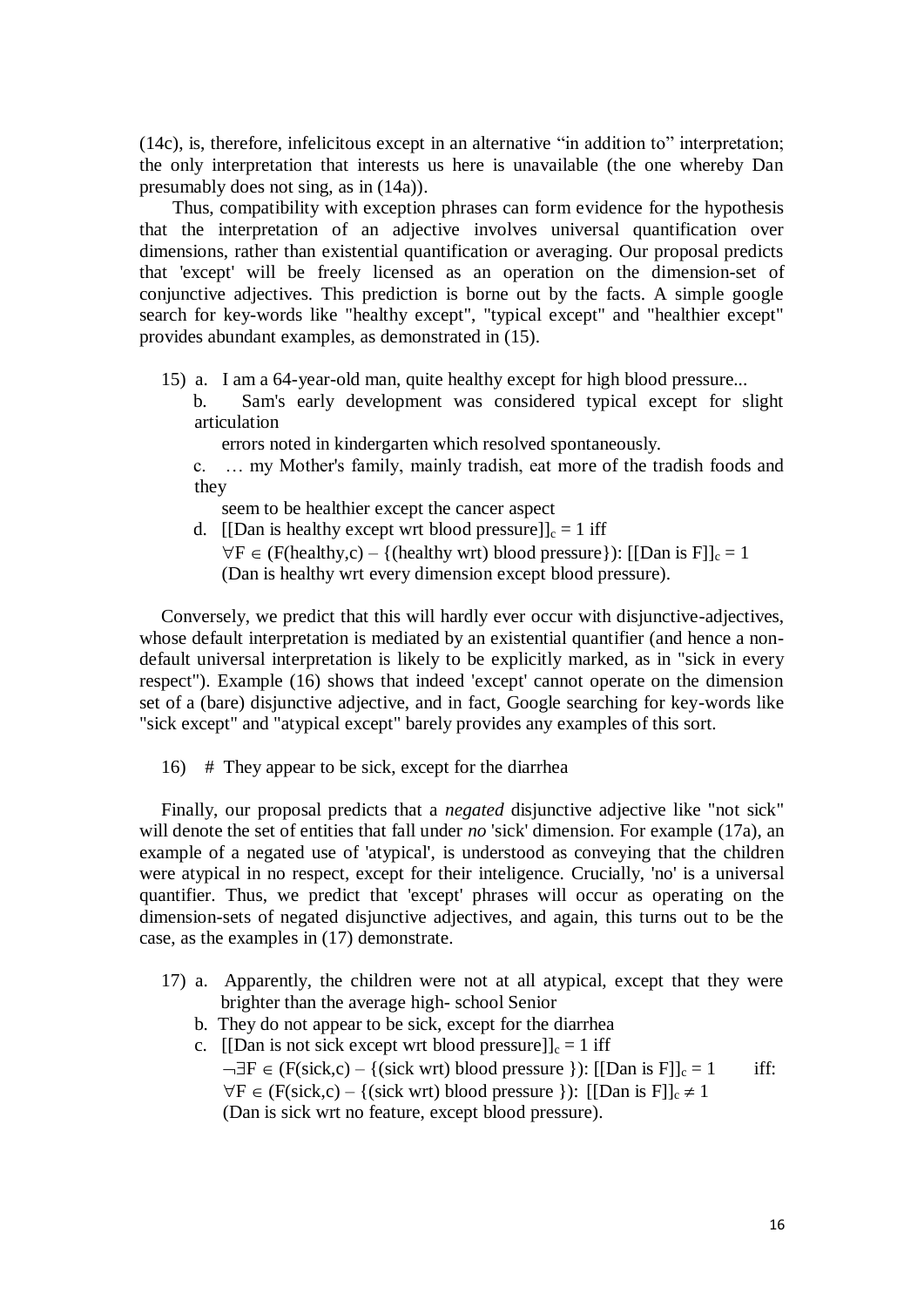Generally, then, negated universals are existential, and vice versa (as the equivalences in (18a-b) illustrate.) Hence exception phrases are expected to combine with negated disjunctive, but not conjunctive, adjectives  $(18c-d)$ .<sup>15</sup>

- 18) a. (healthy  $\Leftrightarrow$  healthy in *every* respect) **iff** (not-healthy  $\Leftrightarrow$  not-healthy in *some* respect)
	- b. (sick  $\Leftrightarrow$  sick in *some* respect) **iff** (not-sick  $\Leftrightarrow$  sick in *no* respect)
- c. Dan is not sick, except for blood pressure  $(=$  sick in no respect except b.p.)
	- d. ?? Dan is not healthy, except for high blood pressure

Hence, in order to test quantitatively the predictions of the proposal that adjectival dimensions are integrated through Boolean operations (**conjunction** and **disjunction** or equivalently **universal** and **existential** quantification), rather than mean operations (averaging), I have done the following. First, the data found in linguistic corpuses is rather poor due to the low frequency of exception phrases. Hence, non-linguistic corpuses should be used such as the world wide web. Despite many possible artefacts (including, for instance, productions of non-native speakers), Lapata and Keller (2005) show in a variety of ways that Google-based counts correlate with frequencies obtained from a carefully edited, balanced corpus such as the BNC and they reliably predict speakers' judgments.

All the items searched were put in inverted commas (as in: "healthy except"). This means that other word orders are ignored, but it is a necessary step in order to reduce much inrrelevant data. Furthermore, certain uses of exception phrases are irrelevant and should be ignored. Examples include phrases with an explicit occurrence of (quasi) universal quantification, as in (19), e.g., in (19a) we find the expression *everything* which suffices to licence an *except* phrase. Hence, we cannot use this example as evidence to the view that *healthy* triggers accomodation of an an implicit universal; this procedure is tricky, as universal quantification can sneak in in very many ways.

- 19) a. **Everything** normal except for high blood pressure
	- b. **Nothing/ Little** abnormal except for high blood pressure
	- c. **The** tests appeared normal except for high blood pressure
	- d. **Totally/ Completely/ Absolutely** healthy except for failing eyesight
	- e. **Otherwise/ All in all** healthy except for failing eyesight

Also uses in which *except* does not operate on the adjective's dimensions, illustrtaed in (20)-(22), should be ignored.

- 20) *Quantification over entities, events, time points, etc.:* 
	- a. Everyone's been sick (except me--ha!) …
	- b. Never been sick (except a cold last year)
- 21) *Mitigation*: I was off sick, except I was only half sick; the rest was tiredness
- 22) *A different clause*: One would never know I was sick. Except for being bald, I look great …

Furthermore, due to the low frequency of negated forms in comparison to nonnegated forms in natural use, negated form should be independently searched for, such as "not healthy except", "wasn't healthy except", "isn't healthy except" and so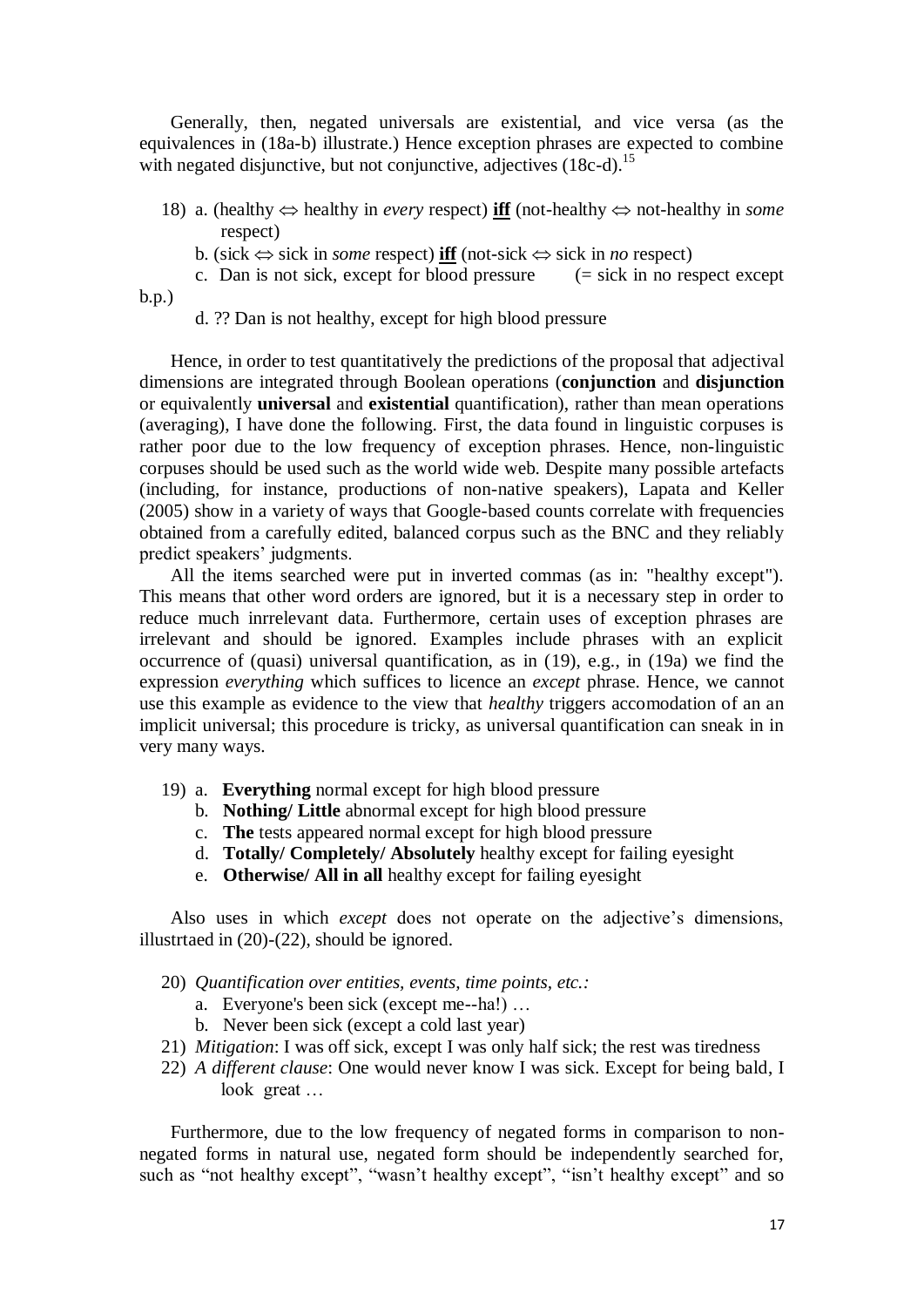on. Finally, the predicate stimuli consisted of 18 adjectives (*normal, healthy, typical, familiar, healthier, identical,bad, sick, atypical, abnormal, different, unfamiliar, worse, dissimilar, similar, intelligent, better* and *good*), ~100 Google search-results of the form "*P except*" with each. I also looked at 5 nouns (*bird, table, mother, capital*  and *carrot*), ~70 Google search-results of the form "*P except*" with each.

The main result important for the present paper is the following. Significantly, more than a third  $(36.5\%)$  of the  $\sim$ 1500 "adj. except" counts tested are of the type "adj. except a dim" (for their distribution among the examined adjectives see figure 3). What is more, none (0%) of the  $\sim$ 370 "noun except" counts tested are of the type ―noun except a dim‖. Hence, it turns out that **no** dimension-set uses are found with the tested nouns, confirming a mean-based integration of their dimensions, while **hundreds** of such uses are found with the adjectives, confirming a Boolean dimension-integration for their dimensions.





Also, a deeper analysis of the results supports the existence of three types of multidimensional adjectives, predominantly conjunctive, predominantly disjunctive and mixed (cf. the typology in (12)); a detailed description of these issues falls beyond the scope of the present paper (but see Sassoon 2010b).

In sum, these findings support the proposal that when a predicate is classified as adjectival, its dimensions are combined using Boolean operations (quantifiers or conjunctions), not averaging operations. In that, adjectival predicates sharply differ from nominal ones, and particularly resemble artificially construed rule-based categories. This brings us to the end of part 1 of this study. We discussed a variety of arguments pointing at the conclusion that the structure of adjectival and nominal categories corresponds to the structure of rule- versus similarity-based artificially construed categories. While Similarity-based processing is the natural option for nouns, rule-based processing appears to be an available and perhaps preferable option for adjectives. Let us, therefore, move on to the second stage of our study.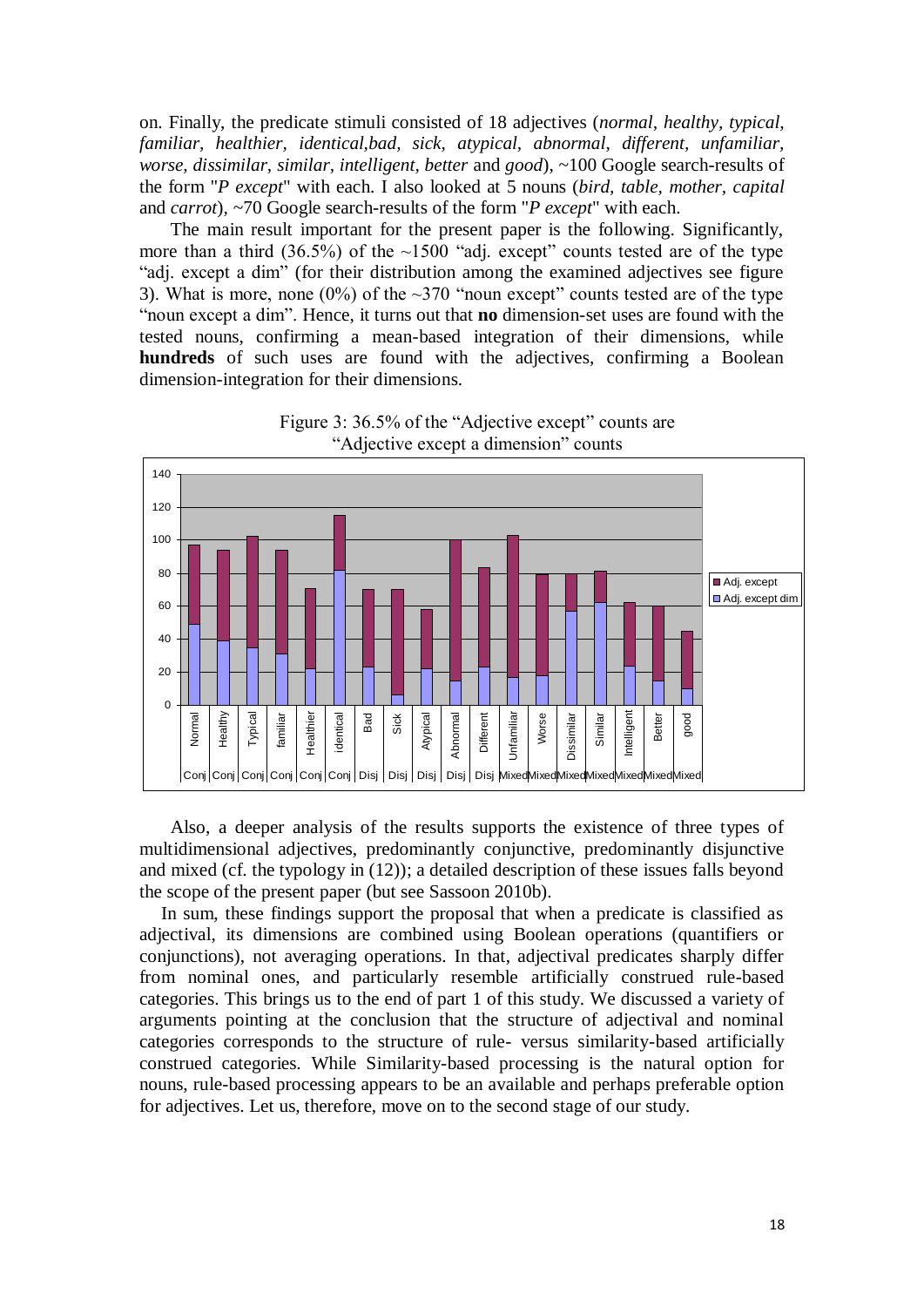# **2. The neural and developmental predictions of the RS hypothesis, existing support**

The rule versus similarity distinction has well-studied neural correlates and corresponding developmental correlates. This section reviews some of these basic psycholinguistic characteristics in attempt to see whether developmental and neural findings from the literature pertaining to adjectives and nouns are consistent with the RS hypothesis.

## 2.1 Neural correlates

Since rule-based (‗Boolean') processing tasks involve an explicit hypothesis testing procedures, they demand the use of working memory and executive functions, thus recruiting primarily frontal-striatal regions (including the anterior cingulate, the prefrontal cortex and the head of the caduate nucleus). Conversely, similarity ('meanbased') tasks that involve implicit procedural learning, recruit regions, such as the tail of the caduate nucleus, which do not project directly to the prefrontal cortex. This corresponds with non awareness of the mean-based categorization rule (for a more detailed discussion of this neuropsychological model and its motivation see Ashby and Maddox 2005: 163-165).

As admitted by central figures in the field of psycholinguistics, the noun adjective-distinction is likely to exhibit neural dissociations though this issue is only poorly studied (cf. section 1). One type of data comes from studies of aphasia and dyslexia. Numerous reports exist of patients whose speech, reading or writing performance is differentially affected for nouns, verbs, and adjectives. The typical result reported is for better performance for nouns relative to verbs and adjectives. For example, Irigaray (1973) found reduced adjective rates in probable dementia of Alzheimer type participants by comparison with normal controls; In another study of aphasics, McNeil, Doyle, Spencer, Goda, Flores and Small (1997), asked an aphasic subject to produce a synonym or antonym for a verbally presented word; a cueing treatment applied upon failure to produce a correct response. The subject reached criterion for production of noun synonyms, but failed to reach criterion for adjective synonyms. Another report by Coltheart, Patterson and Marshall (1980) concerns a dyslectic patient misreading adjectives as related nouns (e.g., *wise* as *wisdom*; *strange* as *stranger*, etc.) or vice versa (e.g., *truth* as *true*); performance with concrete nouns is reported to be better than with adjectives, verbs or abstract nouns.

Concerning localizations, noun processing tasks include naming tasks with object categories which are typically nominal (animals, artifacts, ets.). In these studies, in accordance with the RS hypothesis, temporal, rather than frontal activation is typical (cf., Bookheimer 2002; Martin 2003: 66-67, Cappelletti et al 2008: 717; Shapiro et al., 2006); e.g., Shapiro et al. (2006) report of cognitive processes specific to noun and verb production (event-related responses), which were indistinguishable for real words and pseudowords, abstract and concrete words, regular and irregular morphological transformations, or processing difficulty effects (measured in reaction time) within a given category. One explanation for the nominal temporal region activation is to support the retrieval of lexical information including dimensional clusters (whereas left inferior frontal gyrus contributes to syntactic unification and motor action processing).

Furthermore, interestingly, studies of nominal categories report left frontal activation (BA 45,47) in similarity and abstract/concrete judgments (Martin 2003: 66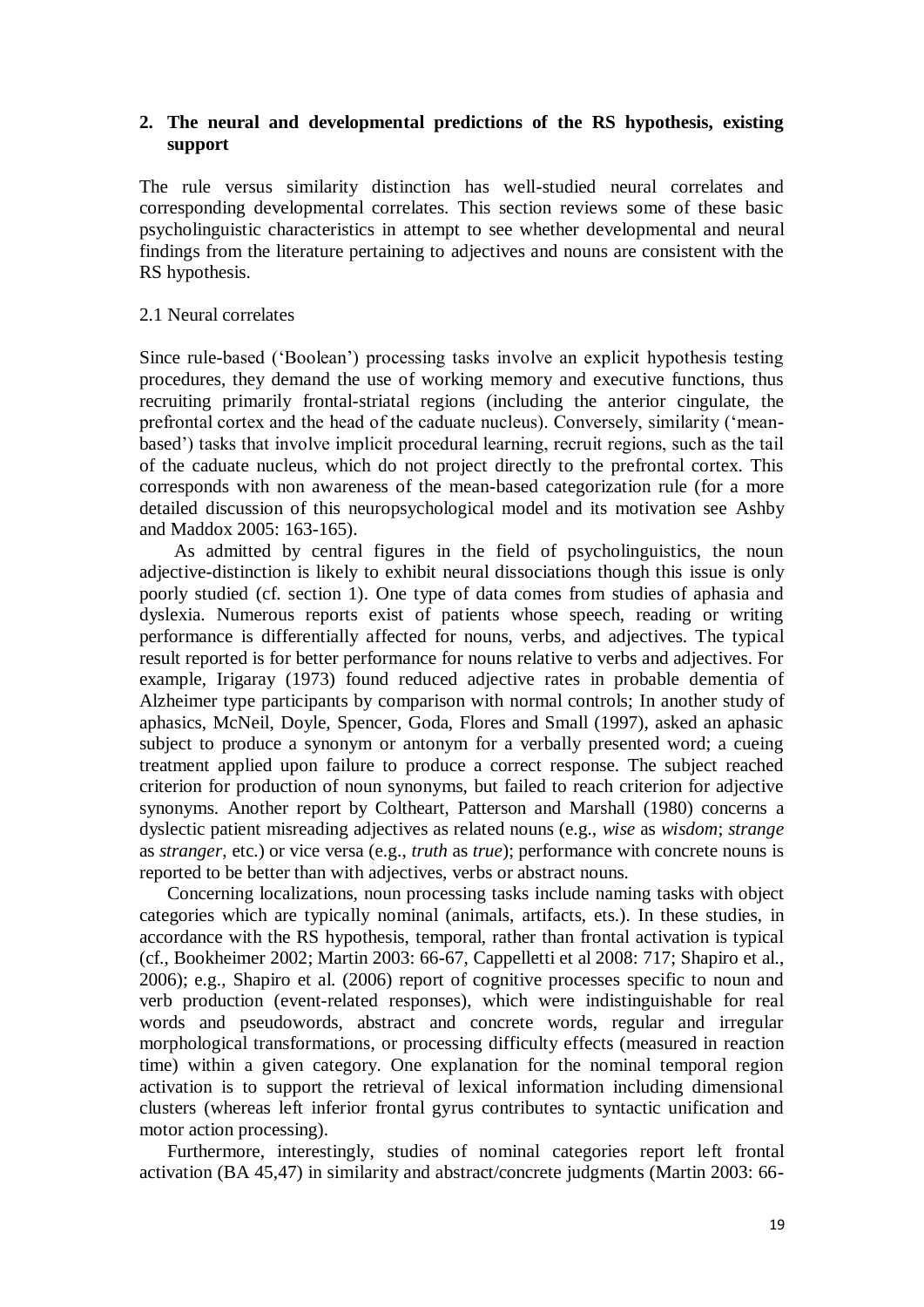67). This result is not surprising considering that these tasks involve adjectival processing, demanding selective attention to some of the stimuli' features (e.g., their value along the *abstract* vs. *concrete* dimension).

The indirect support for the RS hypothesis suggests that future research may profit from studies directly comparing grammatical processing of adjectival versus nominal constructions (e.g. *These things are balls* vs. *These things are red*), starting with the neuro-cognitive model proposed by Ashby and Maddox 2005 for rules and similaritybased categories. Such studies are necessary to support or refute the hypothesis of a more significant involvement of frontal regions in the activation of adjectives than nouns, as detailed above (Ashby and Maddox 2005: 163-165).

#### 2.2 Developmental correlates

The neural dissociation between rules and similarity-based categories has developmental consequences. Children younger than 3 years old consistently perform similarity-based processing tasks. Conversely, due to the late maturation of the prefrontal cortex, by age 3 children tend to still have difficulties in consistently using rules, which only get resolved at age 5 (Frye et al 1995; Zelazo et al 1996, 2004; Thomason 1994). Furthermore, children up to age 10 often base categorization on similarity even where definitional properties exist (Keil 1989).

For example, as numerous studies show (Frye et al 1995; Zelazo et al 1996), given a pile of cards with red and blue triangles, 3 year olds succeed in tasks such as "if red, put here, otherwise put there"; yet, they fail when circles are added and the task demands paying selective attention to one of two dimensions. After responding correctly to a task such as e.g., "if red, put here, otherwise put there", children fail to perform correctly with a new rule such as "if triangle, put here, otherwise put there", as this task requires suppressing the old rule and attending to a new one. Also, children fail when the task demands attention to a conjunction of dimensions, as in, for instance, "if a red triangle, put here, otherwise put there". These results were obtained with many different types of stimuli, including a variety of types of natural categories. At first performance improves with age, adults doing better than children, but as adults grow old, their performance deteriorates again.

Thus, selective attention to one of several dimensions or to a dimension conjunction or disjunction is demanding. I propose that this is precisely the capacity required for the interpretation of adjectives. Adjectives with multiple dimensions have a 'dimension' argument slot. Recall that this slot can be either saturated (as in, e.g., *healthy with respect to blood pressure*; *talented/ good in mathematics*), or bound (as in, e.g., *healthy in every respect, generally sick, no different except for size*). When an adjective occurs bare (as in, e.g., *Dan is healthy / sick / different*), the dimension argument is often implicitly saturated or bound. This means that speakers and listeners have to pay selective attention to one of multiple dimensions, or to conjunctions or disjunctions of dimensions, suggesting that adjectival processing is demanding in the same way rules are. This supports the RS hypothesis according to which adjectival dimensions are typically processed with the rule-based system, as they combine via Boolean operations.

In opposition, nouns like *bird* typically do not have a dimension argument (as illustrated by the infelicity of, e.g., *#Tweety is a bird with respect to flying/ except for size; #is generally a bird*, etc.) This directly follows from the view that nominal dimensions are integrated via weighted-mean operations at an early processing stage, suggesting that nominal dimensions are typically processed with the similarity-based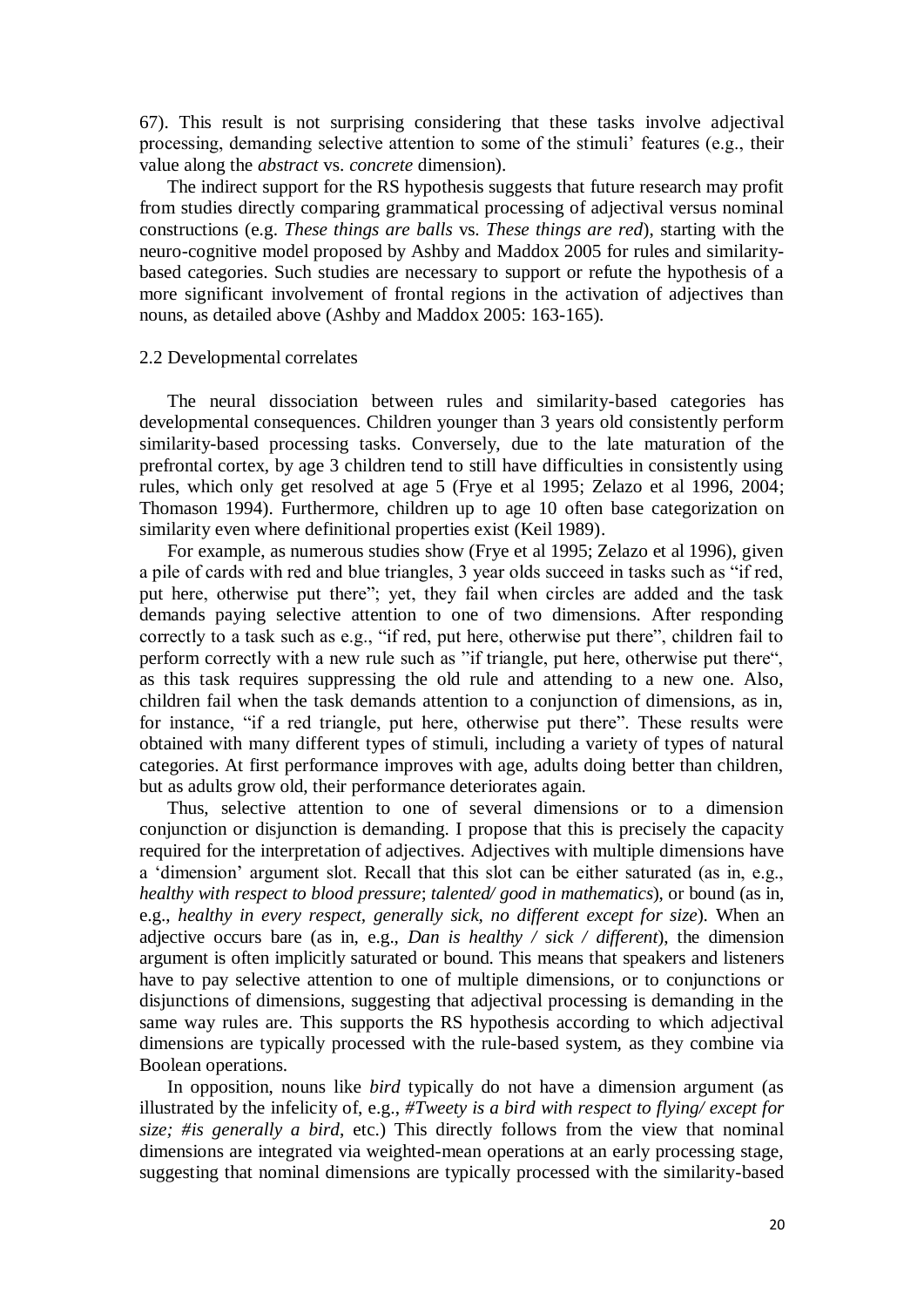system. Their processing does not require selective attention to one of several dimensions, nor to conjunctions nor disjunction of dimensions. It should therefore be less demanding in terms of working memory and executive functions.

This section reviews evidence for these claims based on existing acquisition literature.

First, in accord with the hypothesis that only adjectival dimensions are processed via declarative memory systems, evidence for adjectival, but not nominal dimensions, exists in parental output. For example, parents tend to ask "What is it?" when expecting a noun as a response, while they tend to ask a dimension-based question, for example "what color is it?", when they aspire for an adjectival answer (Gassar and Smith 1998). Thus, parental output might enhance explicit processing of dimensions in adjectival, but not in nominal categories.

Second, as illustrated shortly, in terms of relative ordering, acquisition (i.e., relatively frequent and consistent correct use) of adjectives is significantly delayed compared to nouns. This is surprising given that nouns are typically characterized by a wide range of features (so many so as to defy definition, cf. Rosch 1973; Wittgenstein 1953), while one-dimensional adjectives associate with a single dimension and multidimensional adjectives relate to a relatively restricted set of dimensions (e.g., health measures, intelligence measures, etc.) The RS hypothesis provides a simple explanation to this puzzle. It is preciely the need to suprress irrelevant dimensions that turns the acquisition and use of adjectives more diffcult.

Third, a difference in acquisition rate between nouns and adjectives typically occurs in children 3-5 years old. The time course of acquisition, then, corresponds with the developmental facts reported concerning rule based categories (Ashby and Maddox 2005). Importantly, at age 3, children already gain control of meaning components of one-dimensional adjectives like *tall*, namely of comparison classes, standard types, etc. (Syrett, Kennedy and Lidz 2009). However, they still do not use adjectives consistently. In the following, I survey evidence for the claim that nouns are learnt earlier, faster and with fewer errors.

Adjectives are still rare in the output at age 3, including ones which are most frequent in adult usage, such as color and size adjectives. This is reported for diverse languages (e.g., Gassar and Smith 1998: 269-271 for English and Spanish, Gozderv 1961: 437-8 for Russian, Berman 1988 for Hebrew, etc.) In addition, errors in understanding are frequent with adjectives at age 3-5, consisting in confusion between dimensions, replacing, for example, *dark* with *loud* or *tall* with *wide*; also, children may confuse between antonyms, using, for instance, *tall* instead of *short* and in response to questions such as, e.g., *what color is it?* children may confuse *red* with *green*.

Evidence for the late acquisition of adjectives is manifested also in cases of incomplete acquisition. Polinsky 2005 has compared between 4 competent speakers of Russian and 5 adult incomplete learners, whose acquisition of Russian was interrupted at age 4 (n=3), 5 (n=1), and 6 (n=1). The incomplete learners turn out to perform significantly better with nouns than with adjectives (Polinsky 2005). For example, recognition time is longer for adjectives than for nouns only in incomplete learners. Also, translation to a second language is less accurate and is based on words from other classes in adjectives, but not in nouns. These word class effects are stronger than frequency effects (Polinsky 2005: 423). These facts are explained by the fact that the use of adjectives requires selective attention to one or more of multiple dimensions, which is difficult.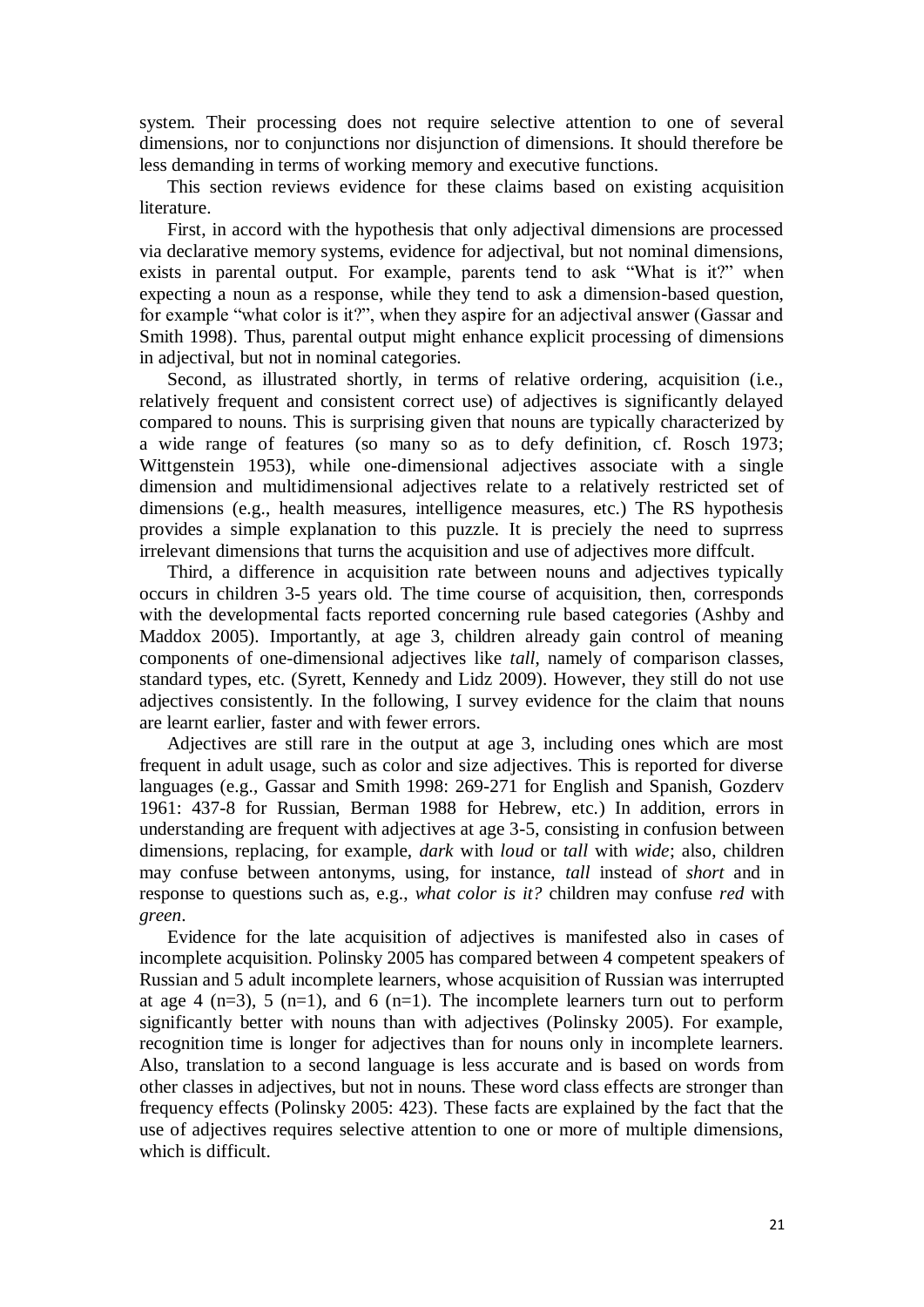The same results are obtained when considering the acquisition of invented words construed as nouns and adjectives. One and a half year olds learn nominal labels of artificial categories ("this is a dax") efficiently and remember them well over several days and weeks, while three year olds still have difficulty learning adjectival labels ("this is a dax one"; "dax, not red"). Learning of adjectival labels has proved modest at best.

The syntactic frames in which a novel word is introduced provides unambiguous evidence of its intended classification as a count noun or an adjective (e.g., "This is a fopin'' vs. "This is a fopish one"). By age three, children acquiring English are sensitive to these syntactic as well as semantic considerations. They distinguish novel words presented as nouns from those presented as adjectives and they interpret novel words presented as nouns as referring to categories of objects. However, often, they interpret novel adjectives as denoting object categories like nouns; they do so less often when the objects in question are known to have a nominal label, but even then children have difficulties (Markman and Jaswal, 2004; Waxman and Lidz 2006 and references therein). Thus, a strong linkage between nouns and object categories (i.e. mean-based categories) occurs early on, while adjectives at first are associated with object categories and only at a second developmental stage are linked to properties.

For example, Waxman and Kosowski (1990) show that at 12- and 13 months novel words presented either as count nouns or as adjectives direct infants' attention to object categories. Thus, the property-category distinction between count nouns and adjectives does not appear in the initial phases of word learning. This is compatible with our proposal whereby, due to the late maturation of the prefrontal cortex, children tend to process rule based categories as similarity based ones.

In Booth and Waxman (2003) study, slightly older (14-month-old) infants have shown partial sensitivity to the semantic word class distinction. They were introduced to four toy objects sharing a category and a property value (for example, purple horses). The experimenter labeled these objects either with novel nouns (e.g., "These are blickets'') or adjectives ("These are blickish"). In addition, infants viewed an object whose category and property value are different (e.g., an orange carrot), which was labeled with a negated noun ("not a blicket") or adjective ("not a blickish") one''). Finally, the experimenter introduced two test objects differing in either the property (e.g., a green horse) or category (a purple chair). When infants were asked to ‗find another blicket' (the noun condition) they strongly favored the category match. Yet when infants in the adjective condition were asked to 'find another blickish one' they showed no preference for either test object. These findings were obtained in different measures (e.g., word extension, novelty tasks, an automated procedure, etc) and were replicated in numerous studies (cf. Waxman and Booth 2001, Booth and Waxman 2009 and references therein). In conclusion, by 14 months of age, infants are sensitive to the property vs. category distinction and predicates' word class influences infants' decision as to whether the extension of the word is a mean based category or a property (rule). Children more consistently relate nouns to mean-based categories than objects to properties (rules).

Berman (1988) provides a different type of evidence showing that adjectival acquisition differs from that of nouns. Adjectives resemble verbs in that they typically function as predicates not arguments. However, in Hebrew, adjectives resmble nouns in that they inflect for gender, number and definiteness, but not for tense and person. Accordingly, acquisition studies in Hebrew reveal the following differences between word classes. First, verbs are learnt in morphological paradigms, whose items are interchanged with each other; for example, *ligdol* ‗to grow up' may be interchanged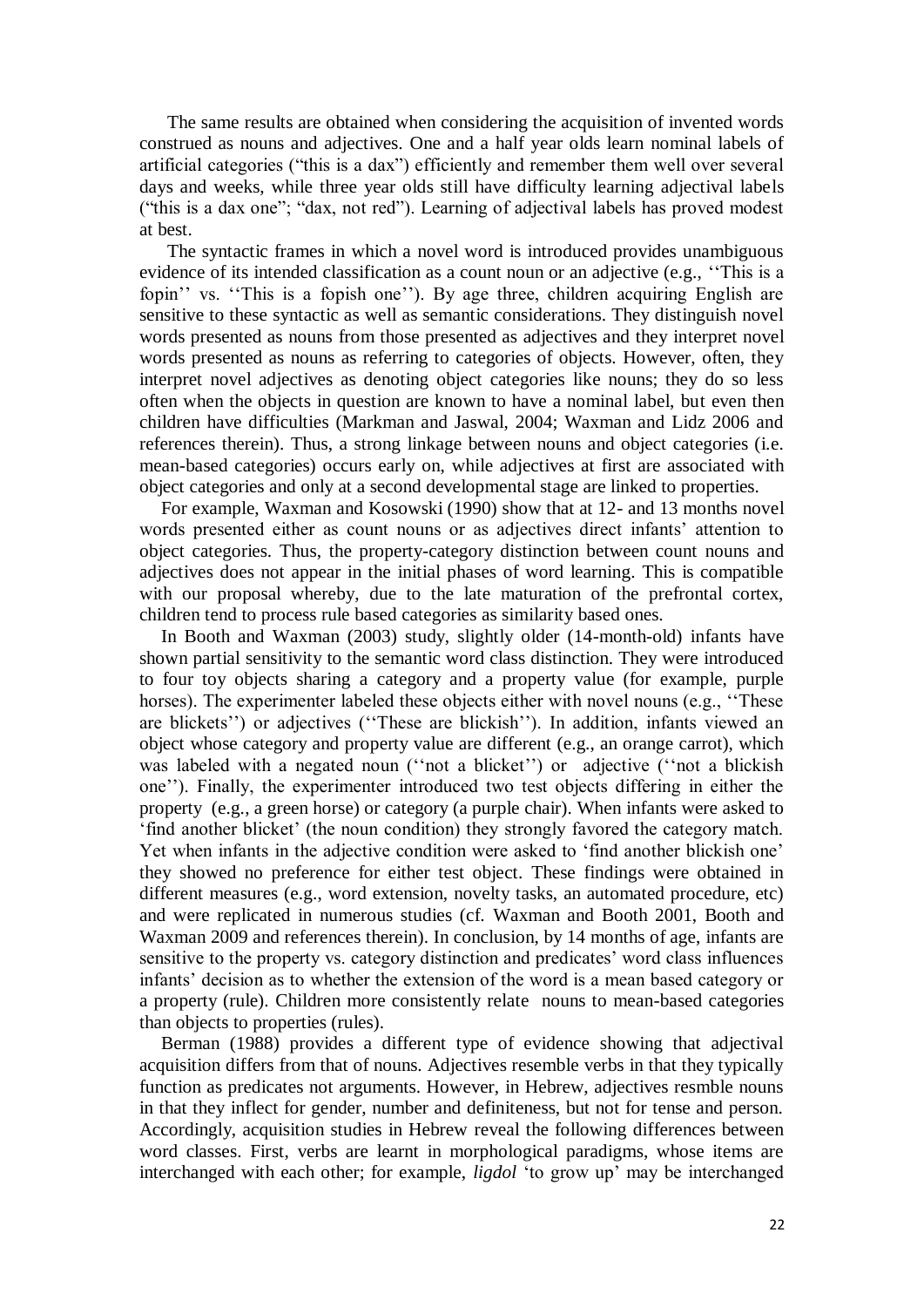with *legadel* 'to grow (something)' or with *lehagdil* 'to enlarge'. Second, nouns are learnt individually; thus, examples like, e.g., *godel* 'size', *hagdala* 'enlargment', *gidul* ‗plant, tumor' and *gdula* ‗virtue, high merit, talent' are not interchanged; rather, nouns are learnt with their semantic fields (for instance, spoon-fork-knife). Adjectives, in turn, are learnt later, first with their semantic contrast set, like nouns (e.g., big/small; red/blue/…, etc.), then with their morphological paradigm, like verbs, e.g. *gadol* ‗big' with *megudal* 'enlarged', etc.

A possible explanation for the acquisition lag may hinge upon the fact that adjectives' interpretation depends on the noun they modify (cf. Pustejovsky, 1991); this can be illusterated by the different interpretations of *fresh* when combined with different nouns (eggs, air, starts, ideas, etc.) Similarly, a fast typist types quickly, a fast car can move quickly, and a fast waltz has a fast tempo. Notice however, that nominal categories also exhibit a wide range of interpretations. For example, there are different bird kinds, there are literal as well as metaphoric interpretations for *bird*, etc. At the end of the day, both nouns and adjectives boil down to sets of objects, with the exception that the categorization rule for adjectives makes use of relatively fewer dimensions.

In line with the RS hypothesis, Gassar and Smith 1998 argue that nominal and adjectival concepts both denote categories, but these categories differ markedly in their size, overlap and, importantly, number of relevant dimensions. As Gassar and Smith 1998 emphesize, these factors may affect acquisition rates and processing difficulties. Importantly, they illustrate that category size and overlap, typically depend on the number of category dimensions. One can imagine the set of possible objects as a space whose axes are dimensions such as size, texture, brightness, and so on (perceptual properties). One dimensional adjectives such as *little* and *dark* are applicable to a very large proportion of this space of possible objects; since for these words most sensory dimensions are completely irrelevant, many different kinds of objects can be dark and many can be little. Nouns such as dog and box, on the other hand, apply to a very small proportion of the space of possible objects, since their referents must fall within a restricted range of values in many different dimensions. Thus, dogs are, in comparison with, e.g., all the little things, very much alike. For the same reasons, adjectival categories typically overlap with categories on other dimensions (red things can be big or small) but noun categories at the concrete basic level typically do not (a dog cannot be a house or table).

Gassar and Smith 1998 propose that it is these kinds of differences that make nouns easier to learn than adjectives, demonstrating that the noun advantage could emerge through such differences alone by means of a connectionist network that learns invented 'nominal' (i.e. multidimensional mean-based) categories faster than 'adjectival' (one-dimensional) ones. Acquisition was measured by the number of training instances required for the network to learn the categories as well as by error types. On each run, the network was given 1000 pairs of input and output (i.e., object representations together with appropriate labels for them); adjustment of the dimensional weights in the network followed the presentation of each pair. Then the network performance with 500 new inputs was measured. The results of experiment one (Gassar and Smith 1998) consist of a close to perfect performance on the nouns by the 4th run, and a continuous improvement in performance on the adjectives, which by the  $10<sup>th</sup>$  run still do not reach the noun level.

To respond correctly to adjectival contexts, the network has to learn to selectively attend, modeling young children's difficulty in attending selectively to individual dimensions (e.g., Gibson 1969; Smith 1989). The difficulty with adjectives occurs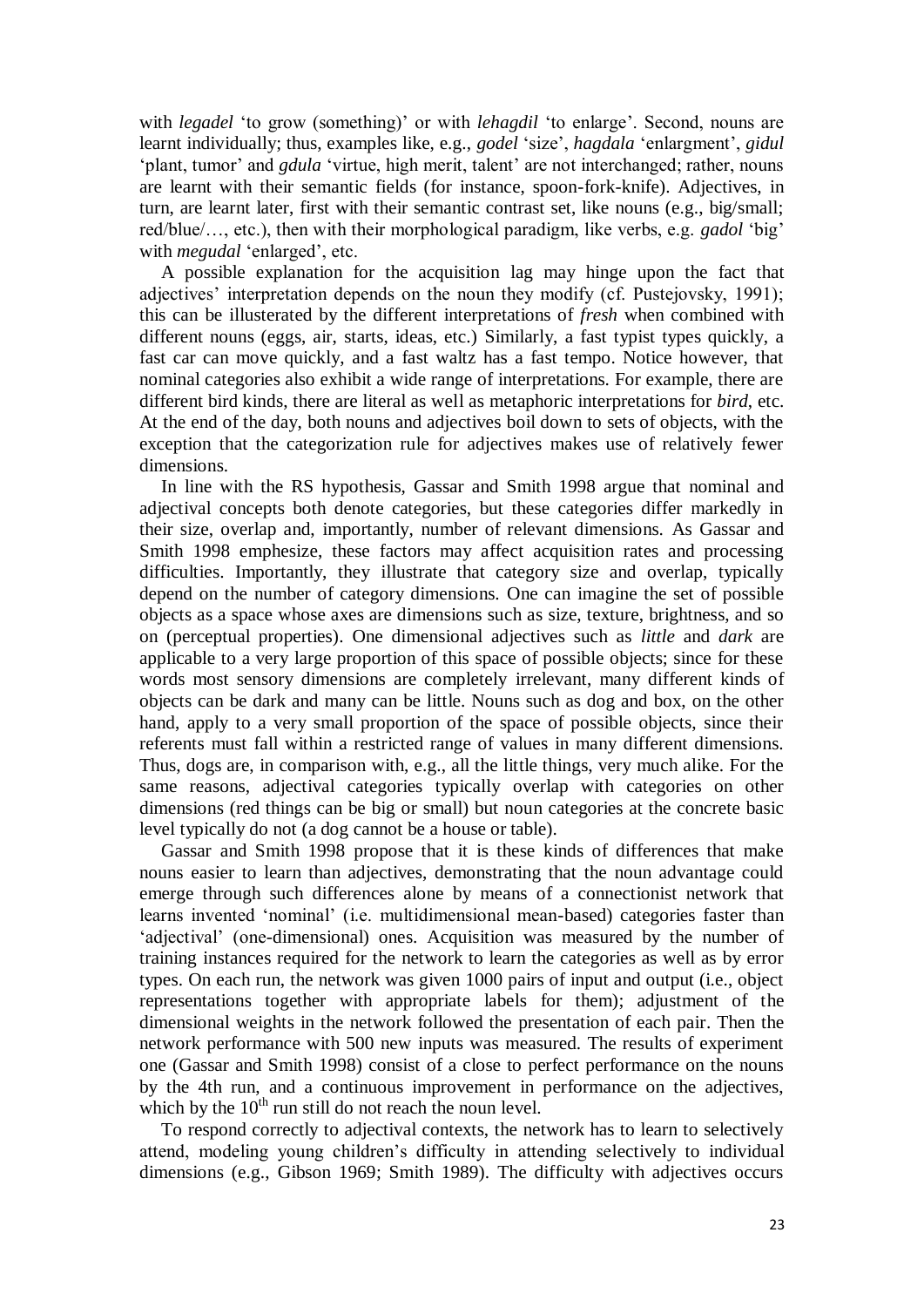when distracting dimensions are available, e.g., black vs. white is difficult iff attention to size, shape, etc. has to be suppressed. What is more, given a specified dimension, for example, the linguistic context *what color is it?* and a *red* input, the probability that the network responds with *orange*, *yellow*, *green*, *blue*, or *purple* is greater than the probability that it responds with *big*, *rough*, or some other non-color adjective. The network ‗knows' that *red*, *blue*, and *green* are words of the same dimensional kind before it knows which specific sensory inputs are red. This knowledge derives from early association of adjectival outputs with the appropriate linguistic-context (their explicitly taught dimension). This type of errors is characteristic of children.

In experiment 4, nominal categories were organized by an equally restricted range of variation on all four dimensions, while in adjectival categories the range of variation on some dimensions was wide and on others narrow (as is typical of adjectives). The nominal categories were learned significantly more rapidly. Experiment 2 exhibited the same effect where the crucial difference was in category size (nominal categories are typically smaller, as explained above). In contrast, in experiment 3, nouns were construed one dimensionally; the only factor distinguishing adjectival from nominal outputs was the lack of direct learning of the lexical dimensions of nouns. This factor seems to play a role in the nominal advantage, although to a lesser extent.

At last, recall that given the RS hypothesis, adjectives may well be multidimensional, but still not mean-based. Rather their dimensions may combine through Boolean operations. It is therefore important to see whether the acquisition (consistent semantically correct use) of logical words referring to Boolean operations (such as conjunctions and disjunctions or universal and exsistential quantifiers) is in fact delayed till at least age 5. While the pragmatics of such words (derivation of scalar implicatures or its failure thereoff) is a vivid topic of investigation, hardly any studies examine the acquisition of the bare semantics (truth conditions) of these words. Fortunately, the one study I am aware of (Gedalyovich 2003, focusing on Hebrew) verifies our hypotheses. In accordance with the thesis that adjectival dimensions are integrated via Boolean operations, whose processing demands working memory resources dependent on the prefrontal cortex, the acquisition of words directly denoting Boolean operations is also typically late. In particular, developmental data directly pertaining to semantic acquisition of Hebrew conjunctions and disjunctions (coordination constructions) is delayed to age 5 and beyond. According to Gedalyovich 2003 children can use coordination structures earlier in life, but due to processing demands they fail to do so consistently. This is precisely the time course reported for the acquisition of adjectives, in accordance with the thesis that adjectival dimensions are processed as rules (conjunctions / disjunctions) and consistent use of rules maturates at age 5.

Going beyond acquisition, the noun-adjective distinction turns out to have important implications with regard to inference. For example, subjects tend to draw conditional inferences from nouns to adjectives (as in *if a circle, then red*, more easily than vice versa (as in *if red, then a circle*; Kleiter, 1986; Fugardy et al 2009). Naturally, a mean value in multiple dimensions can hardly be inferred from a single dimension value, but a single dimension may be inferred from a mean.

To summarize:

23) a. Rules are easy to reason about explicitly. Conversely, similarity-based criteria are hardly accessible through introspection.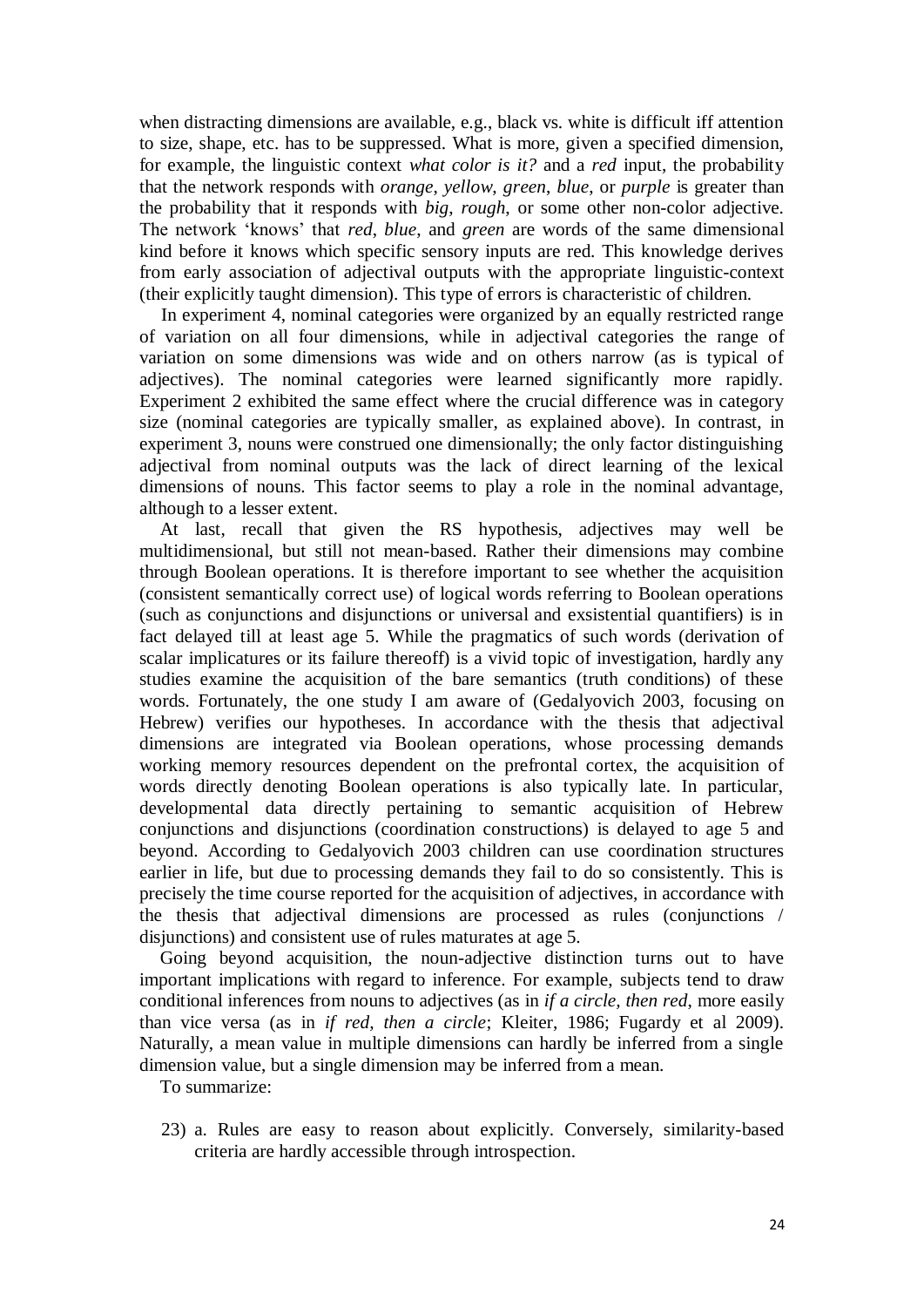- b. Explicit, rule-based (‗Boolean') processing tasks are more demanding, requiring working memory and executive functions, which recruit frontalstriatal circuits. Conversely, Similarity (mean-based) tasks involve implicit procedural learning.
- c. Children younger than 3 years old consistently perform similarity-based processing tasks. Conversely, due to the late maturation of the prefrontal cortex, by age 3 children tend to still have difficulties in consistently using rules, which only get resolved at age 5 (Frye et al 1995; Zelazo et al 1996, 2004).

In accordance, the acquisition of adjectives lags behind that of nouns and is characterized differently; the number and sort of dimensions affect acquisition rate, where fewer dimensions and Boolean (rather than mean-based) dimension integration result in a learning difficulty. Thus, a preliminary examination of psycholinguistic data seems to confirm our conclusions from previous sections. While Similarity-based processing is the natural option for nouns, rule-based processing appears to be a dominant option for adjectives. All considered, the RS hypothesis seems to be on the right track, suggesting that its neuro-developmental predictions should be directly studied by psycholinguists in the future. The advantage of the RS hypothesis is that it provides clear neural and developmental predictions to start with, as well as well studied paradigms to study them (see detailed discussion and references in Ashby and Maddox 2005).

The third and final stage of the present study addresses non-paradigmatic subclasses of nouns and adjectives. Such subclasses provide a serious challenge to any theory pertaining to word classes. Let us see what the RS hypothesis has to say about some of these problematic cases.

# **3. The domain of application of the RS hypothesis within and across languages**

# 3.1 Semi-adjectival nouns

At present, I am aware of two types of nouns that systematically license dimensional *with respect to* (wrt) modification, namely animate nouns like *an idiot* and property denoting nouns (‗nominalizations') like *happiness, height, health, success, agreement, similarity, difference* etc. These nouns are similar to adjectives in other respects as well (such as agreement, argument structure, etc.). Nominalizations form exceptions to almost any generalization about nouns, whether syntactic or semantic. For example, usually verbs or adjectives denote eventual types (categories of events or states), while nouns denote non-eventual entity-types, and usually, the verbs or adjectives have an elaborate argument structure, while the nouns do not (Landman 2000). The property denoting nominalizations are atypical of their category in that they often seem to denote eventual types (*success, disaster, agreement*) and they have an elaborate argument structure. For instance, while normal nouns cannot take *for*  arguments (as in *# Tweety is a bird for a water-bird*)*,* these exceptional nouns can (as in *the conference was a success for a student conference*). Animate nouns like *idiot*  also often resemble adjectives. For example, in languages like Hebrew, the morphological form of either verbs or adjectives (24a), but usually not of nouns (24b), agrees with the subject in gender. In addition, the copula can be omitted when the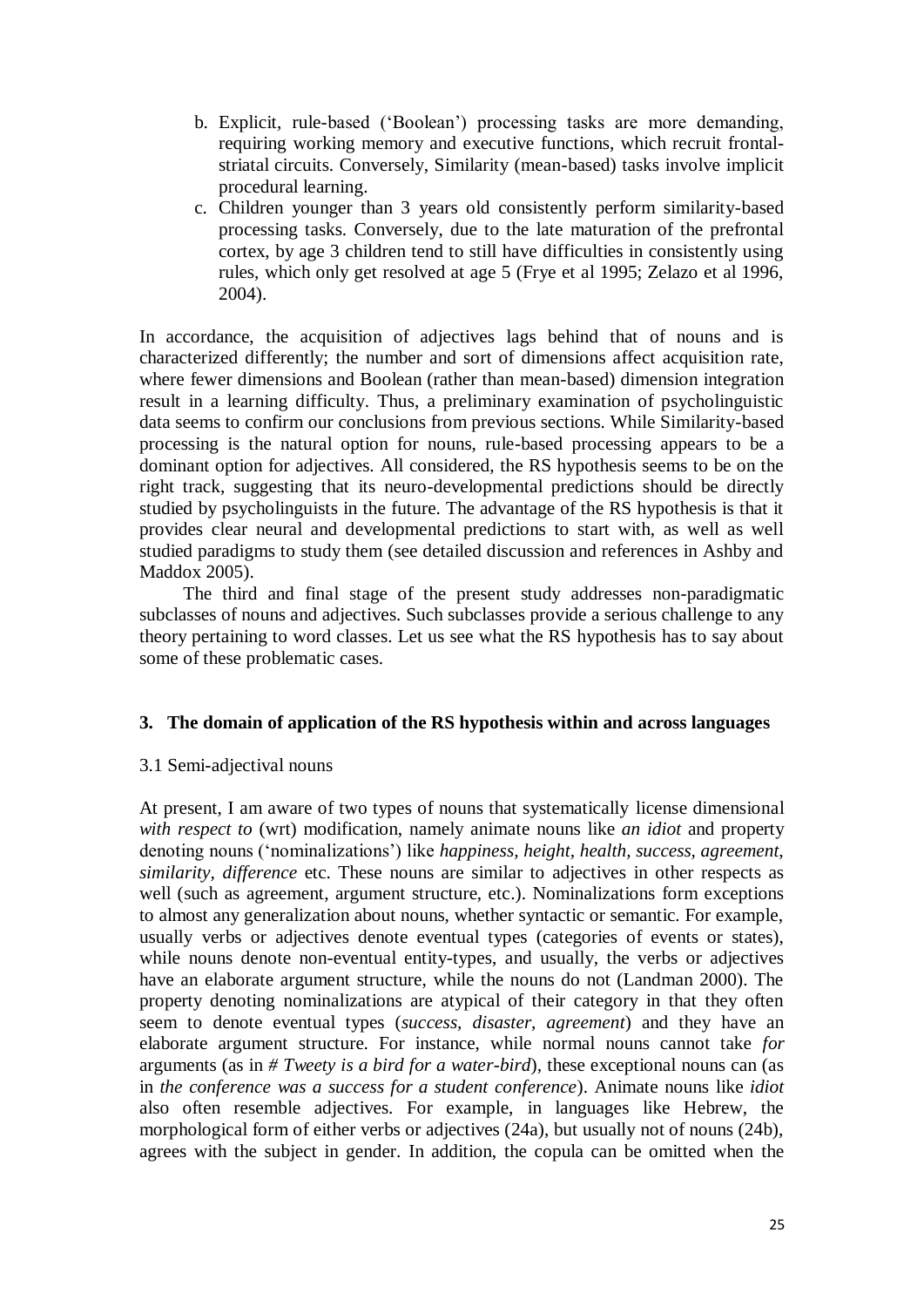predicate position is occupied by an adjective (24a), but usually not when it is a noun (36b). The animate nouns behave like the adjectives (24c).

- 24) a. *Dan (hu) yarok* [Dan is green<sub>MASC</sub>]; *Beth (hi) yeruka* [Beth is green<sub>FEM</sub>]
	- b. *Dan #(hu) cipor* [Dan is a bird]; *Beth #(hi) cipor* [Beth is a bird]
	- c. *Dan (hu) idiot* [Dan is an idiot<sub>MASC</sub>]; *Beth (hi) idiotit* [Beth is an idiot<sub>FEM</sub>]

Accordingly, these nouns allow (or they sound better with) wrt phrases (as in *Dan is an idiot wrt money / in every respect / except wrt money*, and in *the conference was a success wrt the quality of the papers / in every respect / except for the papers*)*.* It might be that, e.g., nominalizations (difficulty, success, typicality, health, …) fall beyond the scope of the RS hypothesis (1a) and ought to be characterized differently more in a par with adjectives. Future research should focus on nominalizations and their interpretation. As yet, it is hard to say definitive things about them. But as things stands now, it is at least possible that their ability to combine with wrt-phrases or forphrases is due to the fact that adjectives that combine with a wrt phrase can then be nominalized and the result is a nominalization with a wrt phrase.

Furthermore, in nominalizations the wrt-argument functions differently. It neither adds the categorization criterion which it usually adds, nor reduces the number of ordering criteria as it usually does in adjectives. For instance, compare *healthy wrt bp* with *health wrt bp*. An entity falls in the denotation of the adjective *healthy wrt bp* iff it possesses enough of some quality – in fact, if it possesses enough of the quality 'health wrt blood pressure' (= being close enough to the ideal blood pressure for health). So the wrt-phrase not just turns *healthy* into a one-dimensional adjective (with a dimension which is an easily measurable quality), but also adds a clear and usable categorization criterion. In contrast, it does not seem to be the case that an entity falls in the denotation of the noun *health wrt bp* iff it possesses enough of some quality (certainly not of one that can be easily measured or even clearly grasped.) To fall under the denotation, the entity itself presumably has to **be** a quantity of something, e.g. of ‗health wrt blood pressure'. But it certainly does not have to possess a large enough quantity of ‗health wrt blood pressure' (which is what it itself **is**). It is only in the adjective that the requirement to possess *enough* of the relevant type of health comes in, and in that sense the wrt-argument adds a categorization criterion to the adjective, which is not added to the noun. To fall under the denotation of the nominalization, the entity does have to have enough of 'being health wrt bp' – that is, to **be** ‗health wrt bp' to a large enough degree. But that does not give us any useful information in terms of determining membership. In that sense, the wrt phrase does not supply a (usable) categorization criterion.<sup>16</sup>

Similarly, concerning animate nouns, possibly, animate adjectives can combine with wrt phrases and then turn into animate nouns. In sum, nouns which are derived from adjectives (or are systematically connected to an adjective), namely, nominalizations and animate nouns, may inherit the wrt-phrase from the adjective. Animate nouns seem to have a double entry, both as a noun and as an adjective. As adjectives they can be modified by *more* and *wrt*, and they can denote human beings, cities etc. (as in *Dan is more Italian than Sam wrt their cooking* and *Florence is more Italian than Torino wrt food and weather*). The nominal entry is more restricted. It can only denote human beings (as in *Dan is an Italian wrt cooking* versus *# Florence is an Italian wrt food*)*.* So the noun is characterized by a richer set of dimensions, as expected from a noun. The noun phrase is interpreted more like the modified noun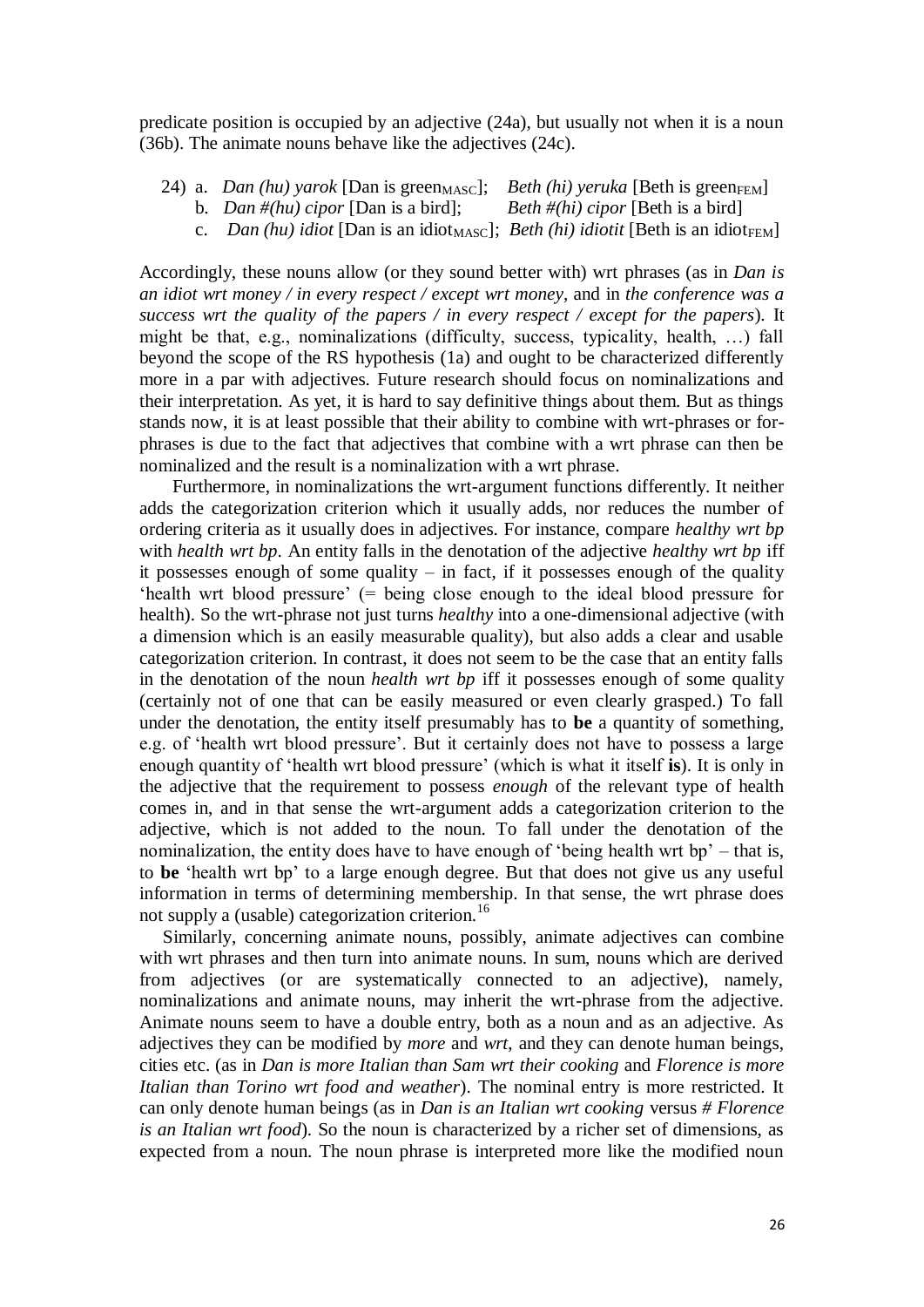phrase *an Italian man*. So the wrt-phrase is licensed in virtue of the occurrence of an adjective, *Italian*.

This proposal goes well with the fact that *more* is incompatible with nominalizations and animate nouns. In my searches of the internet, I have found but few examples with *more* in within-predicate comparisons (comparisons of degrees of two entities in one predicate), where the predicate was a noun and *more* occurred without the morpheme *of*.

- 25) a. That's how much more a success Torino was, compared to Athens
	- b. I'm always a boy; but I'm more a boy when I perform
	- c. I'm more a boy than everyone in your team

In all the other cases, when *more* occurred with a noun (whether a basic noun, nominalization or an animate noun), the comparisons were between degrees in two different predicates.

- d. Probably this is more an Italian tradition than a British one
- e. To Italians he is almost more an Italian than an English poet
- f. these young Japanese Americans prove their patriotism through unquestioning obedience to authority, ironically a trait more Japanese than American
- g. Columbus was more a "success" for having landed in the Bahamas than in Bombay
- h. He's much more a boy from Long Island than a boy from Brooklyn
- i. The hero seemed more a boy than a man.

In that, the nouns are sharply distinguished from the corresponding adjectives, for which plenty of examples can be found of within-predicate comparisons:

- j. The southern part of the region is far more Italian than Alto Adige
- k. More charming than Boston, more romantic than Vegas and more Italian than Naples, Providence is an undiscovered gem of a city with no traffic. ...

Examples like *Dan is more Italian than Sam* become odd when an article is added (as in #*Dan is more an Italian than Sam*), unless the particle *of* is added.

We see then that despite appearance to the contrary, a number of facts suggest that these apparent counterexamples to the RS hypothesis are not real.

#### 3.2 Semi-nouny adjectives

While the noun category is relatively stable in the languages of the world, languages vary widely with regard to the existence and size of the set of adjectives (Dixon, 1982). For example, Igbo (from the Kwa subgroup of the Niger–Congo family) has a total of 8 adjectives, Hausa has 12, and Bantu languages have adjective classes ranging from ten to fifty words. Some languages have noun like dimensional adjectives, whereas others have verb-like ones, a distinction expressed for example by the type of Degree constructions avaiable in a language.<sup>17</sup> Furthermore, languages with a well established adjective set still exhibit variance which may affect processing and hence development. This section discusses two types of borderline cases – French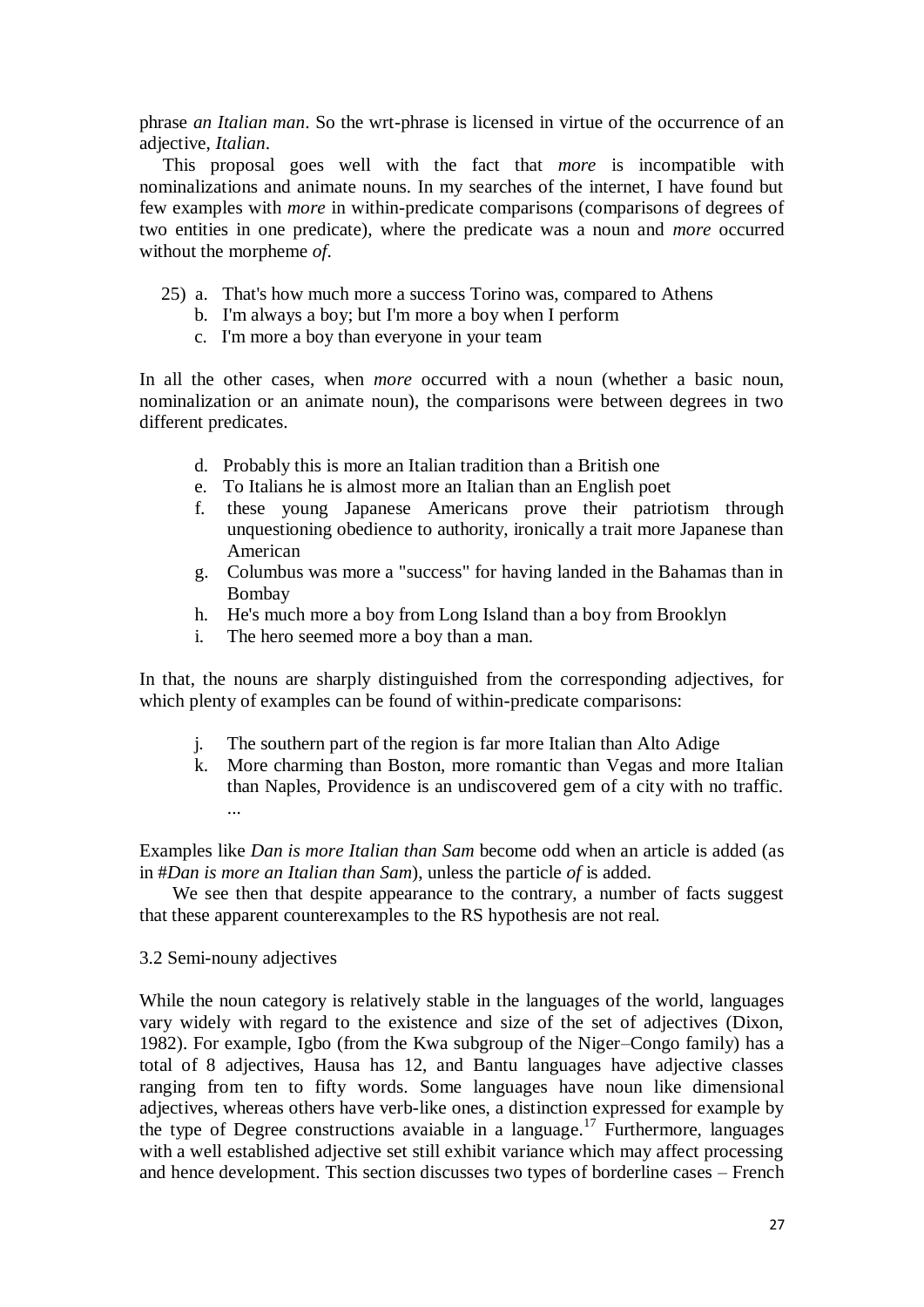relational adjectives, which are clearly derived from nouns (and are often instantiated as nouns in, for instance, English) and the Spanish Det-A construction, in which a determiner and an adjective occur with no overt noun.

## 3.2.1 *Relational adjectives*

Examples of adjectives that may well fall outside the scope of the RS hypothesis are those usually called ‗relational' (cf. Rodriguez Pedreira 2000, Schuwer 2005, McNally and Boleda 2004).<sup>18</sup> Focusing on French examples like those in (26), we see that many of these adjectives classify as nouns in English, where they can function as modifiers in noun-noun compounds.

- 26) a. Une carte routière (a road map);
	- b. Un régime présidentiel (a presidential regime); un voyage présidentiel (a visit of the President to …)
	- c. Une lampe halogène (halogen lamp)
	- d. La piscine municipale (the public swimming pool)
	- e. Le voyage alsacien du ministre (the minister's trip to Alsace)
	- f. Le cerveau humain (the human brain)
	- g. Le pays natal (native country)
	- h. Le lait maternel (mother's milk)
	- i. L'acné juvénile (teenage acne)
	- j. une spécialité regional (a regional speciality)
	- k. tronc cérébral (brain stem)
	- l. une décision gouvernementale, un compte bancaire, un directeur

administratif, la recherche scientifique, une réunion ministérielle….

This group of adjectives is well defined, with the following characteristics in French. Some of those apply to English too. First, a relational adjective comes *after* the noun it modifies (e.g., \* *Une routière carte*), whereas non-relational adjectives can often be placed before or after the noun. Second, these adjectives are not normally used predicatively (27a,b), although in contrastive constructions, predicative use is facilitated (27c).

- 27) a.?? Cette carte est routière (This map is a road map)
	- b. ?This regime is presidential (This is a presidential regime)
	- c. Cette critique n'est pas musicale mais littéraire (this critique is not a musical, but rather, a litral one)

Third, a relational adjective is not normally modifiable by a degree adverb (e.g., \**Une carte très routière*), which is also true in English (\**Her very/extremely/relatively native country;* ??*A slightly presidential regime*). Thus, these adjectives are not morphologically gradable, which is typically a nominal feature (cf. Section 2).

Finally, the more academic, formal and technical a register, the more frequent the occurrence of relational adjectives rather than nouns used attributively. There are notably many relational adjectives in academic English as well; for instance, we find *renal failure* next to *kidney failure*, *dental decay* next to *tooth decay*, pulmonary cancer next to *lung cancer*, etc. Naturally, academic endeavours involve an attempt to define words explicitly and precisely, namely by defining criteria rather than merely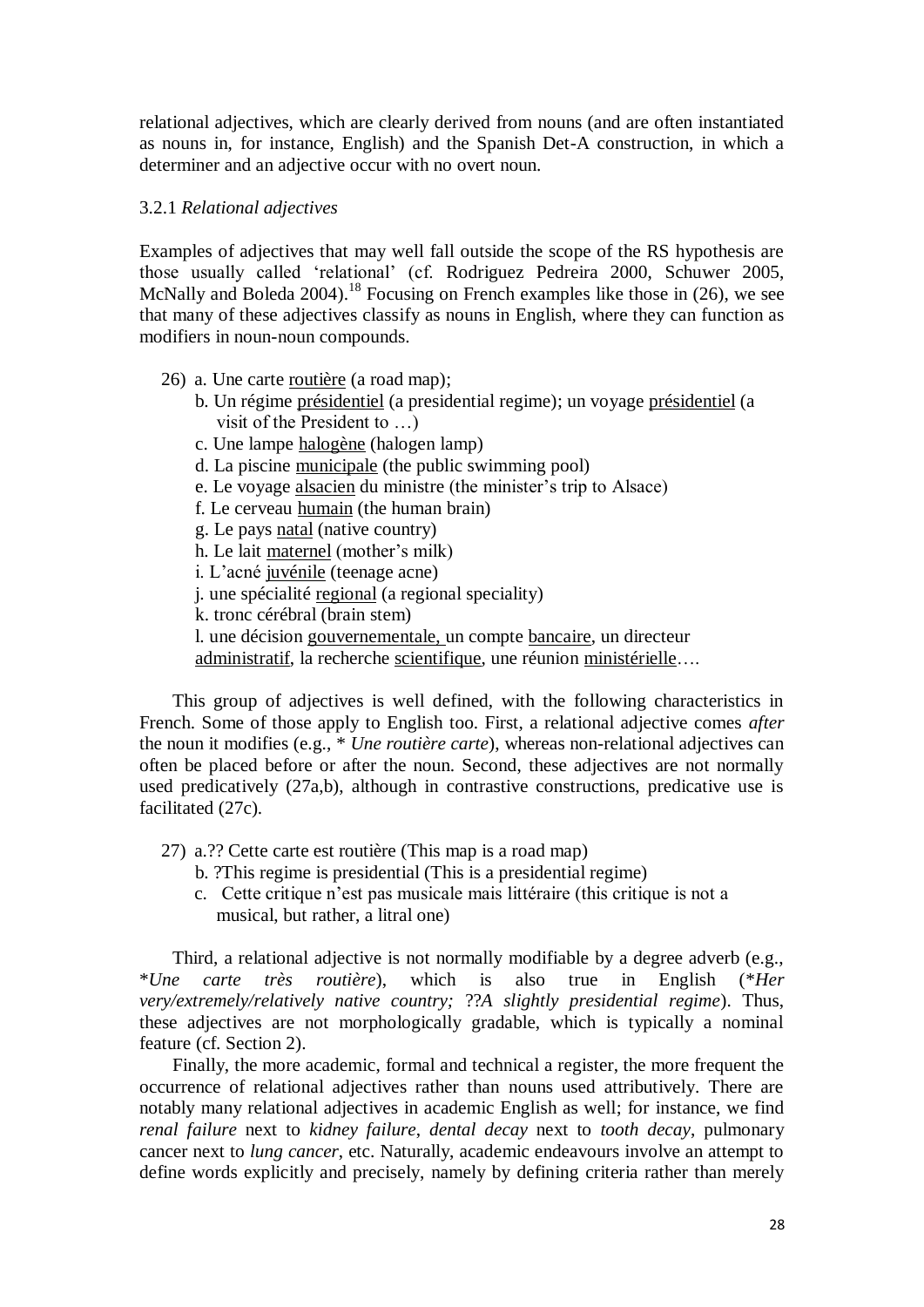implicit mean-based features. Given the RS hypothesis, this in itself explains the tendency to coin adjectives where natural language speakers not doing science coin nouns.

#### 3.2.2 *The "det A" construction*

Spanish differs from English and French in both the syntactic contexts in which adjectives can appear and the semantic functions associated with them. Spanish exhibits a syntactic phenomenon of phrases consisting of a determiner followed by an adjective, with no overt noun. Unlike English, cf. (28-31a), or even French (28-31b), in Spanish this highly productive, lexically unrestrictive process is pervasive (28-31c).

| 28) a. the poor     | b. les pauvres    | c. los pobres     |
|---------------------|-------------------|-------------------|
| 29) a. *the smooth  | b. *le lisse      | c. el suave       |
| 30) a. *the asleep  | b. *l'endormie    | c. el dormido     |
| 31) a. *the careful | b. * les prudents | c. los cuidadosos |

These det-A constructions typically refer to nominal object categories. The ‗‗dropped'' noun in these expressions can be either human or not human, singular or plural, specific or generic. Its interpretation is often roughly equivalent to the English "type" or "one." The determiner and adjective retain gender and number concord with the 'dropped' noun.

With regard to acquisition (Waxman, Ssenghas, and Benveniste 1997), children as young as two years of age appear to have productive control over the Spanish det-A construction as testified by its occurrences in the CHILDES (produced for example by the age of 2;8 and 3;5.) In accordance, in Spanish, children learn that adjectives, like nouns, may be used to denote object categories. Three to seven year-old Spanish speakers extend novel words presented as either count nouns or adjectives on the basis of object-category communality (Waxman, Ssenghas, and Benveniste 1997). Although this was less pronounced with novel adjectives than nouns, this inclination appeared to become stronger with age and increasing language experience. Also, infants acquiring English successfully extend adjectives but not nouns on the basis of property-based commonalities (e.g., color, texture) by 21–23 months of age, while infants acquiring Spanish do so latter, between 23–29 months (and they continue to extend also based on object categories, as explained earlier). Thus, children acquiring different languages appear to acquire slightly different tacit expectations regarding the range of application associated with the grammatical category adjective. For a typological map of languages allowing adjectives without nouns see Gil 2005a. The RS hypothesis applies to a language or a construction to the extent it exhibits the adjectival or nominal cues discussed in section 1 (including, mostly, morphological gradability, i.e. compatibility with degree morphemes, accessible dimensions i.e. compatability with wrt phrases, quantification over dimensions and dimensional exception phrases).

# **4. Conclusions**

I hope to have shown that the RS hypothesis provides a new and frutful direction of research of the puzzling topic of word classes. It provides a coherent explanation of a wide set of facts pertaining to the structure of nominal and adjectival categories (namely, psychological and linguistic facts pertaining to the categorization criteria and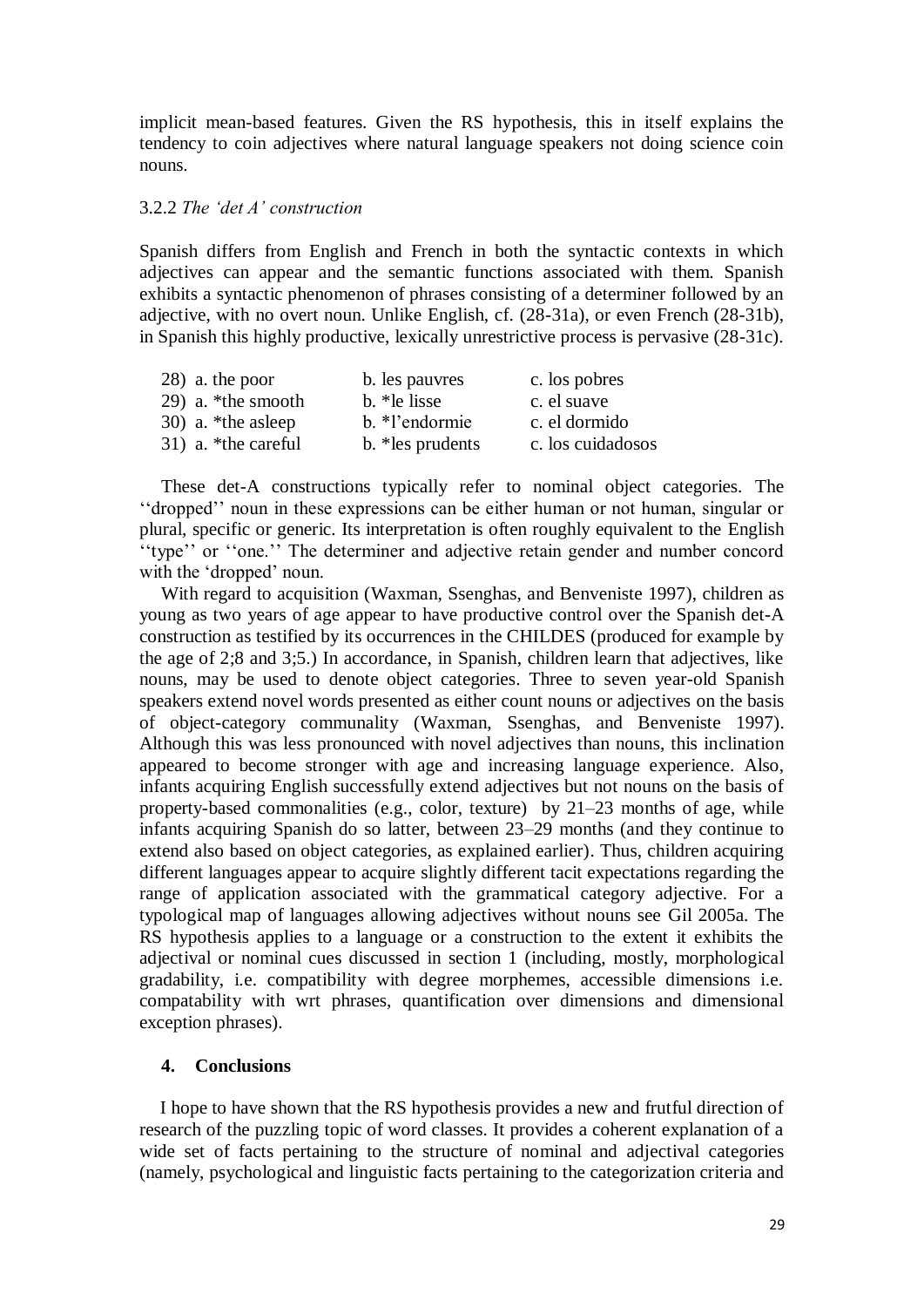degree function of nouns and adjectives), to the brain mapping and acquisition of these categories and to a number of non paradigmatic sub-classes of nouns and adjectives. This suggests that future research will profit from a more direct study of the implications of the RS hypothesis. In addition, it may be fruitful to adress certain plausible extensions of this thesis.

In particular, it is probably possible to extend the RS hypothesis to distinguish between verbs and adverbs, since some distinctions between these two word classes parallel the distinctions between nouns and adjectives. Furthermore, considering gradability in verbs, English verbs devide into two different groups. Some verbs resemble nouns in not being gradable, e.g., *kissed more* can only mean 'was involved in more kissing events' or 'in a temporally longer kissing event; it cannot mean 'exemplifies better the property *kissed*'. Other verbs closely resemble adjectives, including for example measuring verbs such as *weighs, costs* and *lasts,* as well as stative psych verbs such as *interests,* and *loves*. Some languages possess a more pronounced set of ‗adjectival' verbs. I leave it for future research to see what the implications are with regard to the RS hypothesis, for example, whether verbs exemplifying the complete set of adjectival semantic features (namely, accessible dimensions and morphological gradability) are in fact processed as rule-based.

**Acknowledgments**: This paper builds on ideas from chapetr 7 of my diss. (Sassoon 2007). This work was made possible by the Orgler Scholarship for excellent PhD students in the humanities, Tel Aviv University (2004-2007), and the Pratt postdoc scholarship, Ben GurionUniversity of the Negev (2007-2008). Part of the research for this paper was carried out in the project `On vagueness -- and how to be precise enough', funded by the Netherlands Organization for Scientific Research (NWO 360- 20-201). I warmly thank my PhD supervisor Dr. Nirit Kadmon, my teacher Prof. Fred Landman and the audience in IATL25 (Ben Gurion University of the Negev), UICM3 (Brussels) and WC2010 (Roma-tre) for their most helpful comments. Special thanks to Bart Geurts and Adar Weidman (for many insightful remarks on a manuscript that has eventually evolved into section 1) and to Philippe De Brabanter's helpful comments (in relation to section 3).

#### **Notes**

- 1. For a different view, see Gil 2000 and Haspelmath et al 2005.
- 2. While in semantics the notion 'dimension' refers to gradable properties like length or blood-pressure, in psychology it also covers ordinary properties like flying.
- 3. For a review of this work see Mervis and Rosch (1981). For a review of earlier studies which form the basis for this work see Lakoff (1987; chapter 2). Reviews of more recent developments and theoretical approaches are found in, for instance, Hampton (1997) and Murphy's (2002) seminal "big book of concepts".
- 4. The origins of the exemplar theory are found in Medin and Schaffer's (1978) context model. Exemplar models include Hintzman's (1986) Minerva model; Nosofsky's (1988) generalized context model; Kruschke's (1992) ALCOVE model; Estes's (1994) array model, etc.
- 5. This analysis has been applied to the semantic analysis of predicates by cognitive linguists such as Lakoff (1987), but to the best of my knowledge this applications are insensitive to word class distinctions and their relation to the rule vs. similarity distinction.
- 6. Exemplar models extend the number of representations which we encode in memory. For instance, it is assumed that, for a concept like 'bird', we encode in memory separate dimension sets for 'robin', 'duck', 'chicken', etc. It is predicted that if an item is highly similar to at least one known exemplar, it is highly similar to the concept. In addition, concepts like 'bird' are assumed to belong to a set of "contrast-concepts" (that includes concepts like 'mammals', 'reptiles', 'insects', etc.) Items are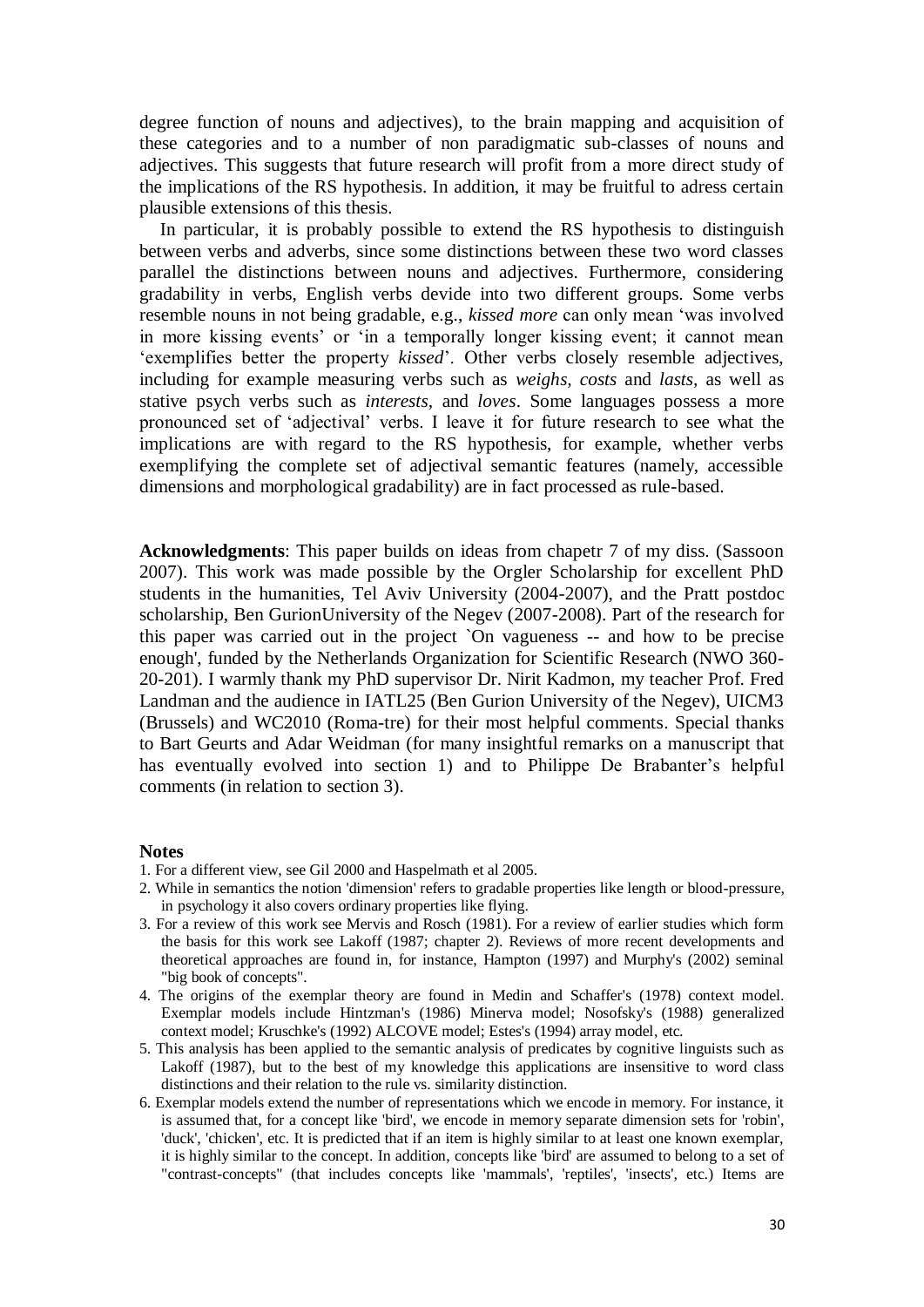assumed to be classified in the contrast concept to which they resemble most (Ashby and Maddox 1993). The tendency to employ a prototype or an exemplar strategy appears to vary across concepts, contexts, and speakers (Smith and Minda 1998; 2000). From the semantic perspective, each strategy seems to describe a different interpretation. A noun like 'bird' may relate to either the kind 'bird' or bird sub-kinds (Carlson 1977; Dayal 2004; Sassoon 2007).

- 7. Unfortunately, a proper review of semantic theories of gradability and comparison is beyond the space limits of this paper. Detailed reviews are found in the third volume of the *Journal of Semantics* (especially, von Stechow 1984), Klein (1991) and Kennedy (1999).
- 8. Exceptional formal semantic theories assigning nouns gradable interpretation are Kamp and Partee 1995 and more recently Morzycki 2009.
- 9. Perhaps we can utter statements like *Non-Japanese who love Japan become more Japanese than the Japanese* also because the noun and adjective denotations need not be completely identical in virtue of the indeterminacy in the dimension set of the adjective and to some extent also the noun. In the given example, the noun denotes the set of Japanese by nationality or birth, while the adjective is interpreted wrt behavior (the behavior of the non-Japanese by birth is more of a stereotypical Japanese behavior than the behavior of the Japanese by birth). That is, statements like *Dan is Japanese* need not relate to a completely identical dimension set as ones like *Dan is a Japanese*, if, for instance, *Japanese* in the former statement is interpreted *wrt stereotypical Japanese behavior*. Notice also that nouns can function as adjectives merely by virtue of the
- 10. Notice also that nouns can function as adjectives merely by virtue of occurrence in modifier position, which is typically adjectival (as in, for instance., *a hypo turtle*; crucially, e.g., *a turtle which is a hypo* should be something that is both a turtle and a hypo, while a hypo turtle is simply a turtle with some dominant hypo feature.
- 11. Color terms, specifically, are acquired later than many other property terms; according to Bornstein 1985 this results from dependency on the maturation and integration of cortical neurological structures specific to color naming.
- 12. The search for copula constructions is crucial, for in other hits of the form "noun wrt" or "adjective wrt" one cannot tell whether the wrt phrase in fact modifies the predicate preceding it. Some counts of the form "noun wrt" may actually be uses in which the wrt phrase modifies an adjective (as in, for instance, *Bill was notoriously healthier than his friends wrt to blood pressure*) or any other word (as in *significant differences among birds with respect to blood pressure*).
- 13. Adding to the calculation definite noun counts (of the form "is/are/was/... the noun wrt") does not affect the results significantly (the proportion of wrt phrases among the "copula + noun" counts turns from 0.00006 to 0.00007). More importantly, all of the eight new hits are basically examples of irrelevant uses (none is such that the wrt phrase designates a nominal dimension).
- 14. Similar observations about the interpretation of typicality modifiers were given by McCready and Ogata (2007). However, the current proposal is novel in that it derives these interpretations from a basic interpretation rule for adjectives in general.
- 15. In principle, another interpretation for "#Dan is not healthy (in every respect) except bp" could have been available, whereby negation outscopes the (implicit) universal quantifier, as in "it is not the case that Dan is healthy in all respects except bp". However, this reading is not available, except perhaps with a very special intonation, meaning that the distribution of exception phrases is restricted to 'positive' (upward entailing) contexts (von Fintel, 1994). Thus, indeed, no exception phrases are expected to occur with negated conjunctive adjectives, especially in written corpuses.
- 16. If you know what counts as *blood pressure* or *health* it may be easy for you to say how much of it there is. But how do you decide that something counts as a (quantity of) *health*, this or that type of *malady*, *happiness, success* etc.? A rich set of symptomatic non-necessary dimensions characterizes disease types, and entities like *success* can hardly be defined by a set of necessary conditions which are jointly sufficient. Thus, nominalizations are mapped to the noun category because they are not associated with a set of respects, and they are often associated with a rich set of typicality dimensions. The denotation of some nominalizations (say, *height*) may be fixed in the whole context structure, but the denotations of many others (*success*; *health*) may be highly context dependent.
- 17. See Stassen 2005b for a typological map of comparison structures in the world languages; for formal characteristics distinguishing adjectives from verbs in the languages of the world see Stassen 2005a; see Gil 2005a for a discussion of how languages vary with respect to grammatical encoding of different types of attribution (genitive, adjective and relative clause constructions).
- 18. I am deeply grateful to Philippe De Brabanter for bringing these adjectives to my attention and teaching me about their intriguing characteristics.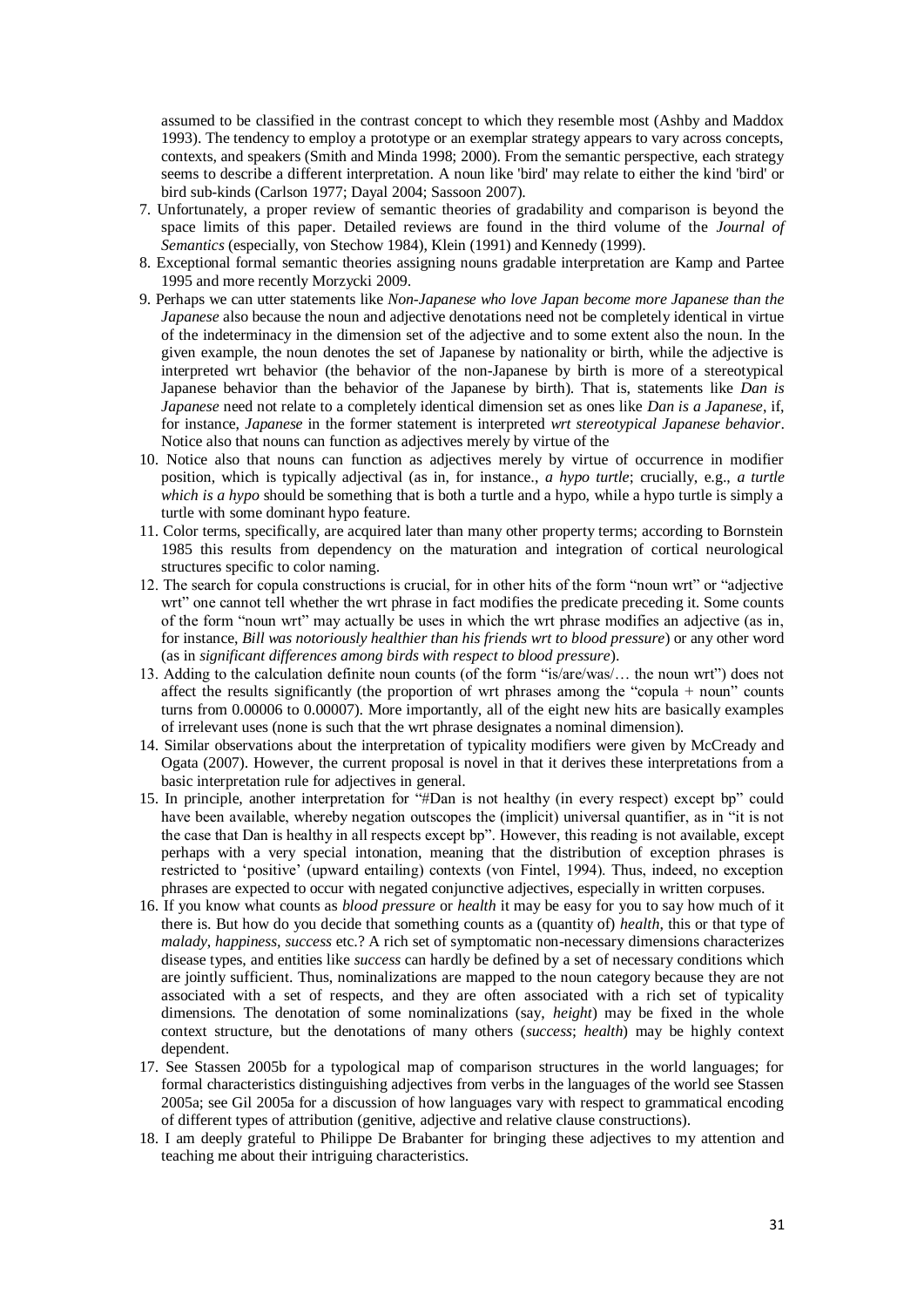#### **References**

- Ashby, Gregory, F., and Maddox, W. Todd. 1993. Relations between prototype, exemplar, and decision bound models of categorization. *Journal of Mathematical Psychology* 37: 372-400.
- Ashby, Gregory, F., and Maddox, W. Todd. 2005. Human Category Learning, *Ann Rev Psy* 56:149-78.
- Bartsch, Renate. 1986. Context-dependent interpretations of lexical items. In: Jerome Groenendijk, D. de Jongh and Martin Stokhof (eds.) *Foundations of Pragmatics and Lexical Semantics, GRASS 7*, Foris, Dordrecht.
- Berman, Ruth. 1988. Word class distinctions in developing grammars. Categories and pro*Ann Rev Psy* 56:149-78cesses in language acquisition, Hilsdale NJ., Erbbaum.
- Booth, A.E. and Waxman, S.R. 2009. A horse of a different color: Specifying with precision infants' mappings of novel nouns and adjectives, *Child Development* 80(1): 15-22.
- Bornstein, M. H. 1985. On the development of color naming in young children: Data and theory. *Brain and Language* **26**, pp. 72–93.
- Cappelletti, Marinella, Felipe Fregni, Kevin Shapiro, Alvaro Pascual-Leone, and Alfonso Caramazza. 2008. Processing Nouns and Verbs in the Left Frontal Cortex: A Transcranial Magnetic Stimulation Study. *J Cogn Neurosci*. 20(4): 707-720.
- Carlson, Gregory. 1977. *Reference to Kinds in English.* Doctoral Dissertation, University Of Massachusetts, Amherst (Also Published In 1980, New York, Garland).
- Coltheart, M., Patterson, K., Marshall, J., (eds.) 1980. *Deep Dyslexia.* London: Routledge & Kegan Paul.
- Dayal, Veneeta. 2004. Number Marking and (In)definiteness in Kind Terms. *Linguistics and Philosophy* 27(4): 393 – 450.
- Dixon R. M. W. 1982. *Where have all the adjectives gone?* Mouton, Berlin.
- Estes, William, K. 1994. *Classification and cognition*. Oxford. Oxford Uni. Press.
- Evans, N. 2000. Word classes in the world's languages. In G. Booij, C. Lehmann, & J. Mugdan (Eds.), *Morphology: A handbook on the inflection and word formation*. Berlin.
- Fodor, Jerry A., Garret M., Walker E. and Parkes C. 1980, Against Definitions. *Cognition* 8, 263-367.
- Frye, D., Zelazo, P. D. & Palfai, T. 1995. Theory of mind and rule-based reasoning. *Cog Dev 10*, 483-527.
- Fugardy, Andrew J. B., Niki Pfeifer, Bastian Mayerhofer, and Gernot D. Kleiter. 2009. How people interpret an uncertain *If*, MS, University of Salzburg, Austria.
- Gassar, Michel and Linda Smith. 1998. *Language and cognitive processes* 13(2/3): 269-306.
- Gil, David. 2000. "Syntactic Categories, Cross-Linguistic Variation and Universal Grammar". In P. M. Vogel and B. Comrie eds., *Approaches to the Typology of Word Classes, Empirical Approaches to Language Typology*, Mouton, Berlin and New York, 173-216.
- Gil, David. 2005a. Genitives, Adjectives and Relative Clauses, *The World Atlas of Language Structures online*, Chapter 60: Oxford University Press.
- Gil, David. 2005b. Adjectives without Nouns. *The World Atlas of Language Structures online*, Chapter 61: Oxford University Press.
- Hampton, James. 1979. Polymorphous concepts in semantic memory, *Journal of Verbal Learning and Verbal Behavior* 18: 441-461.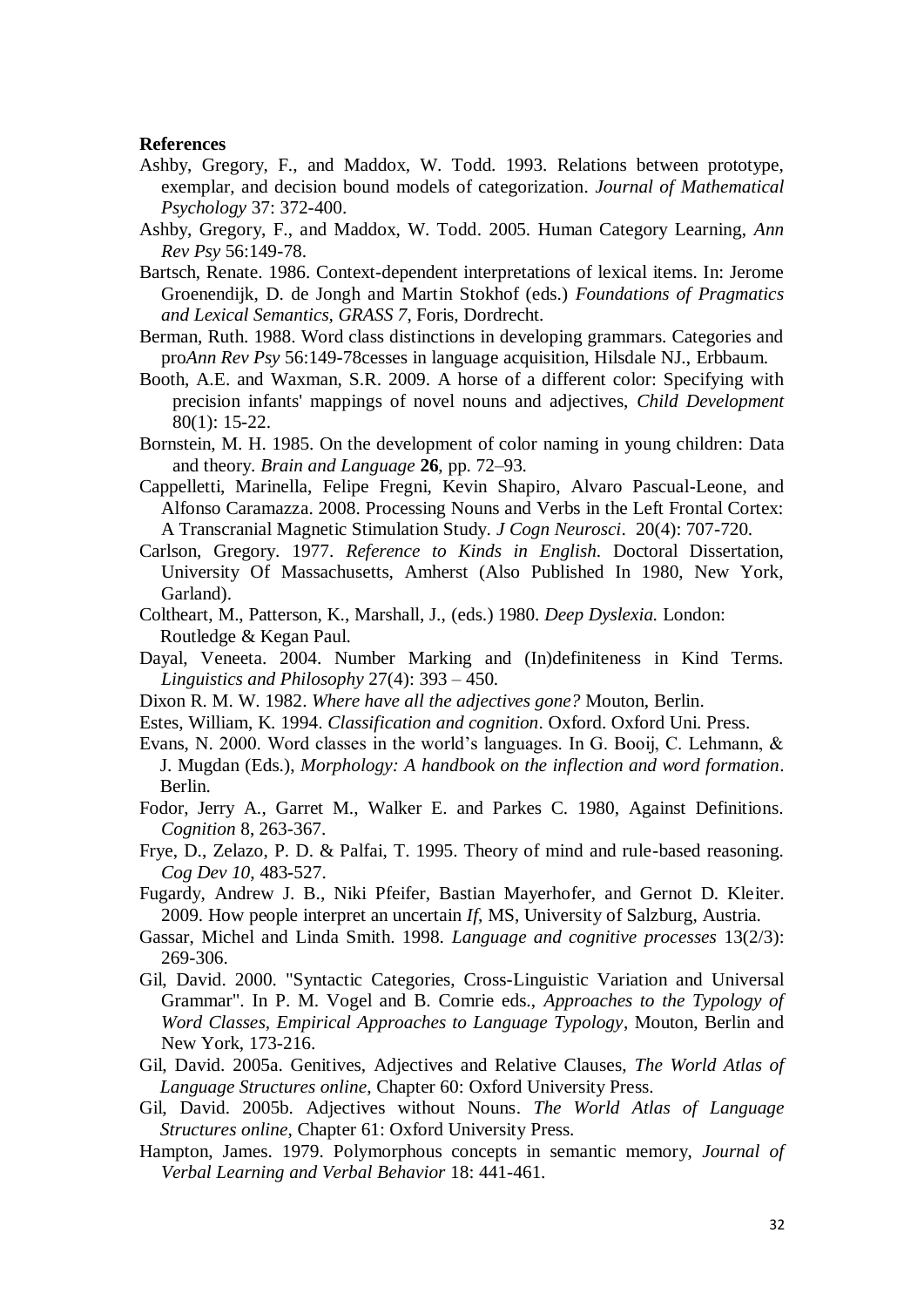- Hampton, James. 1995. Testing the prototype theory of concepts. *Journal of Memory and Language*. 34: 686-708.
- Hampton, James. 1997., Conceptual Combination. In Koen Lamberts and David Shanks (eds.), *Knowledge, Concepts and Concepts*. The MIT Press. Cambridge, MA: 135-162.
- Hampton, James. 1998. Similarity based categorization and fuzziness of natural concepts. *Cognition* 65: 137-165.
- Haspelmath, Martin, Matthew Dryer, David Gil and Bernard Comrie (eds.) 2005. *The World Atlas of Language Structures*, Oxford University Press, Oxford.
- Hillis, A. E. and Rapp, B. (eds.) 2001. The organisation of the lexical system.. *The handbook of cognitive neuropsychology* pp. 185-210. Psychology Press , Philadelphia, PA.
- Hintzman, Douglas, L. 1986. 'Schema abstraction' in a multiple-trace memory model. *Psychological Review* 93: 411-28.
- Irigaray, L. 1973. Le language des dements (The Hague: Mouton).
- Kamp, Hans. 1975. Two theories about Adjectives. In: Edward Keenan (ed.), *Formal Semantics for Natural Language.* Cambridge University Press: 123-155.
- Kamp, Hans and Barbara Partee. 1995. ‗Prototype theory and compositionality'. Cognition 57(2), 121–191.
- Keil, Frank. 1989. *Concepts, kinds and Cognitive developments*, The MIT Press. Cambridge, MA.
- Kennedy, Christopher. 1999. *Projecting the adjective: the syntax and semantics of gradability and comparison*. Garland. NY. (1997 UCSC PhD thesis).
- Klein, Ewan. 1980. A semantics for positive and comparative adjectives. *Linguistics and Philosophy* 4: 1–45.
- Klein, Ewan. 1991. Comparatives. In: Arnim von Stechow and Dieter Wunderlich (eds.) *Semantik / Semantics, An International Handbook of Contemporary Research*, 673-691. Berlin, New York: de Gruyter.
- Kruschke, John. 1992. Alcove: An Exemplar Based Connectionist Model of Concept Learning. *Psychological Review* 99, 22-44.
- Lakoff, George. 1987. *Women, Fire and Dangerous Things: What Concepts Reveal about the Mind*. Chicago University Press.
- Landman, Fred. 1989. Groups II, *Linguistics and Philosophy* 12: 723-744.
- Landman, Fred. 2000. *Events and Plurality*. Kluwer. Dordrecht: 143-164.
- Martin, Randi. 2003. Language processing, Functional organization and Neuroanatomical basis, *Ann Rev Psy* 54: 55-89.
- McCloskey, Michael, and Glucksberg, Sam. 1978. Natural concepts: Well defined or fuzzy sets? *Memory and cognition* 6: 462-472.
- McCready, Eric, and Norry Ogata. 2007. Adjectives, stereotypicality, and comparison, *Natural Language Semantics* 15: 35-63.
- McNally, Louise and Gemma Boleda. 2004. Relational adjectives as properties of kinds, In: O. Bonami & P. Cabredo Hofherr (eds.) *Empirical Issues in Formal Syntax and Semantics* 5, 179–196.
- McNeil MR, Doyle PJ, Spencer K, Goda AJ, Flores DK, Small SL. 1997. A doubleblind, placebo-controlled study of pharmacological and behavioural treatment of lexical-semantic deficits in aphasia. *Aphasiology* 11 (4,5):385–400.
- Medin Douglas, L. and Schaffer M. 1978. Context Theory of Classification Learning. *Psychological Review* 85: 207-238.
- Mervis, C. B., and Rosch, E. 1981. Categorization of natural objects. In M. R. Rosenzweig & L. W. Porter (Eds.), *Annual Review of Psychology* 32.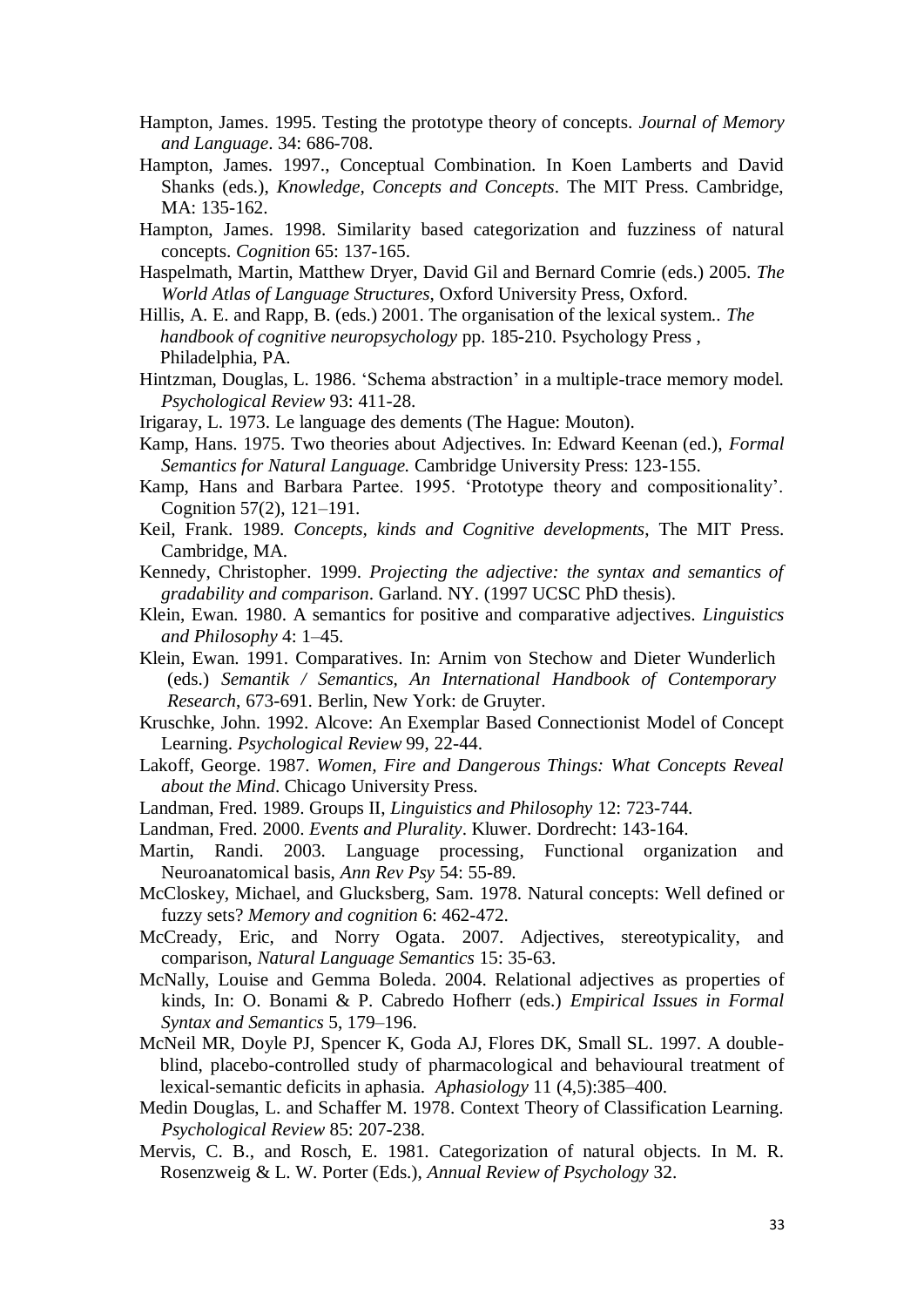- Miceli, G. , Turriziani, P. , Caltagirone, C. , Capasso, R. , Tomaiuolo, F. andCaramazza, A. 2002. The neural correlates of grammatical gender: An fMRI investigation.. *Journal of Cognitive Neuroscience* **14** , pp. 618-628.
- Miozzo, Michele, Albert Costa, Mireia Herna´ndez and Brenda Rapp. 2010. Lexical processing in the bilingual brain: Evidence from grammatical/morphological deficits, *Aphasiology* 24 (2), 262–287.
- Morzycki, Maxin. 2009. 'Degree Modification of Gradable Nouns: Size Adjectives [and Adnominal Degree Morphemes'.](http://dx.doi.org/10.1007/s11050-009-9045-7) *[Natural Language Semantics](http://www.springerlink.com/content/102969/)* 17(2), 175– 203.
- Murphy, Gregory. 2002. *The big book of concepts.* The MIT Press. Cambridge, MA.
- Nosofsky, Robert, .M. 1988. Similarity, frequency, and concept representation, *Journal of Experimental Psychology: Learning, Memory and Cognition* 14: 54-65.
- Paltiel-Gedalyovich, Leah R. 2003. Towards an explanation of first language acquisition of Hebrew coordination, PhD Diss., Ben Gurion University.
- Polinsky Maria. 2005. Word class distinctions in an incomplete grammar. In Dorit Ravid and Hava Bat-Zeev Shyldkrot, eds. *Perspectives on language and language development*, 419-436. Dordrecht: Kluwer.
- Pustejovsky, James. 1991. *The generative Lexicon*. Computational linguistics 17(4): 409- 441.
- Rapp, B. and Goldrick, M. 2006. [Speaking words: The contribution of cognitive](http://www.informaworld.com/smpp/content%7Edb=all%7Econtent=a741532712%7Ejumptype=ref_internal%7Efromvnxs=v24n2s10%7Efromtitle=713393920%7Econs=907217973)  [neuropsychological research.. Cognitive Neuropsychology 2](http://www.informaworld.com/smpp/content%7Edb=all%7Econtent=a741532712%7Ejumptype=ref_internal%7Efromvnxs=v24n2s10%7Efromtitle=713393920%7Econs=907217973)3 , pp. 39-73.
- Rodriguez Pedreira, Nuria. 2000. Adjectifs qualificatifs et ajectifs relationnels: etude semantique et approche pragmatique, Doctoral thesis, Universidad de Santiago de Compostela.
- Rosch, Eleanor. 1973. On the internal structure of perceptual and semantic concepts. In T. E. Moore (ed.), *Cognitive Development and the Acquisition of Language*, Academic Press. New York.
- Rosch, Eleanor and Carolyn Mervis. 1975. Family Resemblance: Study In The Internal Structure Of Concepts. *Cognitive Psychology* 7: 573-605.
- Ross, John, R. 1973. Nouniness. In: Osamu Fujimura (ed.), *Three dimensions of linguistic research*. Tec Company, Ltd. Tokyo: 137-257
- Roth, Emilie, and Edward Shoben. 1983. The effect of context on the structure of concepts. *Cognitive Psychology* 15: 346-378.
- Sapir, E. 1921. Language. New York: Hartcourt, Brace and World.
- Sassoon, W. Galit. 2007. Vagueness, Typicality and Gradability, A comprehensive semantic analysis. PhD dissertation, Tel Aviv University.
- Sassoon, W. Galit. 2010a. Measurement theory in linguistics. *Synthese* 174(1) : 151- 180.
- Sassoon, W. Galit. 2010b. An experimental study of accommodation, Manuscript, ILLC, University of Amsterdam.
- Schuwer, Martin. 2005. Système des adjectifs non prédicatifs en français et en anglais: constantes et variations, *Cahiers de Lexicologie* 86: 85-103.
- Shapiro, Kevin A., Lauren R. Moo and Alfonso Caramazza. 2006. Cortical Signatures of Noun and Verb Production, *[Proceedings of the National Academy of Sciences of](http://www.jstor.org/action/showPublication?journalCode=procnatiacadscie)  [the USA](http://www.jstor.org/action/showPublication?journalCode=procnatiacadscie)* 103(5): 1644-1649.
- Smith, David, J., and Minda, John Paul. 1998. Prototypes in the mist: The early epochs of concept learning, *Journal of Experimental Psychology: Learning, Memory and Cognition* 24: 1411-1436.